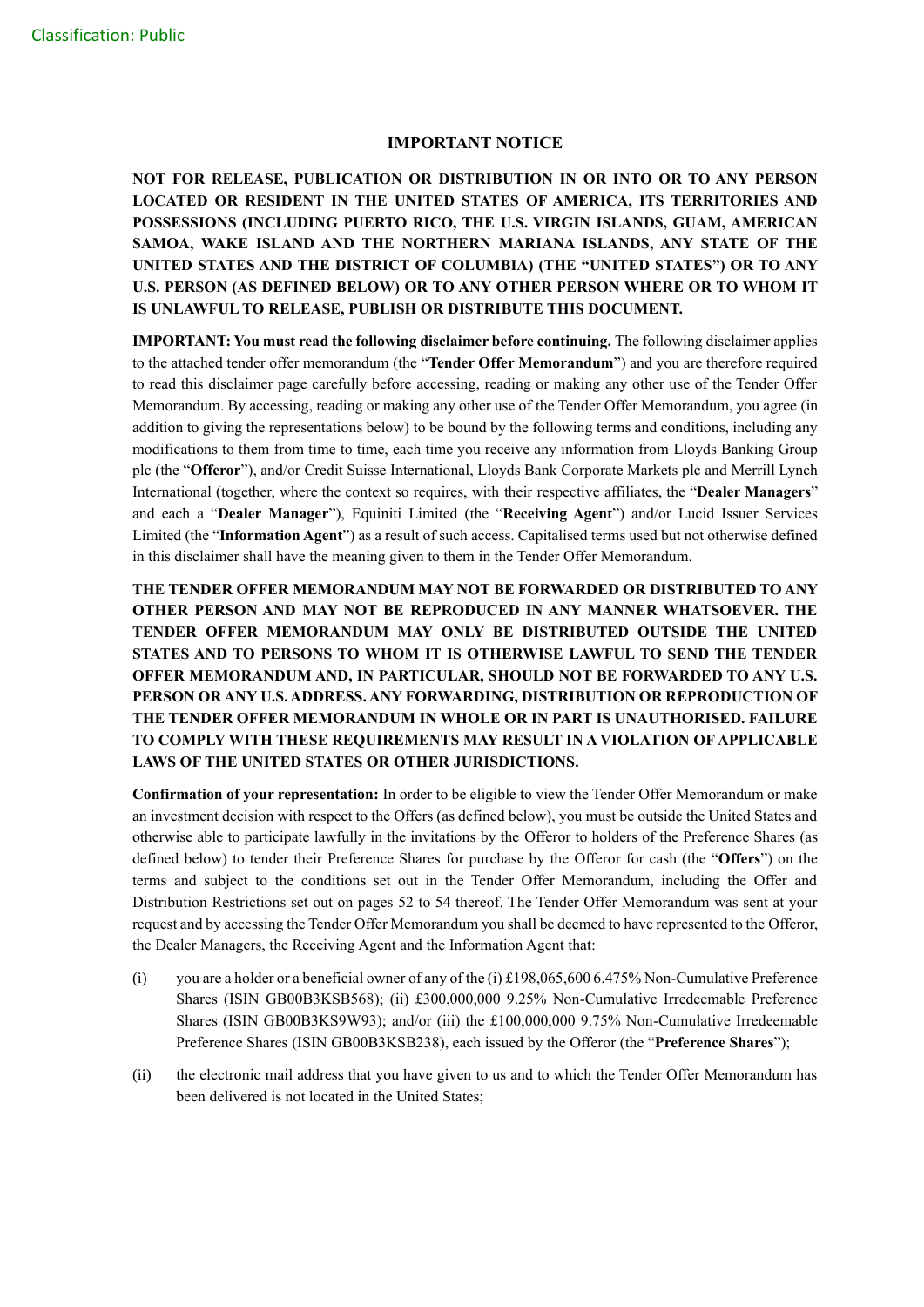- (iii) you are a person to whom it is lawful to send the Tender Offer Memorandum and to make an invitation pursuant to the Offers under all applicable laws, including the Offer and Distribution Restrictions referred to above;
- (iv) you are not, and you are not acting for the account or benefit of, a U.S. Person (as defined in Regulation S of the United States Securities Act of 1933, as amended);
- (v) you are not a Sanctions Restricted Person (as defined in the Tender Offer Memorandum); and
- (vi) you consent to delivery of the Tender Offer Memorandum to you by electronic transmission.

The representation set out at (v) above shall, when deemed to be repeated on the relevant Expiration Deadline and on the relevant Settlement Date, not apply if and to the extent that it is or would be unenforceable by reason of breach of (i) any provision of Council Regulation (EC) No 2271/1996 of 22 November 1996 (or any law or regulation implementing such Regulation in any member state of the European Union), (ii) Council Regulation (EC) No. 2271/1996 as it forms part of domestic law of the United Kingdom by virtue of the European Union (Withdrawal) Act 2018 (as amended, the "**EUWA**") or (iii) any similar blocking or anti-boycott law in the European Union or the United Kingdom.

The Tender Offer Memorandum has been provided to you in an electronic form. You are reminded that documents transmitted via this medium may be altered or changed during the process of transmission and consequently none of the Offeror, the Dealer Managers, the Receiving Agent, the Information Agent or any person who controls, or any director, officer, employee, agent or affiliate of, any such person accepts any liability or responsibility whatsoever in respect of any difference between the Tender Offer Memorandum distributed to you in electronic format and the hard copy version available to you on request from the Receiving Agent.

You are otherwise reminded that the Tender Offer Memorandum has been provided to you on the basis that you are a person into whose possession the Tender Offer Memorandum may be lawfully delivered in accordance with the laws of the jurisdiction in which you are located or resident and you may not, nor are you authorised to, deliver the Tender Offer Memorandum to any other person.

If you have recently sold or otherwise transferred some or all of your holding of Preference Shares, you should immediately inform the Receiving Agent, the contact details for whom are on the last page of the Tender Offer Memorandum.

Any materials relating to the Offers do not constitute, and may not be used in connection with, any form of offer or solicitation in any place where such offers or solicitations are not permitted by law. If a jurisdiction requires that an Offer be made by a licensed broker or dealer and any of the Dealer Managers or, where the context so requires, any of their affiliates is such a licensed broker or dealer in that jurisdiction, such Offer shall be deemed to be made by such Dealer Manager or such affiliate, as the case may be, on behalf of the Offeror in such jurisdiction.

**Restrictions:** Nothing in this electronic transmission constitutes an offer to buy or the solicitation of an offer to sell securities in the United States or in any other jurisdiction in which such offer or solicitation would be unlawful.

**The distribution of the Tender Offer Memorandum in certain jurisdictions may be restricted by law. Persons into whose possession the Tender Offer Memorandum comes are required by the Offeror, the Dealer Managers, the Receiving Agent and the Information Agent to inform themselves about, and to observe, any such restrictions.**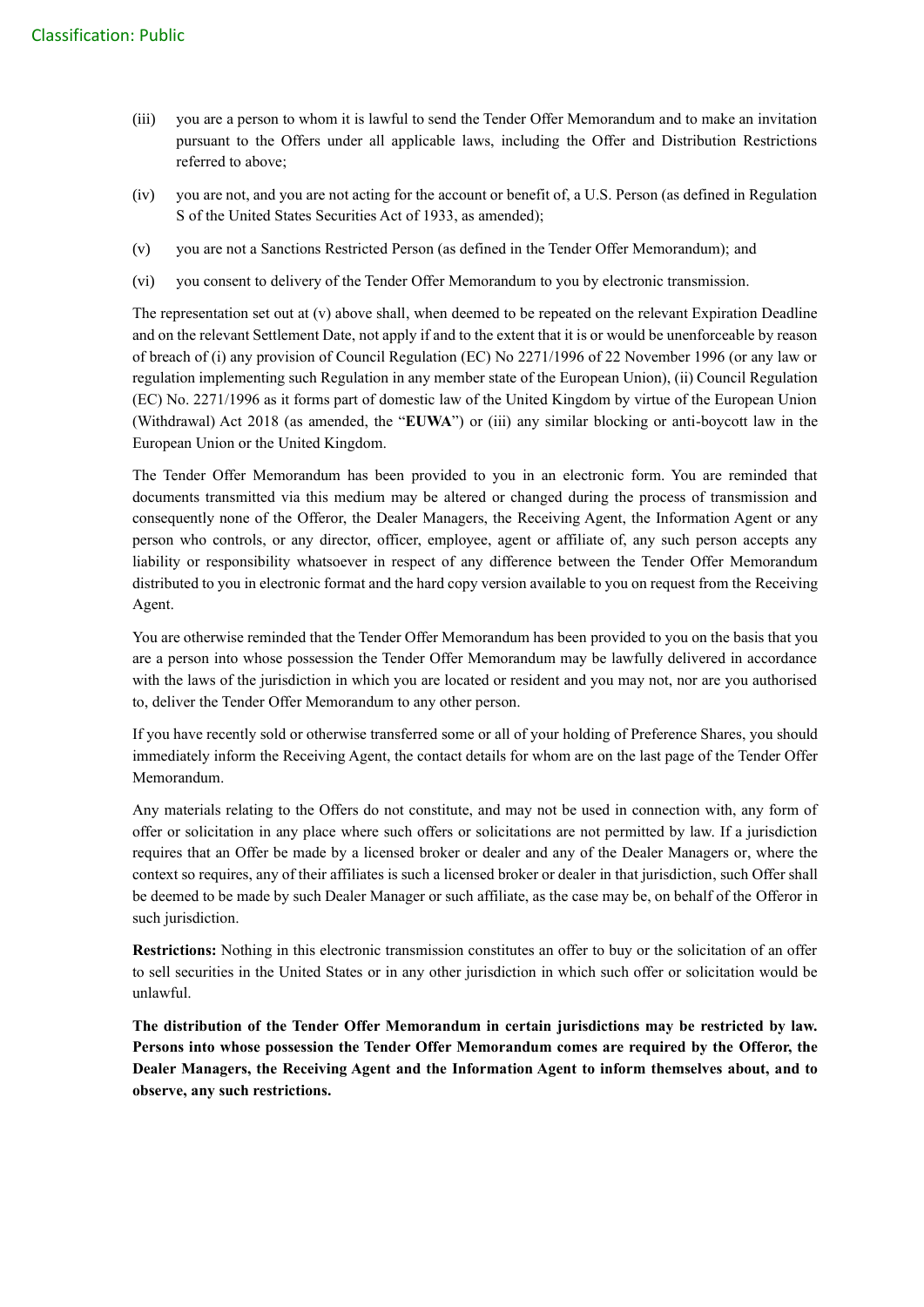**NOT FOR RELEASE, PUBLICATION OR DISTRIBUTION IN OR INTO OR TO ANY PERSON LOCATED OR RESIDENT IN THE UNITED STATES OF AMERICA, ITS TERRITORIES AND POSSESSIONS (INCLUDING PUERTO RICO, THE U.S. VIRGIN ISLANDS, GUAM, AMERICAN SAMOA, WAKE ISLAND AND THE NORTHERN MARIANA ISLANDS, ANY STATE OF THE UNITED STATES OF AMERICA OR THE DISTRICT OF COLUMBIA) OR INTO ANY OTHER JURISDICTION OR TO ANY OTHER PERSON WHERE OR TO WHOM IT IS UNLAWFUL TO RELEASE, PUBLISH OR DISTRIBUTE THIS DOCUMENT.**

*This Tender Offer Memorandum does not constitute an invitation to participate in the Offers in or from any jurisdiction in or from which, or to or from any person to or from whom, it is unlawful to make such offer under applicable securities laws or otherwise. The distribution of this document in certain jurisdictions (in particular, the United States, the United Kingdom, Belgium, France and Italy) may be restricted by law. See "Offer and Distribution Restrictions" below. Persons into whose possession this document comes are required by the Dealer Managers and the Offeror to inform themselves about, and to observe, any such restrictions. No action that would permit a public offer has been or will be taken in any jurisdiction by the Dealer Managers or by the Offeror.*

## **TENDER OFFER MEMORANDUM DATED 10 NOVEMBER 2021**

## **THIS DOCUMENT IS IMPORTANT AND REQUIRES IMMEDIATE ATTENTION**



## **INVITATIONS BY**

# **LLOYDS BANKING GROUP PLC**

## **(the "Offeror")**

to the holders of the following Preference Shares (each a "**Series**" and together the "**Preference Shares**") to tender any and all of such Preference Shares for purchase by the Offeror for cash (each such invitation an "**Offer**" and, together, the "**Offers**")

| <b>Description of Preference</b><br><b>Shares</b>                                                               | <b>ISIN</b>  | Aggregate<br>Liquidation<br><b>Preference</b><br>Outstanding | <b>Purchase Price</b><br><i>(including)</i><br>accrued and<br>unpaid<br>$dividends)^1$ | <b>Amount subject</b><br>to the Offer |
|-----------------------------------------------------------------------------------------------------------------|--------------|--------------------------------------------------------------|----------------------------------------------------------------------------------------|---------------------------------------|
| £198,065,600 6.475% Non-<br>Cumulative Preference Shares <sup>2</sup><br>(the $"6.475\%$ Preference<br>Shares") | GB00B3KSB568 | £56,472,211                                                  | 112.050%                                                                               | Any and all                           |
| £300,000,000 9.25% Non-<br>Cumulative Irredeemable<br>Preference Shares<br>(the $"9.25\%$ Preference            |              |                                                              |                                                                                        |                                       |
| Shares")                                                                                                        | GB00B3KS9W93 | £299,987,729                                                 | 167.250%                                                                               | Any and all                           |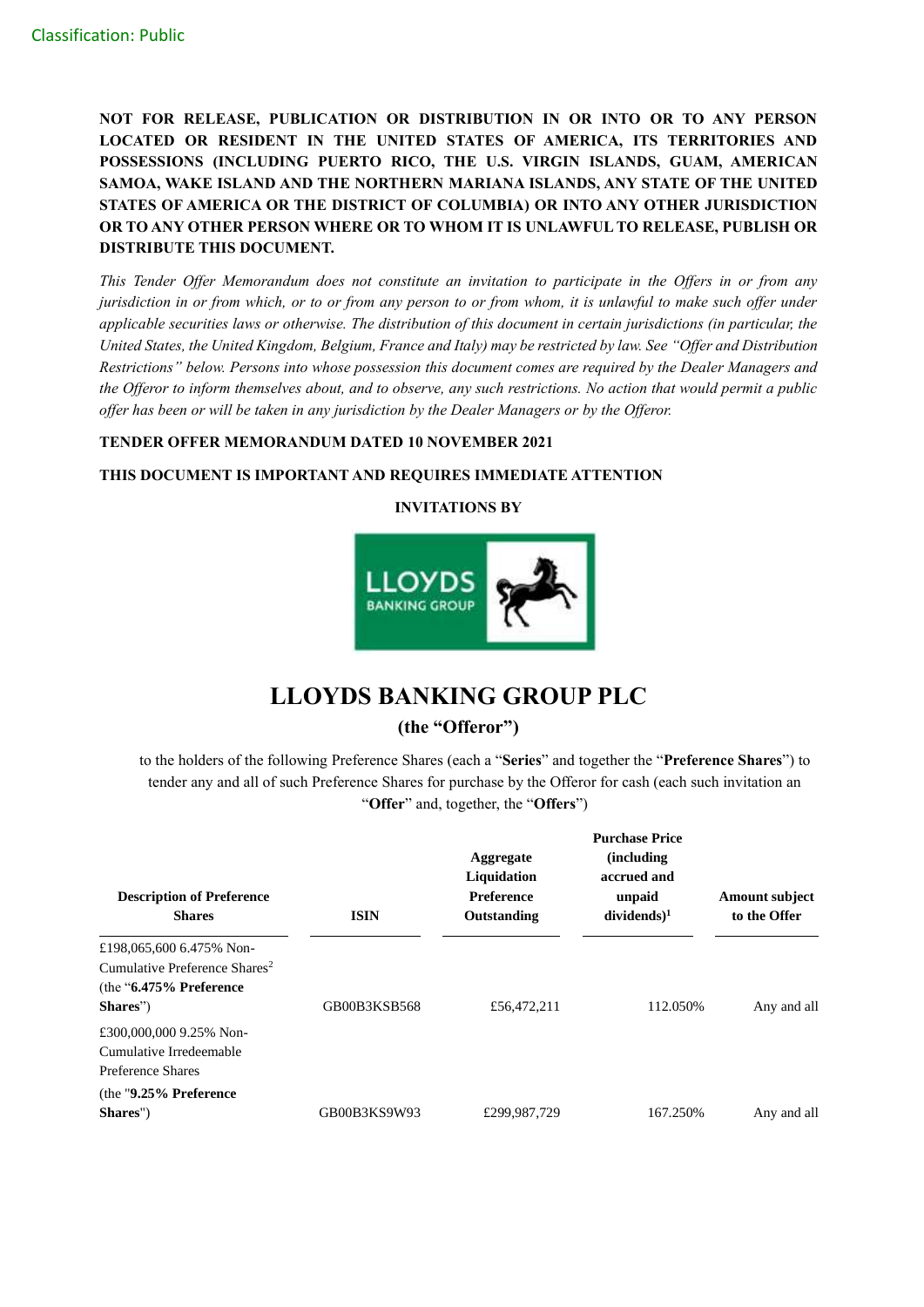| <b>Description of Preference</b><br><b>Shares</b>                                                                                                                | <b>ISIN</b>  | Aggregate<br>Liquidation<br><b>Preference</b><br>Outstanding | <b>Purchase Price</b><br><i>(including)</i><br>accrued and<br>unpaid<br>$dividends)^1$ | <b>Amount subject</b><br>to the Offer |
|------------------------------------------------------------------------------------------------------------------------------------------------------------------|--------------|--------------------------------------------------------------|----------------------------------------------------------------------------------------|---------------------------------------|
| £100,000,000 9.75% Non-                                                                                                                                          |              |                                                              |                                                                                        |                                       |
| Cumulative Irredeemable                                                                                                                                          |              |                                                              |                                                                                        |                                       |
| Preference Shares                                                                                                                                                |              |                                                              |                                                                                        |                                       |
| (the $"9.75\%$ Preference                                                                                                                                        |              |                                                              |                                                                                        |                                       |
| Shares")                                                                                                                                                         | GB00B3KSB238 | £55,740,886                                                  | 174.200%                                                                               | Any and all                           |
| <sup>1</sup> If the General Settlement Date is not a dividend payment date in respect of the relevant Series of Preference Shares, the Purchase Price in respect |              |                                                              |                                                                                        |                                       |

of that Series of Preference Shares includes an amount equal to accrued and unpaid dividends on the relevant Preference Shares from, and including, the dividend payment date for the relevant Preference Shares immediately preceding the General Settlement Date up to, but excluding, the General Settlement Date. Accordingly, the Purchase Price for the 6.475% Preference Shares includes an amount equal to accrued and unpaid dividends on the relevant Preference Shares from, and including, the dividend payment date for the relevant Preference Shares immediately preceding the General Settlement Date up to, but excluding, the General Settlement Date. The next dividend payment date pursuant to the terms of the 9.25% Preference Shares and the 9.75% Preference Shares is 30 November 2021 (for which purposes the record date for each Series was 5 November 2021 (the "**Record Date**")). Holders of such Preference Shares as at the Record Date will be entitled to the dividend payment due on 30 November 2021 pursuant to the terms of each Series. Such payment will be in addition (but separate) to any payment of the Purchase Price and any Incremental Accrued Dividend Payment by the Offeror pursuant to the terms of the relevant Offer. Accordingly, the amount equal to accrued and unpaid dividends which is included in the respective Purchase Price for each of the 9.25% Preference Shares and the 9.75% Preference Shares is zero.

For Preference Shares accepted for purchase by the Offeror for settlement on the General Settlement Date, there shall be no additional payment by the Offeror after the General Settlement Date in respect of any accrued and unpaid dividends.

In respect of any Preference Shares which are accepted for purchase from Retail Holders for which the respective validly submitted Tender Instructions are received by the Receiving Agent after the General Expiration Deadline and prior to the Retail-Only Expiration Deadline, the Offeror will also pay on the Retail-Only Settlement Date an amount equal to any accrued and unpaid dividends on the relevant Preference Shares from, and including, the General Settlement Date up to, but excluding, the Retail-Only Settlement Date (the "**Incremental Accrued Dividend Payment**").

For Preference Shares accepted for purchase by the Offeror for settlement on the Retail-Only Settlement Date, there shall be no additional payment by the Offeror after the Retail-Only Settlement Date in respect of any accrued and unpaid dividends.

The amount (if any) included in the Purchase Price equal to accrued and unpaid dividends and, if applicable, the Incremental Accrued Dividend Payment are payments pursuant to the terms of the relevant Offer and are not, for the avoidance of doubt, payments pursuant to the terms of the relevant Preference Shares.

<sup>2</sup> Redeemable, at the option of the Offeror, on 15 September 2024 or any dividend payment date falling on each fifth anniversary of such date thereafter, at their liquidation preference amount.

**THE OFFERS COMMENCE ON 10 NOVEMBER 2021 AND WILL EXPIRE AT 1.00 P.M. (LONDON TIME) ON 19 NOVEMBER 2021 FOR INSTITUTIONAL HOLDERS (AS DEFINED BELOW) ("THE GENERAL EXPIRATION DEADLINE") OR AT 1.00 P.M. (LONDON TIME) ON 9 DECEMBER 2021 FOR RETAIL HOLDERS (AS DEFINED BELOW) (THE "RETAIL-ONLY EXPIRATION DEADLINE" AND TOGETHER WITH THE GENERAL EXPIRATION DEADLINE, THE "EXPIRATION DEADLINES"), UNLESS AMENDED, EXTENDED, RE-OPENED, WITHDRAWN OR TERMINATED AT THE SOLE AND ABSOLUTE DISCRETION OF THE OFFEROR. TENDER INSTRUCTIONS, ONCE SUBMITTED, MAY, IN PRINCIPLE, NOT BE WITHDRAWN EXCEPT IN THE LIMITED CIRCUMSTANCES OUTLINED IN THIS TENDER OFFER MEMORANDUM UNDER THE HEADING "***AMENDMENT AND TERMINATION***" BELOW.**

**Participants holding 6.475% Preference Shares in the Lloyds Banking Group Shareholder Account, operated on the Offeror's behalf by Equiniti Financial Services Limited (the "LBGSA Nominee"), should refer to the separate communications provided by the LBGSA Nominee in respect of the Offer in respect of the 6.475%**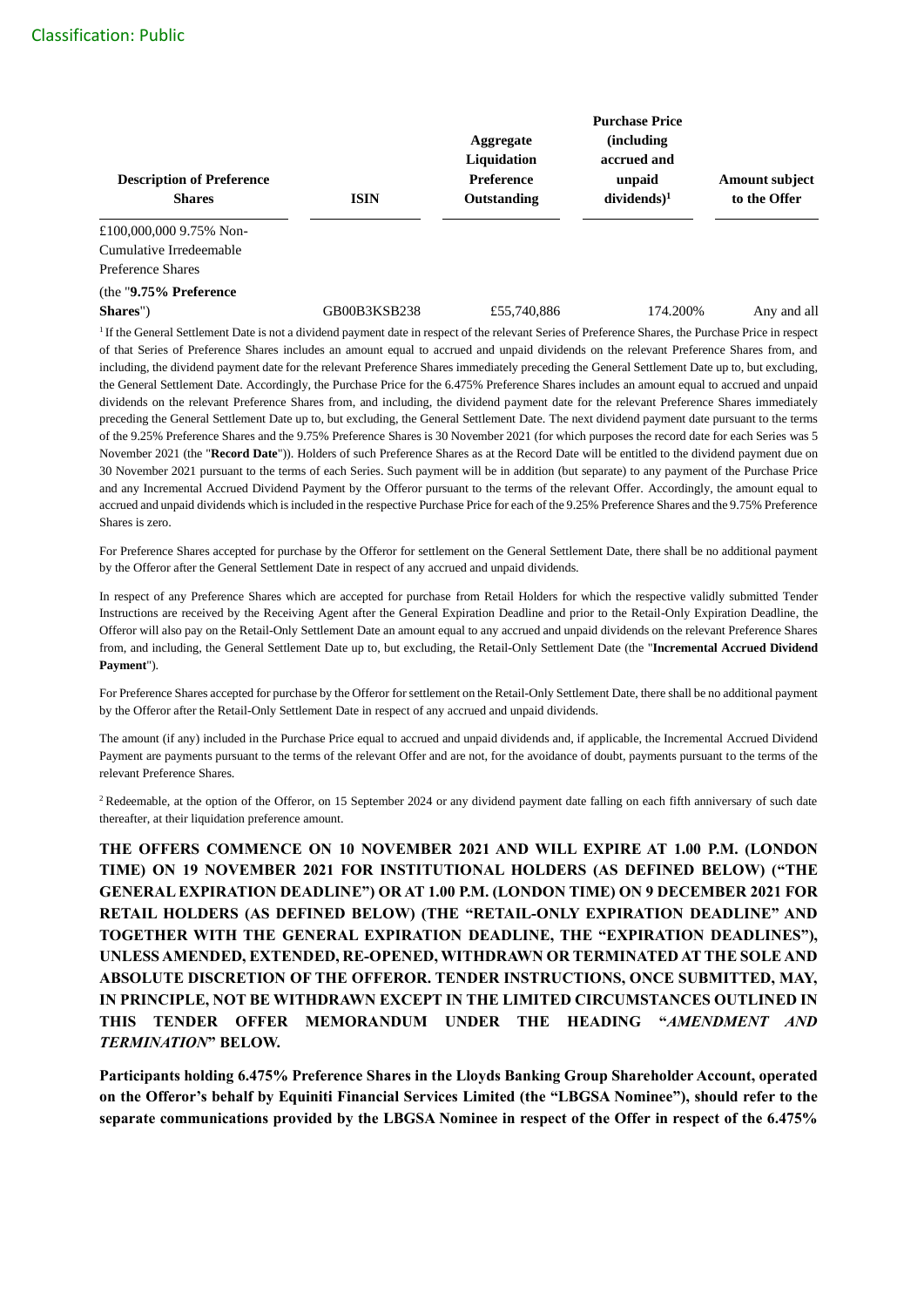**Preference Shares, and should note the earlier deadline of 6 December 2021 for receipt by the LBGSA Nominee of LBGSA Forms of Instruction (as defined below).**

**Unless otherwise determined by the Offeror in its sole and absolute discretion, any Tender Instructions received by the Receiving Agent from Institutional Holders after the General Expiration Deadline will not be accepted. For technical reasons, however, any such Tender Instructions will only be released from escrow by the Receiving Agent following the Retail-Only Expiration Deadline.**

**Custodians and CREST will have deadlines for receiving instructions prior to the relevant Expiration Deadline and holders should contact any intermediary through which they hold their Preference Shares as soon as possible to ensure proper and timely delivery of instructions.**

*Dealer Managers*

**BofA Securities Credit Suisse Lloyds Bank Corporate Markets**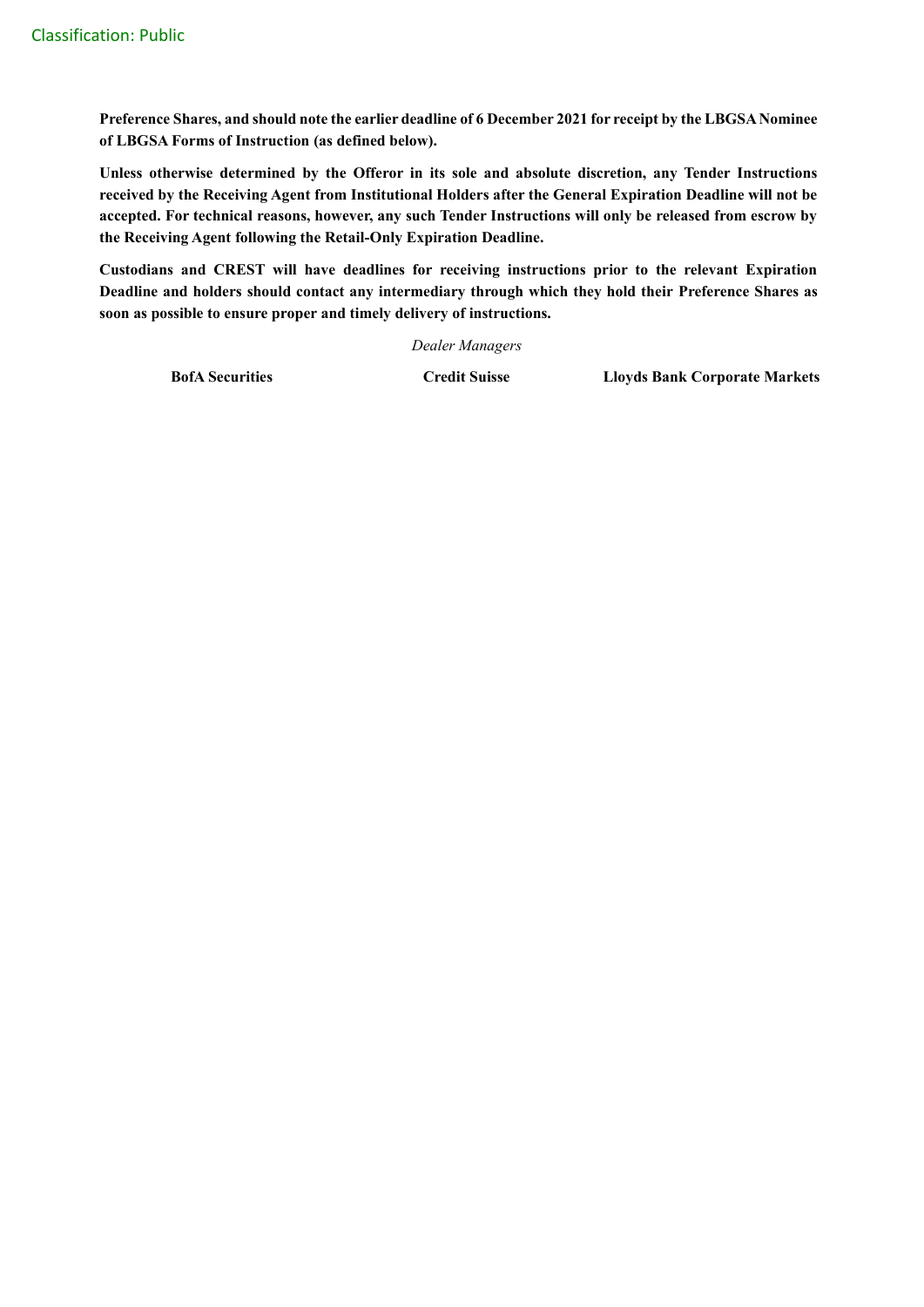# **TABLE OF CONTENTS**

| Page |
|------|
|      |
|      |
|      |
|      |
|      |
|      |
|      |
|      |
|      |
|      |
|      |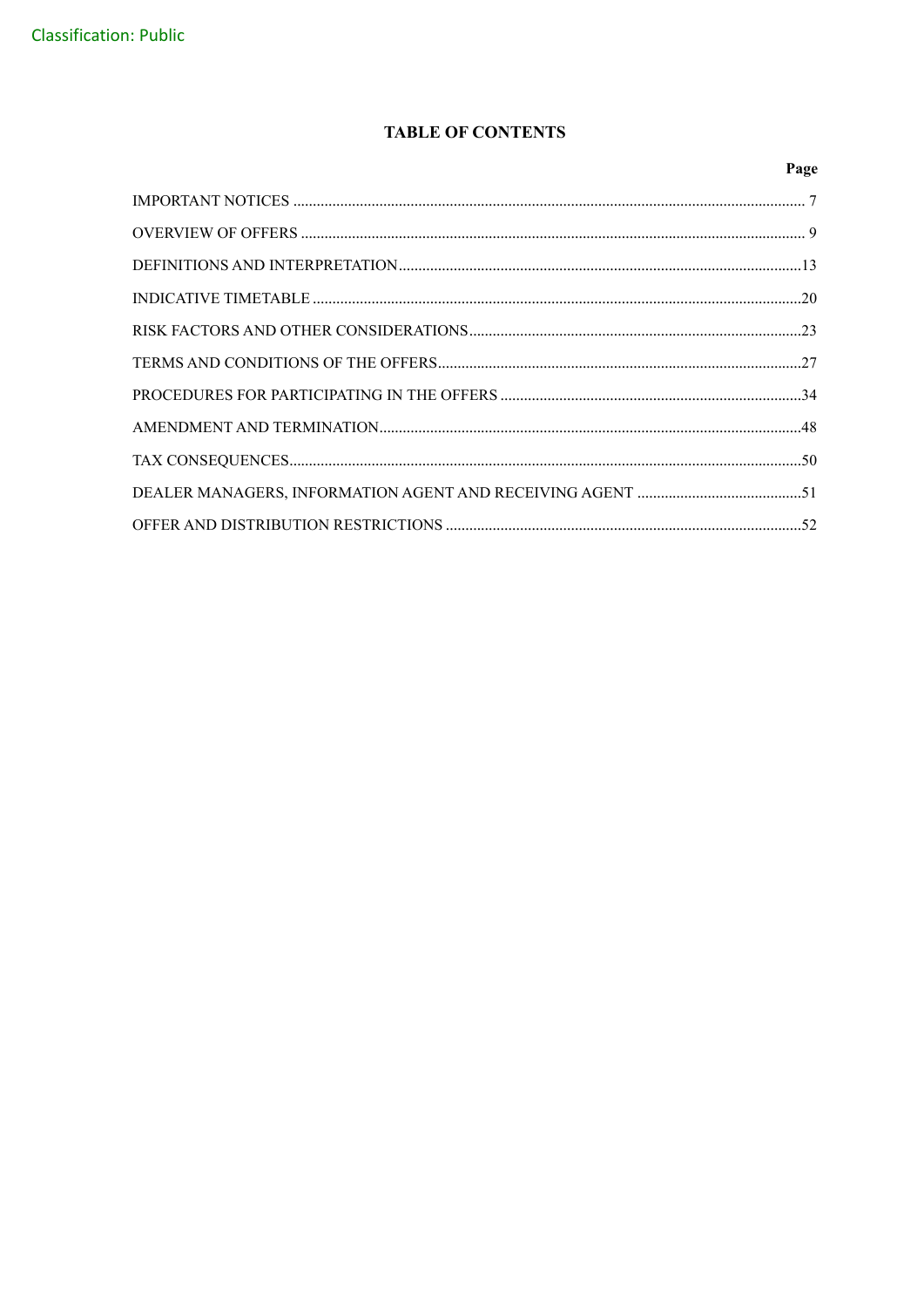## **IMPORTANT NOTICES**

**This Tender Offer Memorandum contains important information which should be read carefully before any decision is made with respect to the Offers. If any Shareholder is in any doubt as to the action it should take or is unsure of the impact of the Offers, it is recommended to seek its own financial and legal advice, including as to any tax consequences, from its stockbroker, bank manager, solicitor, accountant or other independent financial or legal adviser. Any individual or company whose Preference Shares are held on its behalf by a custodian, broker, dealer, commercial bank, trust company or other nominee or intermediary must contact such entity if it wishes to tender Preference Shares in the relevant Offer. None of the Offeror, the Dealer Managers, the Receiving Agent or the Information Agent (or any of their respective directors, officers, employees, agents or affiliates) is providing Shareholders with any legal, business, tax or other advice in this Tender Offer Memorandum. Shareholders should consult with their own advisers as needed to assist them in making an investment decision and to advise them whether they are legally permitted to tender their Preference Shares for cash.**

The Offeror accepts responsibility for the information contained in this Tender Offer Memorandum. To the best of the knowledge and belief of the Offeror, the information contained in this Tender Offer Memorandum is in accordance with the facts and does not omit anything likely to affect the import of such information.

Each Shareholder, including each participant who holds 6.475% Preference Shares through the LBGSA Nominee, is solely responsible for making its own independent appraisal of all matters as such Shareholder deems appropriate (including those relating to the relevant Offer and this Tender Offer Memorandum) and each Shareholder must make its own decision as to whether to tender any or all of its Preference Shares for purchase pursuant to the relevant Offer(s). Accordingly, each person receiving this Tender Offer Memorandum acknowledges that such person has not relied upon the Offeror, the Dealer Managers, the Receiving Agent, the LBGSA Nominee or the Information Agent (or any of their respective directors, officers, employees, agents or affiliates) in connection with its decision as to whether to participate in the relevant Offer(s). Each such person must make its own analysis and investigations regarding the relevant Offer(s), with particular reference to its own investment objectives and experience, and any other factors, which may be relevant to it. If such person is in any doubt about any aspect of the relevant Offer(s) and/or the action it should take, including in respect of any tax consequences it should consult its professional advisers.

None of the Dealer Managers, the Offeror, the Receiving Agent, the LBGSA Nominee, the Information Agent or any of their respective directors, officers, employees, agents or affiliates makes any recommendation whatsoever regarding this Tender Offer Memorandum or the Offers and none of the Offeror, the Dealer Managers, the Receiving Agent, the Information Agent or their respective directors, officers, employees, agents or affiliates makes any recommendation as to whether Shareholders should tender Preference Shares for purchase pursuant to the Offers. The Information Agent is the agent of the Offeror and owes no duty to any Shareholder.

None of the Dealer Managers, the Receiving Agent, the LBGSA Nominee or the Information Agent (or any of their respective directors, officers, employees, agents or affiliates) have authorised the whole or any part of this Tender Offer Memorandum and none of them makes any representation or warranty or accepts any responsibility for the accuracy or completeness of the information concerning the Offers or the Offeror contained in this Tender Offer Memorandum or for any failure by the Offeror or any third party to disclose events that may have occurred and may affect the significance or accuracy of the information in this Tender Offer Memorandum or accepts any responsibility for any acts or omissions by the Offeror or any third party in connection with the Offers.

No person has been authorised to give any information or to make any representation other than those contained in this Tender Offer Memorandum in connection with the Offers and, if given or made, such information or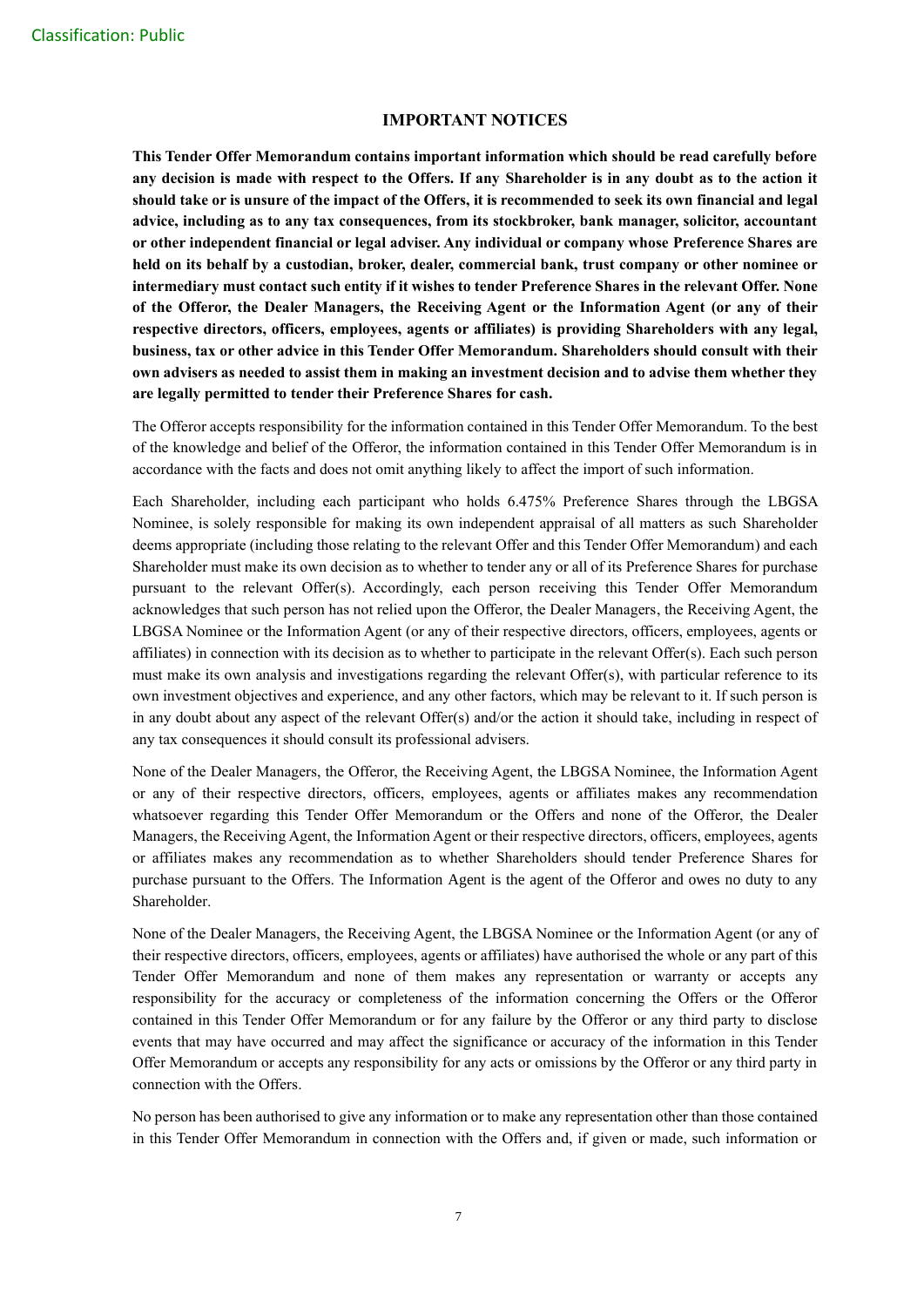representation must not be relied upon as having been authorised by any of the Offeror, the Dealer Managers, the Receiving Agent, the LBGSA Nominee or the Information Agent (or any of their respective directors, officers, employees, agents or affiliates). Neither the delivery of this Tender Offer Memorandum nor any purchase of Preference Shares pursuant to the Offers shall, under any circumstances, constitute a representation or create any implication that there has been no change in the affairs of the Offeror since the date of this Tender Offer Memorandum or that the information contained in this Tender Offer Memorandum is correct as of any time subsequent to the date of this Tender Offer Memorandum.

The Offeror is making the Offers only in those jurisdictions where it is legal to do so. See "*Offer and Distribution Restrictions*". This document does not constitute a "prospectus" for the purposes of Regulation (EU) 2017/1129 (as amended), as it forms part of domestic law of the United Kingdom by virtue of the European Union (Withdrawal) Act 2018 (as amended, "**EUWA**") (as amended, the "**UK Prospectus Regulation**").

Preference Shares can only be tendered in the Offers in accordance with the procedures described in "*Procedures for Participating in the Offers*".

Any Preference Shares purchased by the Offeror pursuant to the Offers will be cancelled and will not be reissued or re-sold. Shareholders who do not participate in the Offers, or whose Preference Shares are not accepted for purchase by the Offeror, will continue to hold their Preference Shares subject to the terms and conditions of the relevant Preference Shares.

The failure of any person to receive a copy of this Tender Offer Memorandum or any notice issued by the Offeror in connection with the Offers shall not invalidate any aspect of the Offers. No acknowledgement of receipt of any Tender Instruction and/or other documents will be given by the Offeror, the Receiving Agent or the Information Agent and no acknowledgement of receipt of any LBGSA Forms of Instruction and/or other documents will be given by the LBGSA Nominee or any other party.

Shareholders must comply with all laws that apply to them in any place in which they possess this Tender Offer Memorandum. Shareholders must also obtain any consents or approvals that they need in order to tender their Preference Shares. None of the Offeror, the Dealer Managers, the Receiving Agent or the Information Agent (or any of their respective directors, officers, employees, agents or affiliates) is responsible for Shareholders' compliance with these legal requirements. See "*Offer and Distribution Restrictions.*" The applicable provisions of the Financial Services and Markets Act 2000 must be complied with in respect of anything done in relation to the Offers in, from or otherwise involving the United Kingdom.

For the avoidance of doubt, each invitation by the Offeror to Shareholders contained in this Tender Offer Memorandum is an invitation to treat by the Offeror and any references to the Offers or invitations being made by the Offeror, under or in respect of the Offers shall be construed accordingly.

Capitalised terms used in this Tender Offer Memorandum have the meaning given in "*Definitions and Interpretation*" below and any other definitions of such terms are for ease of reference only and shall not affect their interpretation.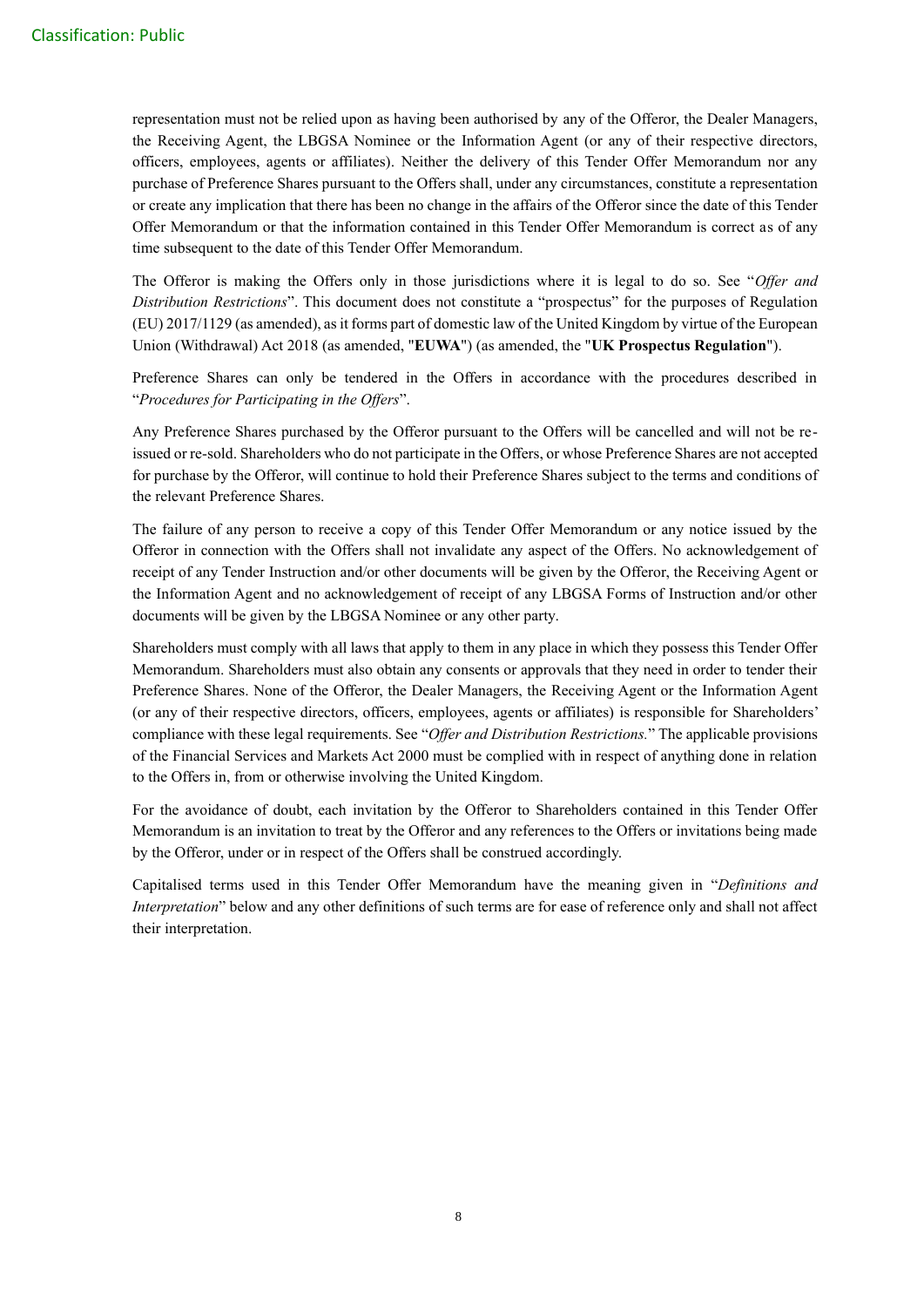## **OVERVIEW OF OFFERS**

*Words and expressions defined in "Definitions and Interpretation" below or elsewhere in this Tender Offer Memorandum have the same meanings in this Overview.*

## **Amount subject to the Offers**

If, in respect of any Series, the Offeror decides to accept any Preference Shares of such Series validly tendered for purchase pursuant to the relevant Offer, the Offeror intends to accept all validly tendered Preference Shares of such Series for purchase in full with no *pro rata* scaling. The Offeror is not under any obligation to accept for purchase any Preference Shares tendered pursuant to any Offer. The acceptance for purchase by the Offeror of Preference Shares tendered pursuant to each Offer is at the sole and absolute discretion of the Offeror and tenders may be rejected by the Offeror for any reason.

## **Purchase Price and Accrued Dividends**

The price payable in respect of the Preference Shares of each Series accepted for purchase (the "**Purchase Price**") is set out in the table on the cover page of this Tender Offer Memorandum, and is expressed as a percentage of the liquidation preference of the relevant Series of Preference Shares.

If the General Settlement Date is not a dividend payment date in respect of the relevant Series of Preference Shares, the Purchase Price in respect of that Series of Preference Shares includes an amount equal to any accrued and unpaid dividends on the relevant Preference Shares from, and including, the dividend payment date for the relevant Preference Shares immediately preceding the General Settlement Date up to, but excluding, the General Settlement Date.

Accordingly, the Purchase Price for the 6.475% Preference Shares includes an amount equal to accrued and unpaid dividends on the relevant Preference Shares from, and including, the dividend payment date for the relevant Preference Shares immediately preceding the General Settlement Date up to, but excluding, the General Settlement Date.

The next dividend payment date pursuant to the terms of the 9.25% Preference Shares and the 9.75% Preference Shares is 30 November 2021 (for which purposes the Record Date for each Series was 5 November 2021). Holders of such Preference Shares as at the Record Date will be entitled to the dividend payment due on 30 November 2021 pursuant to the terms of each Series. Such payment will be in addition (but separate) to any payment of the Purchase Price and any Incremental Accrued Dividend Payment by the Offeror pursuant to the terms of the relevant Offer.

Accordingly, the amount equal to accrued and unpaid dividends which is included in the respective Purchase Price for each of the 9.25% Preference Shares and the 9.75% Preference Shares is zero.

For Preference Shares accepted for purchase by the Offeror for settlement on the General Settlement Date, there shall be no additional payment by the Offeror after the General Settlement Date in respect of any accrued and unpaid dividends.

In respect of any Preference Shares which are accepted for purchase from Retail Holders for which the respective validly submitted Tender Instructions are received by the Receiving Agent after the General Expiration Deadline and prior to the Retail-Only Expiration Deadline, the Offeror will also pay on the Retail-Only Settlement Date an amount equal to any accrued and unpaid dividends on the relevant Preference Shares from, and including, the General Settlement Date up to, but excluding, the Retail-Only Settlement Date (the "**Incremental Accrued Dividend Payment**").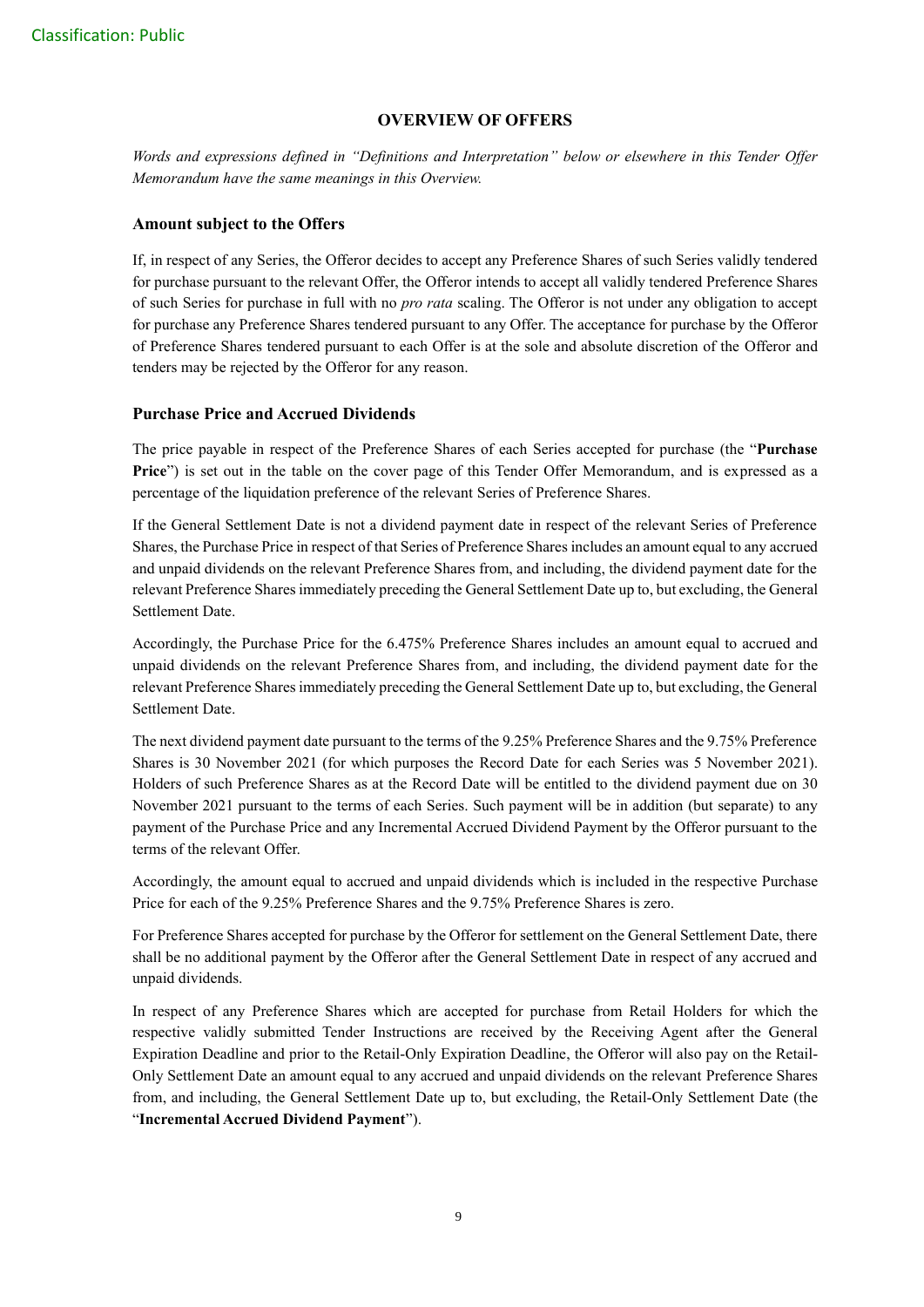For Preference Shares accepted for purchase by the Offeror for settlement on the Retail-Only Settlement Date, there shall be no additional payment by the Offeror after the Retail-Only Settlement Date in respect of any accrued and unpaid dividends.

The amount (if any) included in the Purchase Price equal to accrued and unpaid dividends and the Incremental Accrued Dividend Payment are payments pursuant to the terms of the relevant Offer and are not, for the avoidance of doubt, payments pursuant to the terms of the relevant Preference Shares.

For illustration purposes and assuming that the General Settlement Date and Retail-Only Settlement Date are not subsequently amended from those set out in this Tender Offer Memorandum, the cash amount of the Purchase Consideration in respect of a single Preference Share of each Series, and the Incremental Accrued Dividend Payment (which is payable only in respect of Preference Shares which are accepted for purchase from Retail Holders for which the respective validly submitted Tender Instructions are received by the Receiving Agent after the General Expiration Deadline and prior to the Retail-Only Expiration Deadline) in respect of a single Preference Share of each Series is expected to be as follows:

| <b>Series</b>            | <b>Purchase Consideration*</b> | <b>Incremental Accrued</b><br>Dividend Payment* |
|--------------------------|--------------------------------|-------------------------------------------------|
| 6.475% Preference Shares | £1.12050                       | 0.26610p                                        |
| 9.25% Preference Shares  | £1.67250                       | 0.38118p                                        |
| 9.75% Preference Shares  | £1.74200                       | 0.40179p                                        |

\* Shown to 5 decimal places for illustrative purposes.

See further the section entitled "*Terms and Conditions of the Offers – Total Consideration*" below.

The Settlement Date for Institutional Holders and for Retail Holders whose respective validly submitted Tender Instructions are received by the Receiving Agent prior to the General Expiration Deadline is expected to be 30 November 2021.

The Settlement Date for Retail Holders whose respective validly submitted Tender Instructions are received by the Receiving Agent after the General Expiration Deadline and prior to the Retail-Only Expiration Deadline is expected to be 15 December 2021.

Preference Shares repurchased by the Offeror pursuant to the Offers will be immediately cancelled and will not be re-issued or re-sold. Preference Shares which have not been validly tendered and accepted for purchase pursuant to the Offers will remain outstanding after the relevant Settlement Date.

## **Amendment and Termination**

The Offeror reserves the right, in its sole and absolute discretion, to extend, re-open, withdraw or terminate any of the Offers and to amend or waive any of the terms and conditions of any of the Offers at any time following the announcement of the Offers, as described herein under the heading "*Amendment and Termination*". Details of any such extension, re-opening, withdrawal, termination, amendment or waiver will be notified to the Shareholders as soon as possible after such decision.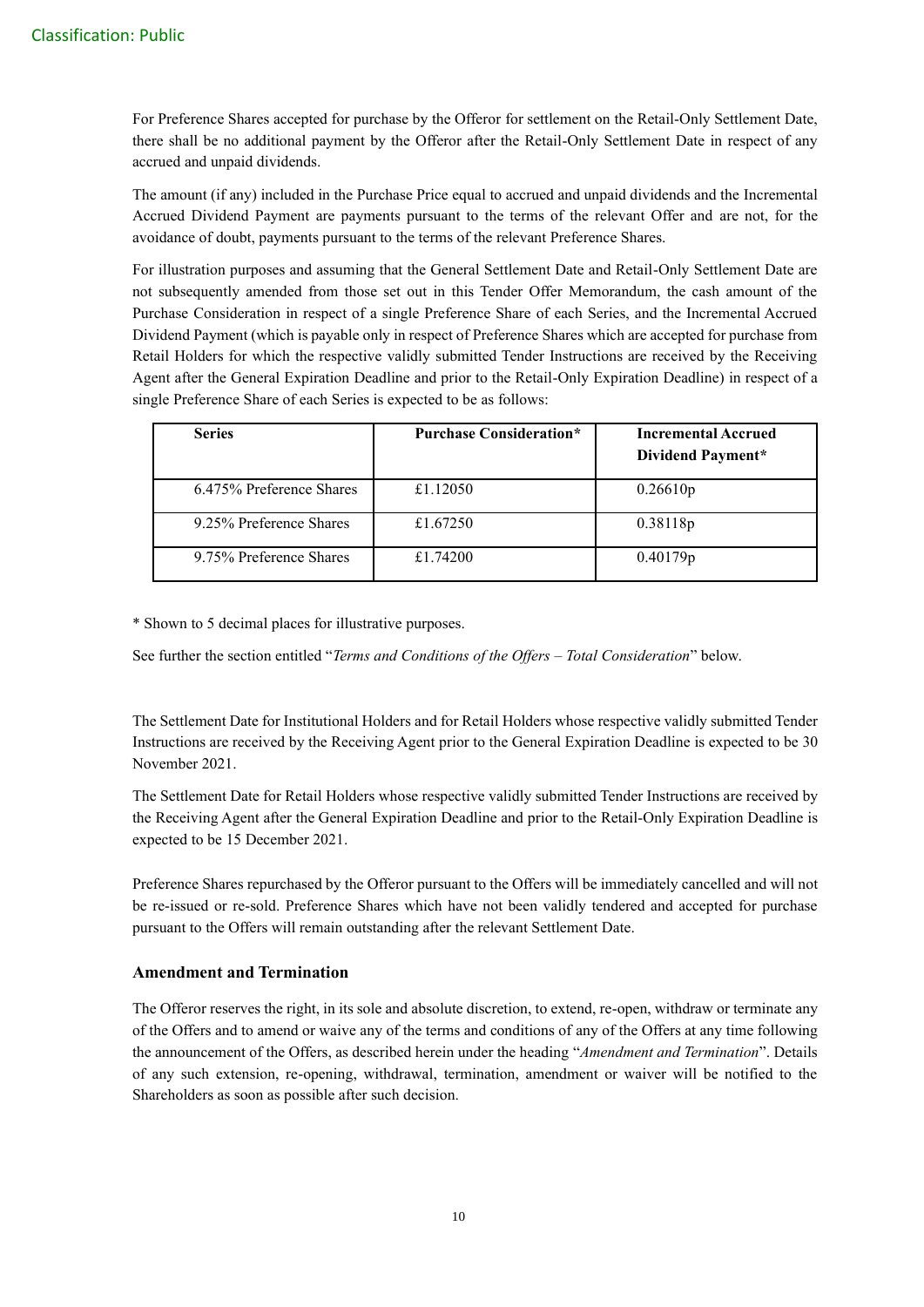## **Participation in the Offers**

A tender of Preference Shares for purchase may only be made by the submission of a valid Tender Instruction and (in the case of Preference Shares not held in CREST (as defined below)) delivery of the certificate or certificates for the relevant Preference Shares or (in the case of 6.475% Preference Shares held through the LBGSA Nominee) by delivery to the LBGSA Nominee of a valid LBGSA Form of Instruction, in each case in accordance with the detailed procedures specified in this Tender Offer Memorandum. Different procedures apply for participation in the Offers in respect of (a) Preference Shares held in CREST, (b) Preference Shares held in certificated form and (c) 6.475% Preference Shares held through the LBGSA Nominee.

## **Offer and Distribution Restrictions**

The Offeror is making the Offers only in those jurisdictions where it is legal to do so. See "*Offer and Distribution Restrictions*". This document does not constitute a "prospectus" for the purposes of the UK Prospectus Regulation.

## **Deadlines**

**THE OFFERS COMMENCE ON 10 NOVEMBER 2021 AND WILL EXPIRE AT 1.00 P.M. (LONDON TIME) ON 19 NOVEMBER 2021 FOR INSTITUTIONAL HOLDERS ("THE GENERAL EXPIRATION DEADLINE") OR AT 1.00 P.M. (LONDON TIME) ON 9 DECEMBER 2021 FOR RETAIL HOLDERS (THE "RETAIL-ONLY EXPIRATION DEADLINE" AND, TOGETHER WITH THE GENERAL EXPIRATION DEADLINE, THE "EXPIRATION DEADLINES"), UNLESS AMENDED, EXTENDED, RE-OPENED, WITHDRAWN OR TERMINATED AT THE SOLE AND ABSOLUTE DISCRETION OF THE OFFEROR. TENDER INSTRUCTIONS, ONCE SUBMITTED, MAY NOT BE WITHDRAWN EXCEPT IN THE LIMITED CIRCUMSTANCES OUTLINED IN THIS TENDER OFFER MEMORANDUM UNDER THE HEADING "***AMENDMENT AND TERMINATION***" BELOW.**

**Participants holding 6.475% Preference Shares in the Lloyds Banking Group Shareholder Account, operated on the Offeror's behalf by the LBGSA Nominee, should refer to the separate communications provided by the LBGSA Nominee in respect of the Offer in respect of the 6.475% Preference Shares, and should note the earlier deadline of 6 December 2021 for receipt by the LBGSA Nominee of LBGSA Forms of Instruction.**

**Unless otherwise determined by the Offeror in its sole and absolute discretion, any Tender Instructions received by the Receiving Agent from Institutional Holders after the General Expiration Deadline will not be accepted. For technical reasons, however, any such Tender Instructions will only be released from escrow by the Receiving Agent following the Retail-Only Expiration Deadline.**

**Custodians and CREST will have deadlines for receiving instructions prior to the relevant Expiration Deadline and Shareholders should contact any intermediary through which they hold their Preference Shares as soon as possible to ensure proper and timely delivery of instructions. Holders of Preference Shares not held in CREST are also advised to ensure that, where any documents are posted to the Receiving Agent, they allow sufficient time to ensure receipt of such documents by the Receiving Agent by the relevant deadline. All documentation sent to or from a Shareholder is sent at such Shareholder's own risk.**

An "**Institutional Holder**" means a Shareholder (a) who holds £100,000 or more in aggregate liquidation preference of the Preference Shares of the relevant Series (b) whose ordinary activities involve that person buying, selling, subscribing for or underwriting instruments such as the Preference Shares for the purposes of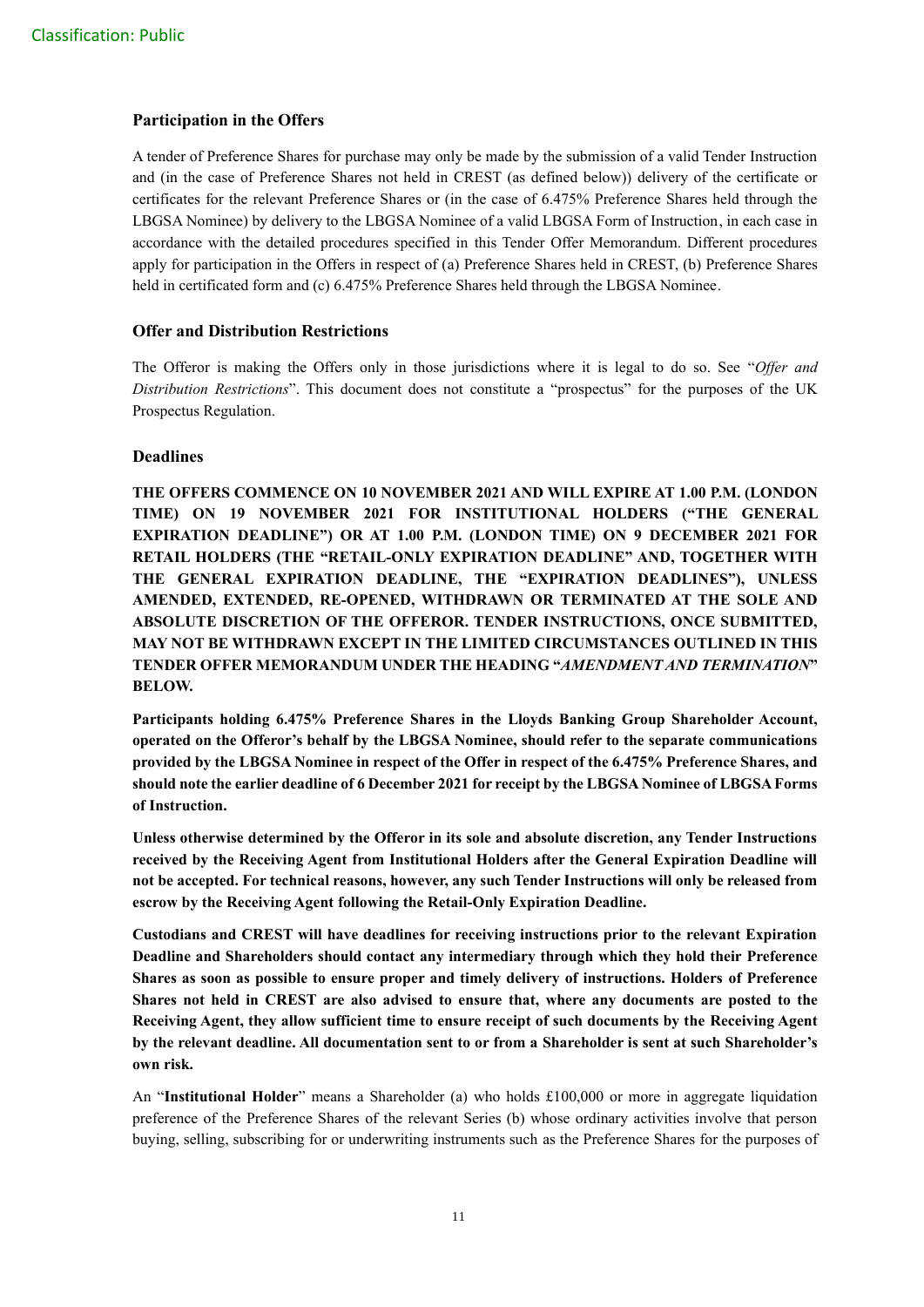a business carried on by that person and/or (c) who it is reasonable to expect will carry on the activities described in (b) above for the purposes of a business carried on by that person.

A "**Retail Holder**" means a Shareholder (a) who holds less than £100,000 in aggregate liquidation preference of the Preference Shares of the relevant Series (b) whose ordinary activities do not involve that person buying, selling, subscribing for or underwriting instruments such as the Preference Shares for the purposes of a business carried on by that person and (c) who it is reasonable to expect will not carry on the activities described in (b) above for the purposes of a business carried on by that person.

## **Further Information**

Any questions or requests for assistance in connection with this Tender Offer Memorandum may be directed to the Dealer Managers, and any questions or requests for assistance in connection with the delivery of Tender Instructions, or requests for additional copies of this Tender Offer Memorandum or related documents, which may be obtained free of charge, may be directed to the Receiving Agent, at the telephone number or e-mail address provided on the back cover of this Tender Offer Memorandum.

**Before making a decision with respect to the Offers, Shareholders should carefully consider all of the information in this Tender Offer Memorandum and, in particular, the risk factors described in the section entitled "***Risk Factors and Other Considerations***".**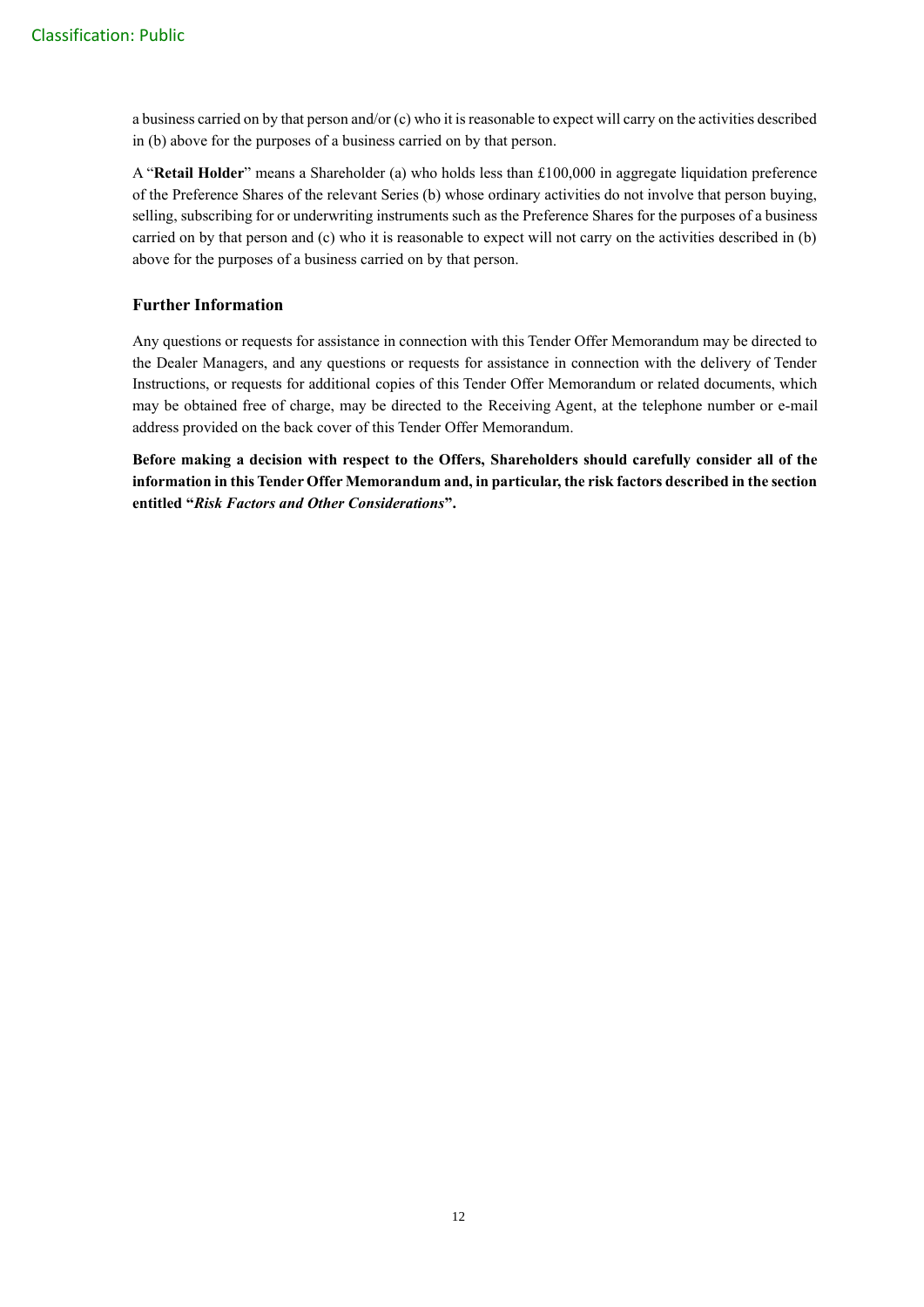## **DEFINITIONS AND INTERPRETATION**

In this Tender Offer Memorandum the following expressions have the following meanings:

| <b>Business Day</b>                            | A day other than a Saturday or a Sunday or a public holiday on<br>which commercial banks and foreign exchange markets are open<br>for business in London.                                                                                                                                                                                                                                                                                                                     |
|------------------------------------------------|-------------------------------------------------------------------------------------------------------------------------------------------------------------------------------------------------------------------------------------------------------------------------------------------------------------------------------------------------------------------------------------------------------------------------------------------------------------------------------|
| <b>CREST</b>                                   | The CREST System operated by EUI.                                                                                                                                                                                                                                                                                                                                                                                                                                             |
| <b>CREST Manual</b>                            | The document entitled "CREST Manual" issued by EUI.                                                                                                                                                                                                                                                                                                                                                                                                                           |
| <b>CREST System</b>                            | Has the meaning given to it in the CREST Manual.                                                                                                                                                                                                                                                                                                                                                                                                                              |
| <b>Dealer Managers</b>                         | Credit Suisse International, Lloyds Bank Corporate Markets plc<br>and Merrill Lynch International.                                                                                                                                                                                                                                                                                                                                                                            |
| EUI                                            | Euroclear UK & Ireland Limited.                                                                                                                                                                                                                                                                                                                                                                                                                                               |
| <b>Expiration Deadline</b>                     | The General Expiration Deadline or the Retail-Only Expiration<br>Deadline, as applicable.                                                                                                                                                                                                                                                                                                                                                                                     |
| <b>Financial Promotion Order</b>               | The Financial Services and Markets Act 2000 (Financial<br>Promotion) Order 2005, as amended.                                                                                                                                                                                                                                                                                                                                                                                  |
| <b>General Expiration Deadline</b>             | 1.00 p.m. (London time) on 19 November 2021 (subject to the<br>right of the Offeror to extend, re-open and/or terminate any of<br>the Offers as applicable).                                                                                                                                                                                                                                                                                                                  |
|                                                | The General Expiration Deadline is the final deadline for<br>Institutional Holders.                                                                                                                                                                                                                                                                                                                                                                                           |
|                                                | Retail Holders may also choose to participate prior to the General<br>Expiration Deadline if they wish, in order to be eligible to receive<br>payment on the General Settlement Date in respect of Preference<br>Shares which are accepted for purchase by the Offeror.                                                                                                                                                                                                       |
| <b>General Settlement Date</b>                 | Expected to be 30 November 2021.                                                                                                                                                                                                                                                                                                                                                                                                                                              |
|                                                | Applicable to Institutional Holders, and to Retail Holders whose<br>respective validly submitted Tender Instructions are received by<br>the Receiving Agent prior to the General Expiration Deadline.                                                                                                                                                                                                                                                                         |
|                                                | For the avoidance of doubt, for Retail Holders whose respective<br>validly submitted Tender Instructions are received by the<br>Receiving Agent after the General Expiration Deadline and prior<br>to the Retail-Only Expiration Deadline, the relevant settlement<br>date will be the Retail-Only Settlement Date.                                                                                                                                                           |
| Group                                          | The Offeror and its subsidiary and associated undertakings.                                                                                                                                                                                                                                                                                                                                                                                                                   |
| <b>Incremental Accrued Dividend</b><br>Payment | In respect of any Preference Share or Preference Shares accepted<br>for purchase from Retail Holders for which the respective validly<br>submitted Tender Instructions are received by the Receiving<br>Agent after the General Expiration Deadline and prior to the<br>Retail-Only Expiration Deadline, an amount in cash (rounded to<br>the nearest £0.01 with half a penny rounded upwards) to be paid<br>on the Retail-Only Settlement Date equal to the dividend accrued |

on the relevant Preference Share or Preference Shares from, and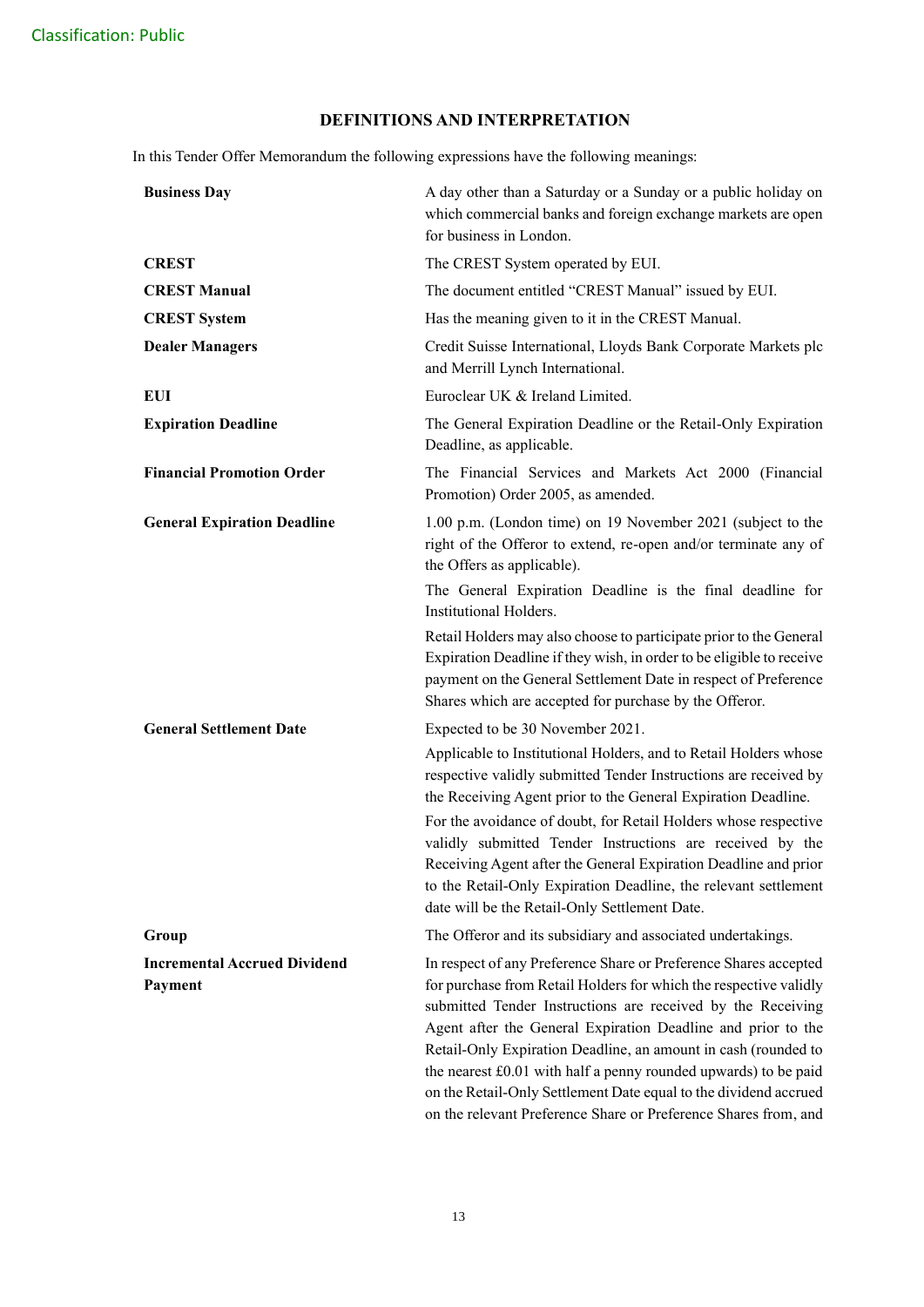including, the General Settlement Date to, but excluding, the Retail-Only Settlement Date.

The Incremental Accrued Dividend Payment is a payment pursuant to the terms of the relevant Offer and is not, for the avoidance of doubt, a payment pursuant to the terms of the relevant Preference Shares.

For the avoidance of doubt, the Incremental Accrued Dividend Payment will be calculated in accordance with the terms of the relevant Preference Shares for the calculation of accrued dividends in respect of periods other than complete semi-annual dividend periods, by using the Actual/365 day-count method in respect of the 6.475% Preference Shares and by using the Actual/Actual (ICMA) day-count method in respect of the 9.25% Preference Shares and the 9.75% Preference Shares.

Assuming that the General Settlement Date and Retail-Only Settlement Date are not amended, the Incremental Accrued Dividend Payment in respect of Preference Shares of each Series is expected to be as follows:

| <b>Series</b>            | <b>Incremental</b> | Accrued |
|--------------------------|--------------------|---------|
|                          | Dividend Payment*  |         |
| 6.475% Preference Shares | $0.26610\%$        |         |
| 9.25% Preference Shares  | 0.38118%           |         |
| 9.75% Preference Shares  | $0.40179\%$        |         |

\* Rounded to 5 decimal places for illustrative purposes.

For illustration purposes, and assuming that the General Settlement Date and Retail-Only Settlement Date are not subsequently amended from those set out in this Tender Offer Memorandum, the cash amount of the Incremental Accrued Dividend Payment in respect of a single Preference Share of each Series is expected to be as follows:

| <b>Series</b>            | Incremental<br>Accrued |
|--------------------------|------------------------|
|                          | Dividend Payment*      |
| 6.475% Preference Shares | 0.26610p               |
| 9.25% Preference Shares  | 0.38118p               |
| 9.75% Preference Shares  | 0.40179p               |

\* Shown to 5 decimal places for illustrative purposes.

**Information Agent** Lucid Issuer Services Limited.

**Institutional Holder A Shareholder (a) who holds £100,000 or more in aggregate** liquidation preference of the Preference Shares of the relevant Series, (b) whose ordinary activities involve that person buying, selling, subscribing for or underwriting instruments such as the Preference Shares for the purposes of a business carried on by that person, and/or (c) who it is reasonable to expect will carry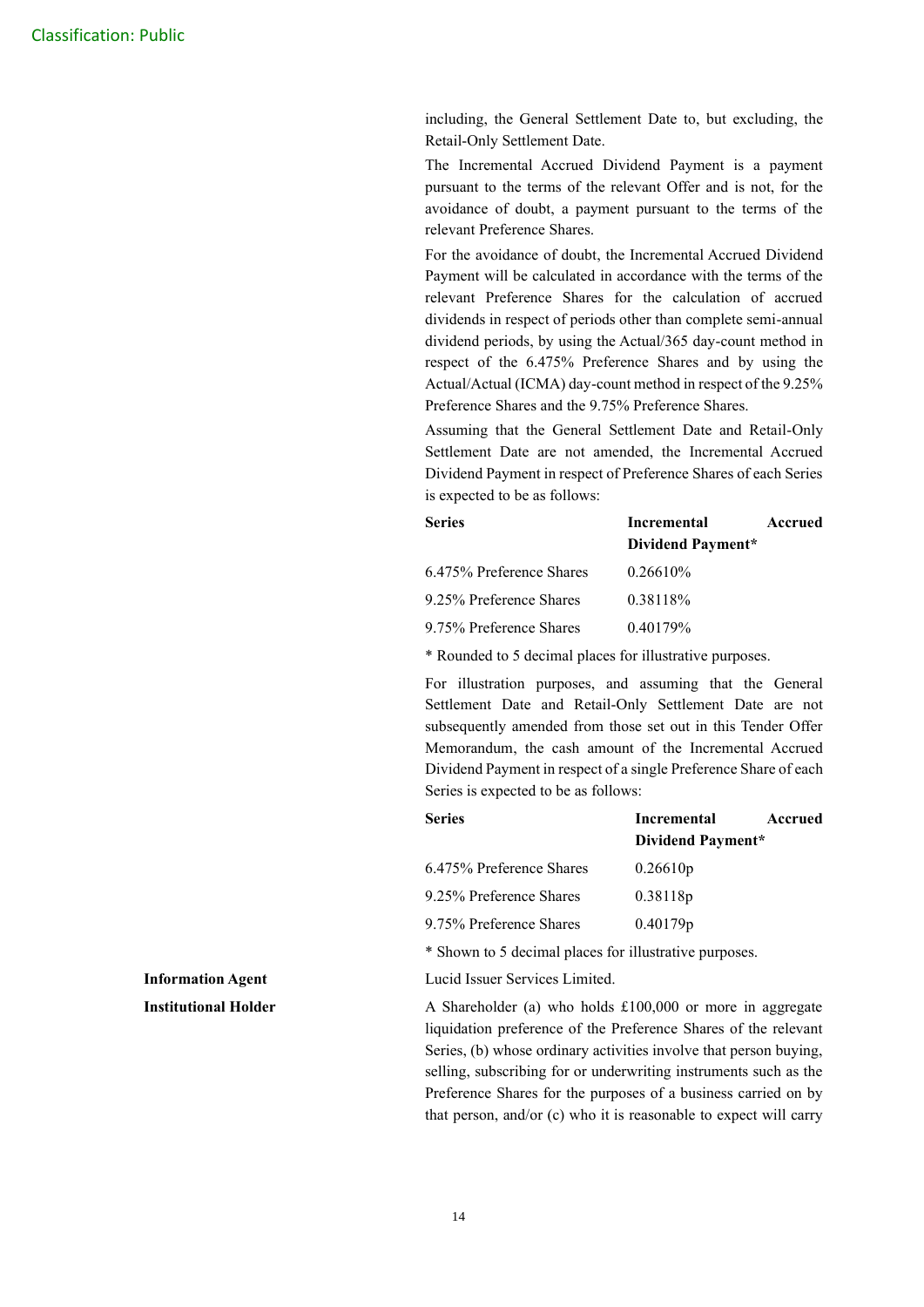on the activities described in (b) above for the purposes of a business carried on by that person.

**LBGSA Forms of Instruction** The form of instruction which has been provided by the LBGSA Nominee to participants holding 6.475% Preference Shares through the LBGSA Nominee and which is to be completed by such participants if they wish to participate in the Offer in respect of the 6.475% Preference Shares by instructing the LBGSA Nominee to tender such 6.475% Preference Shares for purchase pursuant to Offer in respect of the 6.475% Preference Shares.

**LBGSA Nominee Equiniti** Financial Services Limited, the regulated entity providing nominee services to the Offeror in relation to the Lloyds Banking Group Shareholder Account, and holding shares on behalf of participants through its subsidiary, Equiniti Corporate Nominees Limited. The registered address of the LBGSA Nominee is Aspect House, Spencer Road, Lancing, West Sussex BN99 6DA, United Kingdom. The LBGSA Nominee is authorised and regulated by the Financial Conduct Authority.

**LBGSA Tender Deadline** In the case of participants holding 6.475% Preference Shares through the LBGSA Nominee, 1.00 p.m. (London time) on 6 December 2021 (subject to the right of the Offeror to extend, reopen and/or terminate the Offer in respect of the 6.475% Preference Shares).

**Lloyds Banking Group Shareholder Account** The corporate sponsored nominee shareholder account in CREST through which account participants hold beneficial interests in the 6.475% Preference Shares held by the LBGSA Nominee on behalf of such participants.

**Notifying News Service** A recognised financial news service or services (e.g. Reuters/Bloomberg) as selected by the Offeror in its sole discretion.

**Offer In respect of each Series, the invitation on the terms and subject** to the conditions contained in this Tender Offer Memorandum by the Offeror to Shareholders of that Series (subject to the Offer and Distribution Restrictions) to tender their Preference Shares for purchase by the Offeror for cash, on the terms and subject to the conditions set out in this Tender Offer Memorandum. The invitation in respect of each Series of Preference Shares constitutes a separate Offer.

**Offer and Distribution Restrictions** The offer restrictions referred to in "*Offer and Distribution Restrictions*".

**Offeror** Lloyds Banking Group plc.

**Preference Shares** The (i) £198,065,600 6.475% Non-Cumulative Preference Shares (ISIN GB00B3KSB568) (the "**6.475% Preference Shares**") (£56,472,211 currently outstanding); (ii) £300,000,000 9.25% Non-Cumulative Irredeemable Preference Shares (ISIN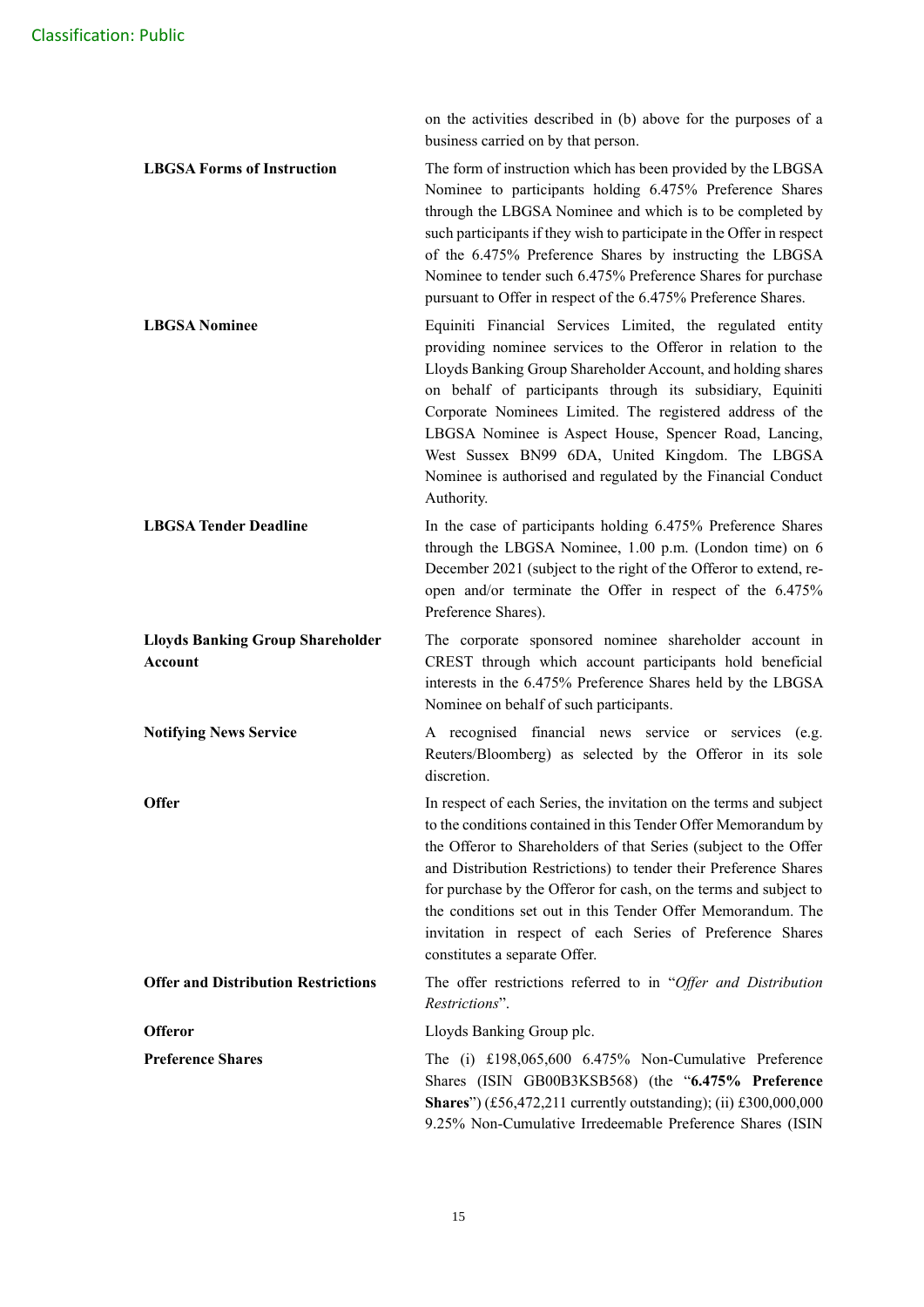GB00B3KS9W93) (the "**9.25% Preference Shares**") (£299,987,729 currently outstanding); and (iii) the £100,000,000 9.75% Non-Cumulative Irredeemable Preference Shares (ISIN GB00B3KSB238) (the "**9.75% Preference Shares**") (£55,740,886 currently outstanding), each issued by the Offeror and each a "**Series**".

**Purchase Consideration In respect of any Preference Shares, an amount in cash (rounded)** to the nearest £0.01 with half a penny rounded upwards) calculated by applying the relevant Purchase Price to the aggregate liquidation preference of such Preference Shares accepted for purchase.

> For illustration purposes and assuming that the General Settlement Date and Retail-Only Settlement Date are not subsequently amended from those set out in this Tender Offer Memorandum, the cash amount of the Purchase Consideration in respect of a single Preference Share of each Series is expected to be as follows:

| <b>Series</b>            | <b>Purchase Consideration*</b> |
|--------------------------|--------------------------------|
| 6.475% Preference Shares | £1.12050                       |
| 9.25% Preference Shares  | £1.67250                       |
| 9.75% Preference Shares  | £1.74200                       |

\* Shown to 5 decimal places for illustrative purposes.

See further the section entitled "*Terms and Conditions of the Offers – Total Consideration*" below.

**Purchase Price In respect of each Series, the price payable by the Offeror for** Preference Shares of that Series validly tendered in the relevant Offer and accepted for purchase by the Offeror, as set out in the table on the cover page of this Tender Offer Memorandum.

> If the General Settlement Date is not a dividend payment date in respect of the relevant Series of Preference Shares, the Purchase Price in respect of that Series of Preference Shares includes an amount equal to accrued and unpaid dividends on the relevant Preference Shares from, and including, the dividend payment date for the relevant Preference Shares immediately preceding the General Settlement Date up to, but excluding, the General Settlement Date. Accordingly, the Purchase Price for the 6.475% Preference Shares includes an amount equal to accrued and unpaid dividends on the relevant Preference Shares from, and including, the dividend payment date for the relevant Preference Shares immediately preceding the General Settlement Date up to, but excluding, the General Settlement Date.

> The next dividend payment date pursuant to the terms of the 9.25% Preference Shares and the 9.75% Preference Shares is 30 November 2021 (for which purposes the Record Date for each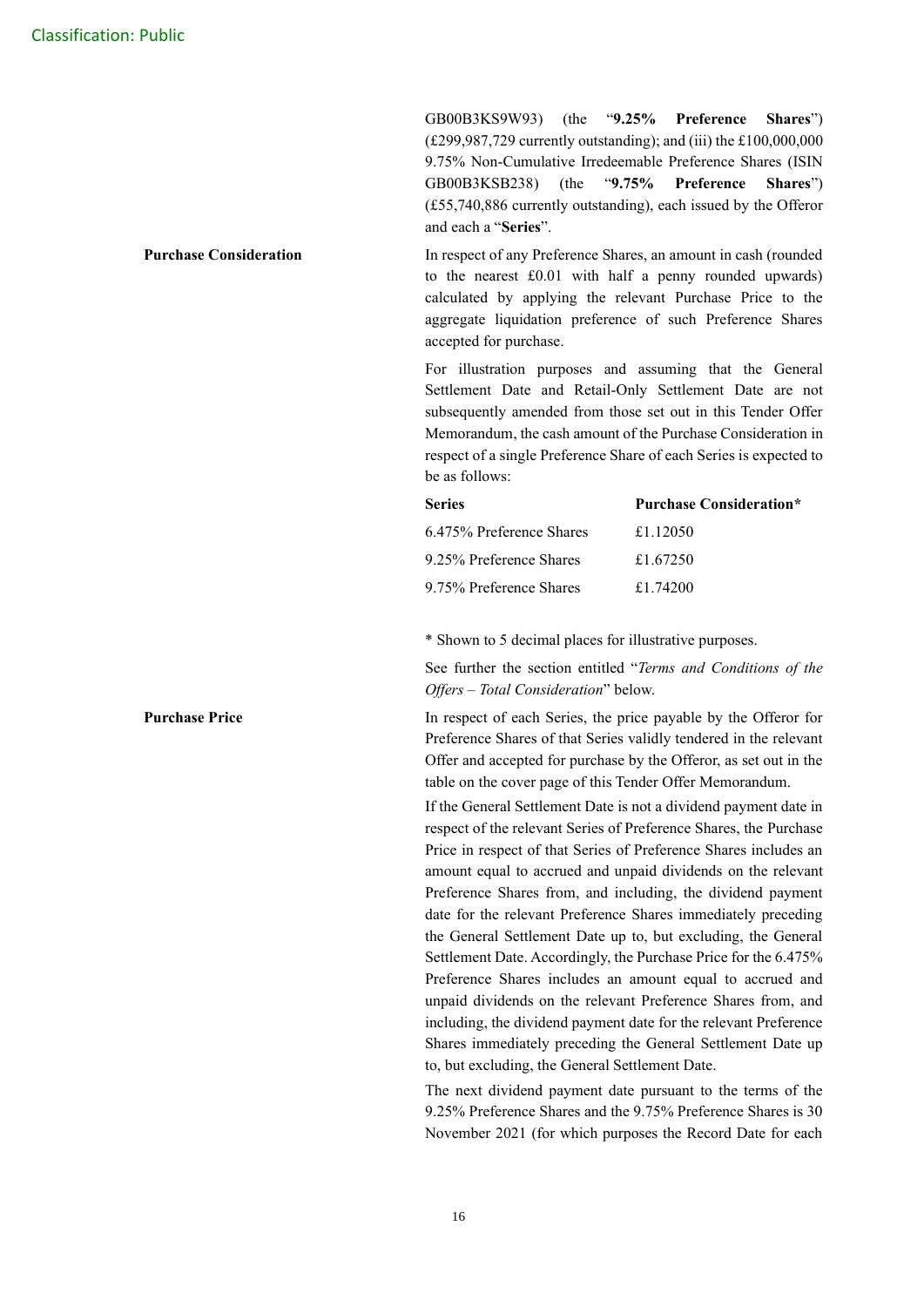|                                        | Series was 5 November 2021). Holders of such Preference<br>Shares as at the Record Date will be entitled to the dividend<br>payment due on 30 November 2021 pursuant to the terms of each<br>Series. Such payment will be in addition (but separate) to any<br>payment of the Purchase Price and any Incremental Accrued<br>Dividend Payment by the Offeror pursuant to the terms of the<br>relevant Offer. Accordingly, the amount equal to accrued and<br>unpaid dividends which is included in the respective Purchase<br>Price for each of the 9.25% Preference Shares and the 9.75%<br>Preference Shares is zero.<br>The Incremental Accrued Dividend Payment is payable in<br>respect of validly submitted Tender Instructions received by the<br>Receiving Agent from Retail Holders after the General<br>Expiration Deadline and prior to the Retail-Only Expiration<br>Deadline whose Preference Shares are accepted for purchase by<br>the Offeror. |
|----------------------------------------|---------------------------------------------------------------------------------------------------------------------------------------------------------------------------------------------------------------------------------------------------------------------------------------------------------------------------------------------------------------------------------------------------------------------------------------------------------------------------------------------------------------------------------------------------------------------------------------------------------------------------------------------------------------------------------------------------------------------------------------------------------------------------------------------------------------------------------------------------------------------------------------------------------------------------------------------------------------|
|                                        | The amount (if any) included in the Purchase Price equal to<br>accrued and unpaid dividends and the Incremental Accrued<br>Dividend Payment are payments pursuant to the terms of the<br>relevant Offer and are not, for the avoidance of doubt, payments<br>pursuant to the terms of the relevant Preference Shares.                                                                                                                                                                                                                                                                                                                                                                                                                                                                                                                                                                                                                                         |
| <b>Registered Owner</b>                | In respect of any Preference Shares held in CREST or in<br>certificated form, the person entered as the owner of a particular<br>liquidation preference of the Preference Shares in the records of<br>CREST or on the register maintained by the Receiving Agent,<br>respectively.                                                                                                                                                                                                                                                                                                                                                                                                                                                                                                                                                                                                                                                                            |
| <b>Receiving Agent</b>                 | Equiniti Limited.                                                                                                                                                                                                                                                                                                                                                                                                                                                                                                                                                                                                                                                                                                                                                                                                                                                                                                                                             |
| <b>Retail Holder</b>                   | A Shareholder (a) who holds less than $£100,000$ in aggregate<br>liquidation preference of the Preference Shares of the relevant<br>Series, (b) whose ordinary activities do not involve that person<br>buying, selling, subscribing for or underwriting instruments such<br>as the Preference Shares for the purposes of a business carried<br>on by that person, and (c) who it is reasonable to expect will not<br>carry on the activities described in (b) above for the purposes of<br>a business carried on by that person.                                                                                                                                                                                                                                                                                                                                                                                                                             |
| <b>Retail-Only Expiration Deadline</b> | 1.00 p.m. (London time) on 9 December 2021 (subject to the<br>right of the Offeror to extend, re-open and/or terminate any of<br>the Offers, as applicable).                                                                                                                                                                                                                                                                                                                                                                                                                                                                                                                                                                                                                                                                                                                                                                                                  |
| <b>Retail-Only Settlement Date</b>     | Expected to be 15 December 2021. Applicable to Retail Holders<br>whose respective validly submitted Tender Instructions are<br>received by the Receiving Agent after the General Expiration<br>Deadline and prior to the Retail-Only Expiration Deadline.                                                                                                                                                                                                                                                                                                                                                                                                                                                                                                                                                                                                                                                                                                     |
| <b>RNS</b>                             | The Regulatory News Service of the London Stock Exchange.                                                                                                                                                                                                                                                                                                                                                                                                                                                                                                                                                                                                                                                                                                                                                                                                                                                                                                     |
| <b>Sanctions Authority</b>             | Each of:<br>the United States government;<br>(a)                                                                                                                                                                                                                                                                                                                                                                                                                                                                                                                                                                                                                                                                                                                                                                                                                                                                                                              |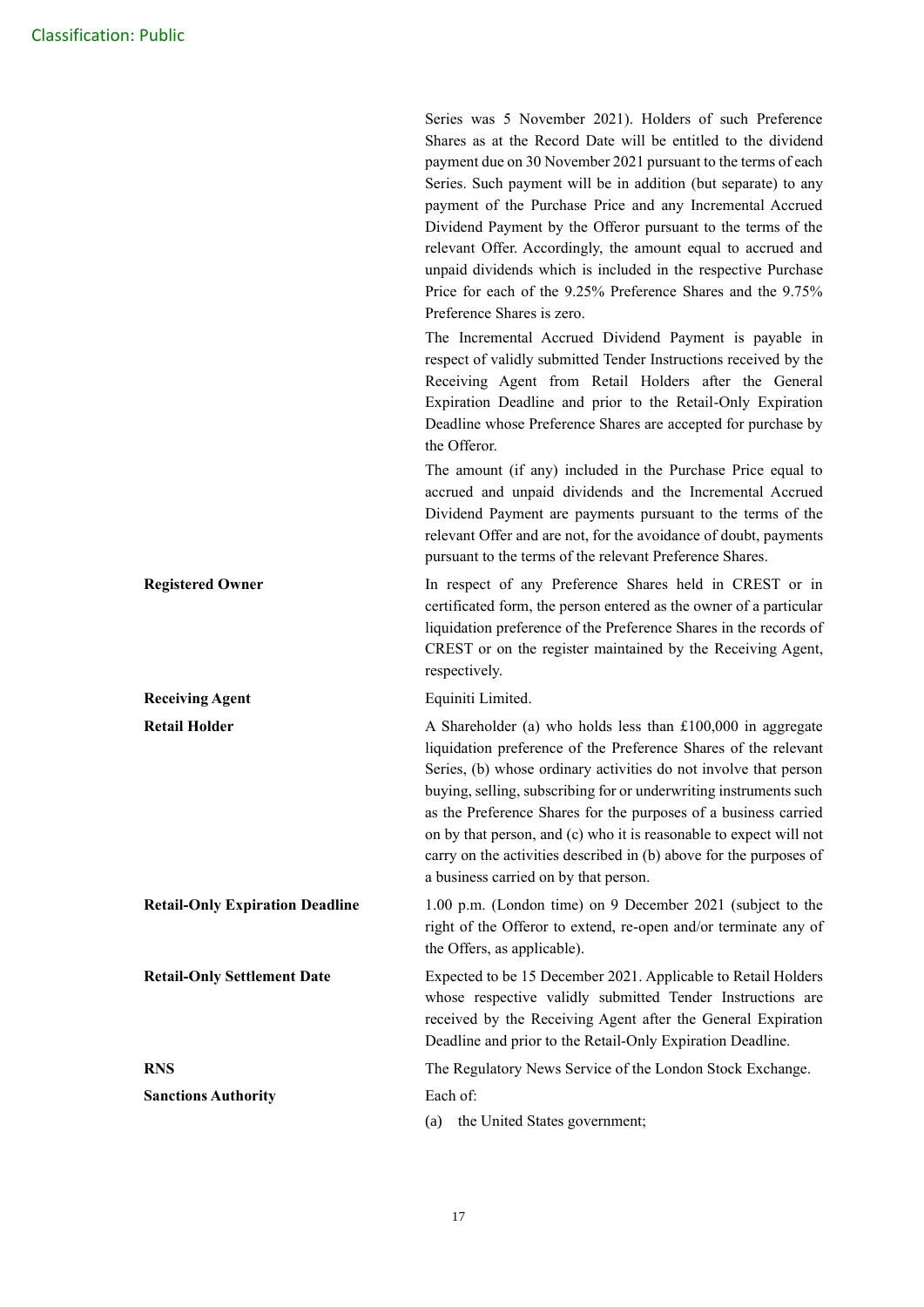- (b) the United Nations;
- (c) the European Union (or any of its member states);
- (d) the United Kingdom; and
- (e) any other relevant governmental or regulatory authority, institution or agency which administers economic, financial or trade sanctions; or

the respective governmental institutions and agencies of any of the foregoing including, without limitation, the Office of Foreign Assets Control of the U.S. Department of the Treasury, the United States Department of State, the United States Department of Commerce and Her Majesty's Treasury.

**Sanctions Restricted Person** An individual or an entity (a "**Person**"):

- (a) that is, or is owned or controlled by a Person that is, described or designated in (i) the most current "*Specially Designated Nationals and Blocked Persons*" list (which as of the date hereof can be found at: *[https://www.treasury.gov/resource-center/sanctions/SDN-](https://www.treasury.gov/resource-center/sanctions/SDN-List/Pages/default.aspx)[List/Pages/default.aspx](https://www.treasury.gov/resource-center/sanctions/SDN-List/Pages/default.aspx)*), (ii) the Foreign Sanctions Evaders List (which as of the date hereof can be found at *<http://www.treasury.gov/ofac/downloads/fse/fselist.pdf>*) or (iii) the most current "*Consolidated list of persons, groups and entities subject to EU financial sanctions*" (which as of the date hereof can be found at: *[https://data.europa.eu/euodp/en/data/dataset/consolidated](https://data.europa.eu/euodp/en/data/dataset/consolidated-list-of-persons-groups-and-entities-subject-to-eu-financial-sanctions) [-list-of-persons-groups-and-entities-subject-to-eu](https://data.europa.eu/euodp/en/data/dataset/consolidated-list-of-persons-groups-and-entities-subject-to-eu-financial-sanctions)[financial-sanctions](https://data.europa.eu/euodp/en/data/dataset/consolidated-list-of-persons-groups-and-entities-subject-to-eu-financial-sanctions)*); or
- (b) that is otherwise the subject of any sanctions administered or enforced by any Sanctions Authority, other than solely by virtue of their inclusion in: (i) the most current "*Sectoral Sanctions Identifications*" list (which as of the date hereof can be found at: *[http://www.treasury.gov/resource](http://www.treasury.gov/resource-center/sanctions/SDN-List/Pages/ssi_list.aspx)[center/sanctions/SDN-List/Pages/ssi\\_list.aspx](http://www.treasury.gov/resource-center/sanctions/SDN-List/Pages/ssi_list.aspx)*) (the "**SSI List**"), (ii) Annexes III, IV, V and VI of Council Regulation No.833/2014, as amended by Council Regulations No.960/2014, 2015/1797 and 2017/2212 (the "**EU Annexes**"), or (iii) any other list maintained by a Sanctions Authority, with similar effect to the SSI List or the EU Annexes.

**Settlement Date** The General Settlement Date or the Retail-Only Settlement Date (as applicable).

> For the avoidance of doubt, in respect of Tender Instructions which are received prior to the General Expiration Deadline, the General Settlement Date will apply to all such Tender Instructions irrespective of whether such Tender Instructions have been submitted by, or on behalf of, an Institutional Holder or a Retail Holder.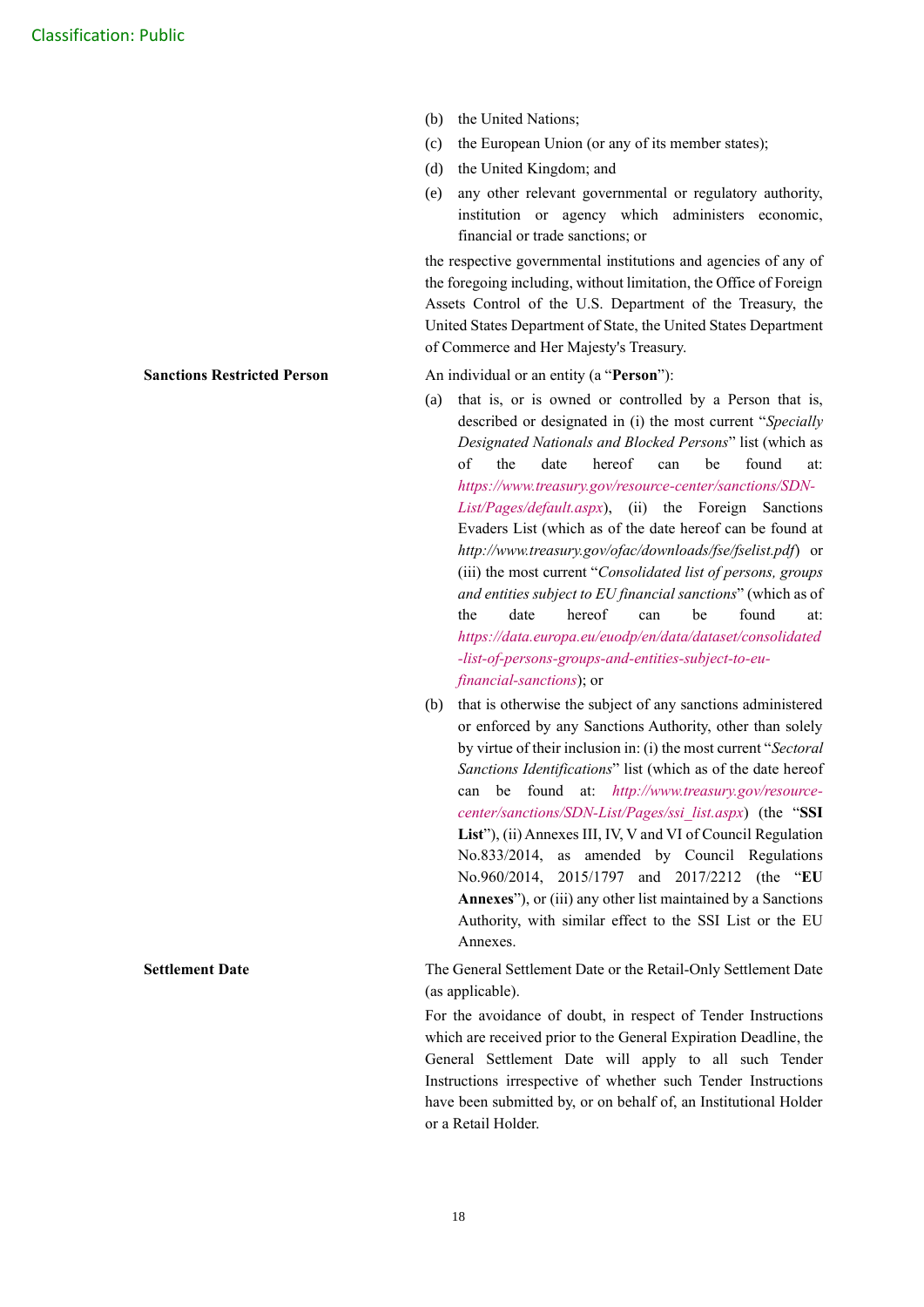| <b>Shareholders</b>       | Holders of any of the Preference Shares, including participants<br>holding 6.475% Preference Shares through the LBGSA Nominee<br>(including as further described below).                                                                                                                                                                                                                                                                                                                                                                                                                                                                                                    |
|---------------------------|-----------------------------------------------------------------------------------------------------------------------------------------------------------------------------------------------------------------------------------------------------------------------------------------------------------------------------------------------------------------------------------------------------------------------------------------------------------------------------------------------------------------------------------------------------------------------------------------------------------------------------------------------------------------------------|
| <b>Tender Instruction</b> | In the case of (i) Preference Shares held in CREST, the TTE<br>Instruction as further described in this Tender Offer<br>Memorandum, (ii) Preference Shares held in certificated form,<br>the form of instruction posted to holders of such Preference<br>Shares and to be completed by each holder of such Preference<br>Shares and delivered to the Receiving Agent by (a) in the case of<br>a Shareholder who is a Retail Holder, the Retail-Only Expiration<br>Deadline or (b) in the case of a Shareholder who is an<br>Institutional Holder, the General Expiration Deadline, in either<br>case in order for such Shareholder to participate in the relevant<br>Offer. |
| <b>TTE</b> Instruction    | Has the meaning given to it in "Procedures for Participating in<br>the Offer".                                                                                                                                                                                                                                                                                                                                                                                                                                                                                                                                                                                              |

Unless the context otherwise requires, all references in this Tender Offer Memorandum to:

#### (a) a "**Shareholder**" or "**holder of Preference Shares**" include:

- (i) each person who is shown in the records of CREST as a holder of Preference Shares or each person who is registered as a holder of Preference Shares in registered form; and
- (ii) each beneficial owner of Preference Shares holding such Preference Shares, directly or indirectly, in accounts in the name of a Registered Owner (including a securities broker or other intermediary and, in the case of the 6.475% Preference Shares, the LBGSA Nominee) acting on the beneficial owner's behalf,

except that for the purposes of any payment to a Shareholder pursuant to an Offer of the relevant Purchase Consideration and, if applicable, the Incremental Accrued Dividend Payment, such payment will only be made by the Receiving Agent to the Registered Owner and the making of such payment to the Receiving Agent by or on behalf of the Offeror will satisfy the obligations of the Offeror in respect of the purchase of such Preference Shares; and

(b) "**GBP**" or "**£**" are all references to pounds sterling.

In this Tender Offer Memorandum headings and sub-headings are for ease of reference and shall not affect the construction or interpretation of any provision of this Tender Offer Memorandum.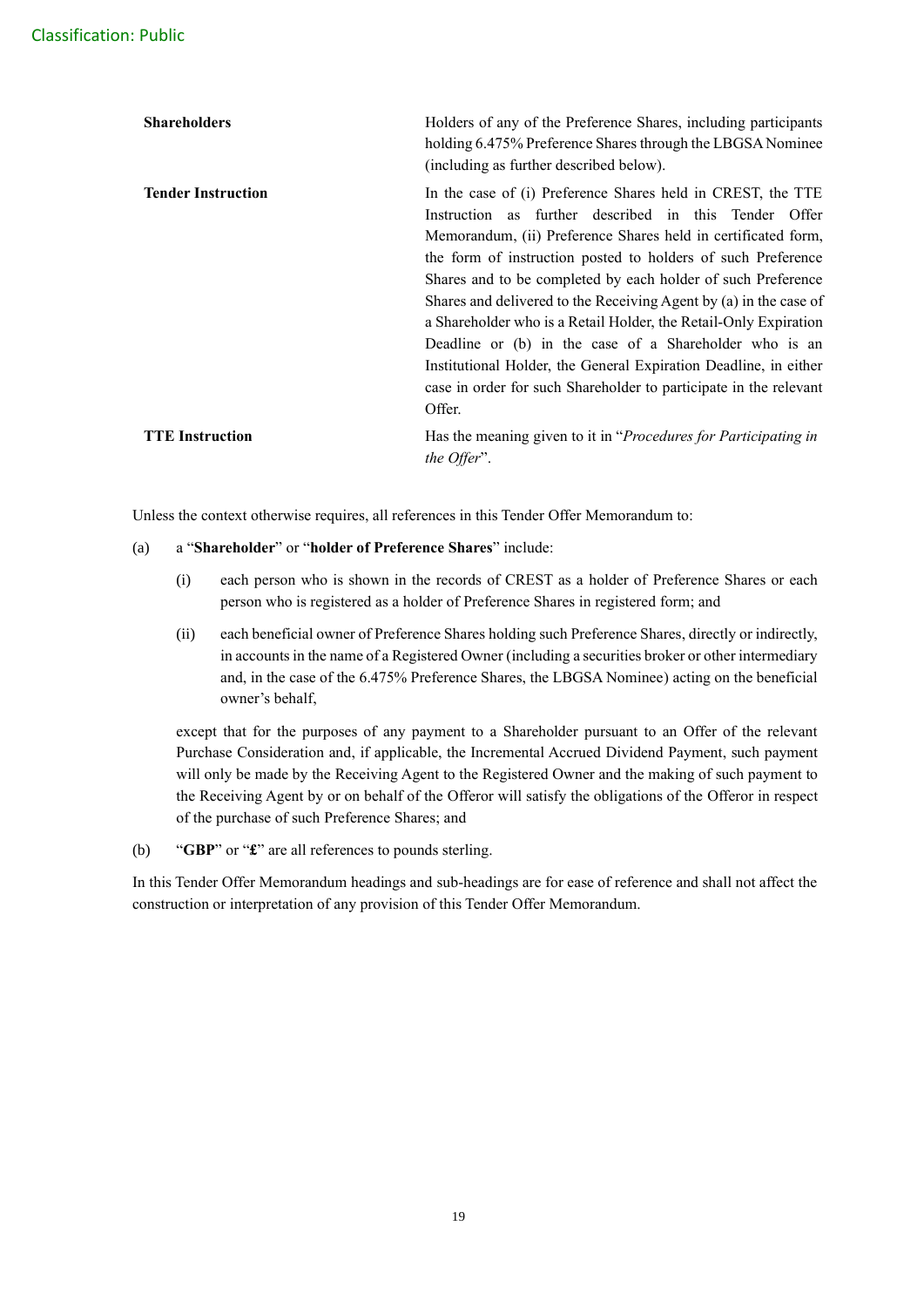## **INDICATIVE TIMETABLE**

*This is an indicative timetable showing one possible outcome for the timing of the Offers based on the dates in this Tender Offer Memorandum. This timetable is subject to change and dates and times may be extended or amended by the Offeror in accordance with the terms of the Offers as described in this Tender Offer Memorandum. Accordingly, the actual timetable may differ from the timetable below.*

| <b>Date and Time</b>  | <b>Action</b>                                                                                                                                                                                                                                                             | Applicability to<br><b>Institutional</b><br>and/or<br>Retail<br><b>Holders</b> |
|-----------------------|---------------------------------------------------------------------------------------------------------------------------------------------------------------------------------------------------------------------------------------------------------------------------|--------------------------------------------------------------------------------|
| 10 November 2021      | <b>Commencement of the Offers</b>                                                                                                                                                                                                                                         | Institutional and                                                              |
|                       | Offers announced by way of announcements on the relevant<br>Notifying News Service(s) and via RNS.<br>Tender Offer Memorandum available from the Information                                                                                                              | Retail                                                                         |
|                       | Agent and the Receiving Agent.                                                                                                                                                                                                                                            |                                                                                |
| 19 November 2021 1.00 | <b>General Expiration Deadline</b>                                                                                                                                                                                                                                        |                                                                                |
| p.m., London time     | Final deadline for receipt by the Receiving Agent of all<br>Tender Instructions in order for Institutional Holders to be<br>able to participate in the Offers.                                                                                                            | Institutional                                                                  |
|                       | Deadline for receipt by the Receiving Agent of any Tender<br>Instructions from Retail Holders if such Retail Holders wish<br>to be eligible to receive payment on the General Settlement<br>Date in respect of Preference Shares accepted for purchase<br>by the Offeror. | Retail*                                                                        |
| 22 November 2021      | Announcement of Results following the General<br><b>Expiration Deadline</b><br>Announcement of the Offeror's decision whether to accept                                                                                                                                   | Institutional and<br>Retail*                                                   |
|                       | valid tenders of Preference Shares received prior to the<br>General Expiration Deadline pursuant to the Offers.                                                                                                                                                           |                                                                                |
|                       | Details of:                                                                                                                                                                                                                                                               |                                                                                |
|                       | the final aggregate liquidation preference of the<br>(i)<br>Preference Shares of each Series validly tendered<br>pursuant to the Offers prior to the General Expiration<br>Deadline; and                                                                                  |                                                                                |
|                       | the aggregate liquidation preference of Preference<br>(ii)<br>Shares of each Series that will remain outstanding<br>after the General Settlement Date,                                                                                                                    |                                                                                |
|                       | distributed by way of announcements on the relevant<br>Notifying News Service(s) and via RNS.                                                                                                                                                                             |                                                                                |
| 30 November 2021      | <b>General Settlement Date</b>                                                                                                                                                                                                                                            | Institutional and                                                              |
|                       | Expected General Settlement Date for the Offers to<br>Institutional Holders and for Retail Holders whose<br>respective validly submitted Tender Instructions are                                                                                                          | Retail*                                                                        |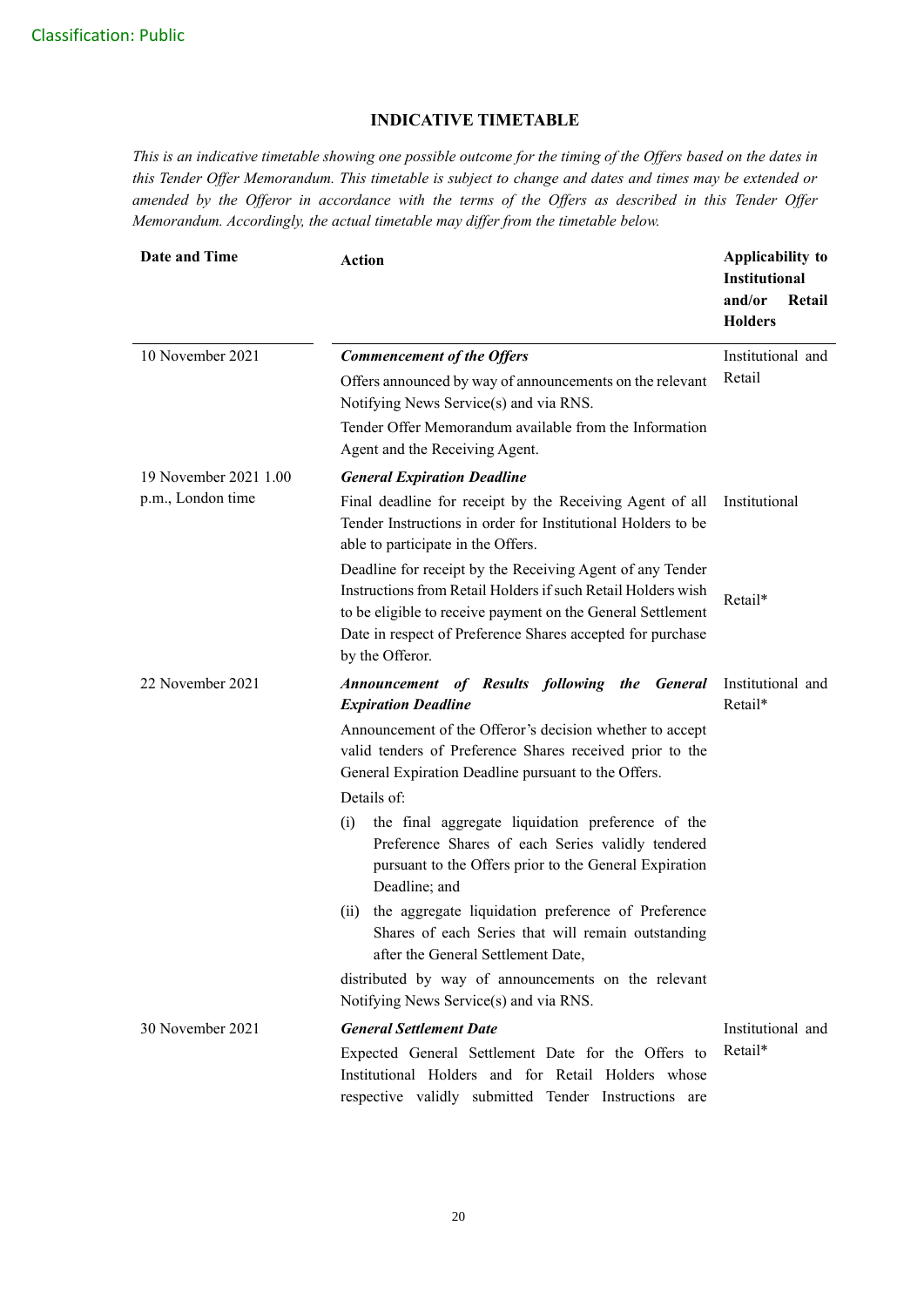|                                           | Expiration Deadline.                                                                                                                                                                                                                                                                                                                                                                                                                                                                                                                                                                                                                                                                                                                                                                                                                                                                                                                                                                                                                                                                                                                                                                                                                                                                              |             |
|-------------------------------------------|---------------------------------------------------------------------------------------------------------------------------------------------------------------------------------------------------------------------------------------------------------------------------------------------------------------------------------------------------------------------------------------------------------------------------------------------------------------------------------------------------------------------------------------------------------------------------------------------------------------------------------------------------------------------------------------------------------------------------------------------------------------------------------------------------------------------------------------------------------------------------------------------------------------------------------------------------------------------------------------------------------------------------------------------------------------------------------------------------------------------------------------------------------------------------------------------------------------------------------------------------------------------------------------------------|-------------|
|                                           | Payment of Purchase Consideration to Institutional Holders<br>and, if applicable, Retail Holders in respect of the Offers.                                                                                                                                                                                                                                                                                                                                                                                                                                                                                                                                                                                                                                                                                                                                                                                                                                                                                                                                                                                                                                                                                                                                                                        |             |
| 6 December 2021 1.00<br>p.m., London time | <b>LBGSA Tender Deadline</b><br>Deadline for receipt by the LBGSA Nominee of LBGSA<br>Forms of Instruction in order for participants holding<br>6.475% Preference Shares through the LBGSA Nominee to<br>be able to participate in the Offer in respect of the 6.475%<br>Preference Shares.                                                                                                                                                                                                                                                                                                                                                                                                                                                                                                                                                                                                                                                                                                                                                                                                                                                                                                                                                                                                       | Retail Only |
| 9 December 2021 1.00<br>p.m., London time | <b>Retail-Only Expiration Deadline</b><br>Final deadline for receipt by the Receiving Agent of all<br>Tender Instructions in order for Retail Holders to be able to<br>participate in the Offers.                                                                                                                                                                                                                                                                                                                                                                                                                                                                                                                                                                                                                                                                                                                                                                                                                                                                                                                                                                                                                                                                                                 | Retail Only |
| 10 December 2021                          | Announcement of Results following the Retail-Only<br><b>Expiration Deadline</b><br>Announcement of the Offeror's decision whether to accept<br>valid tenders of Preference Shares for purchase pursuant to<br>the Offers to Retail Holders whose respective validly<br>submitted Tender Instructions are received by the Receiving<br>Agent after the General Expiration Deadline and prior to the<br>Retail-Only Expiration Deadline.<br>Details of:<br>the final aggregate liquidation preference of the<br>(i)<br>Preference Shares of each Series validly tendered by<br>Retail Holders whose respective validly submitted<br>Tender Instructions are received by the Receiving<br>Agent after the General Expiration Deadline and prior<br>to the Retail-Only Expiration Deadline pursuant to the<br>Offers;<br>(ii) the total amount of Preference Shares purchased<br>pursuant to the Offers (being the aggregate liquidation<br>preference of the Preference Shares purchased on<br>each of the Settlement Dates); and<br>(iii) the final aggregate liquidation preference of<br>Preference Shares of each Series that will remain<br>outstanding after the Retail-Only Settlement Date,<br>distributed by way of announcements on the relevant<br>Notifying News Service(s) and via RNS. | Retail Only |
| 15 December 2021                          | <b>Retail-Only Settlement Date</b><br>Expected Retail-Only Settlement Date for the Offers in<br>respect of Retail Holders whose respective validly<br>submitted Tender Instructions are received by the Receiving<br>Agent after the General Expiration Deadline and prior to the                                                                                                                                                                                                                                                                                                                                                                                                                                                                                                                                                                                                                                                                                                                                                                                                                                                                                                                                                                                                                 | Retail Only |

received by the Receiving Agent prior to the General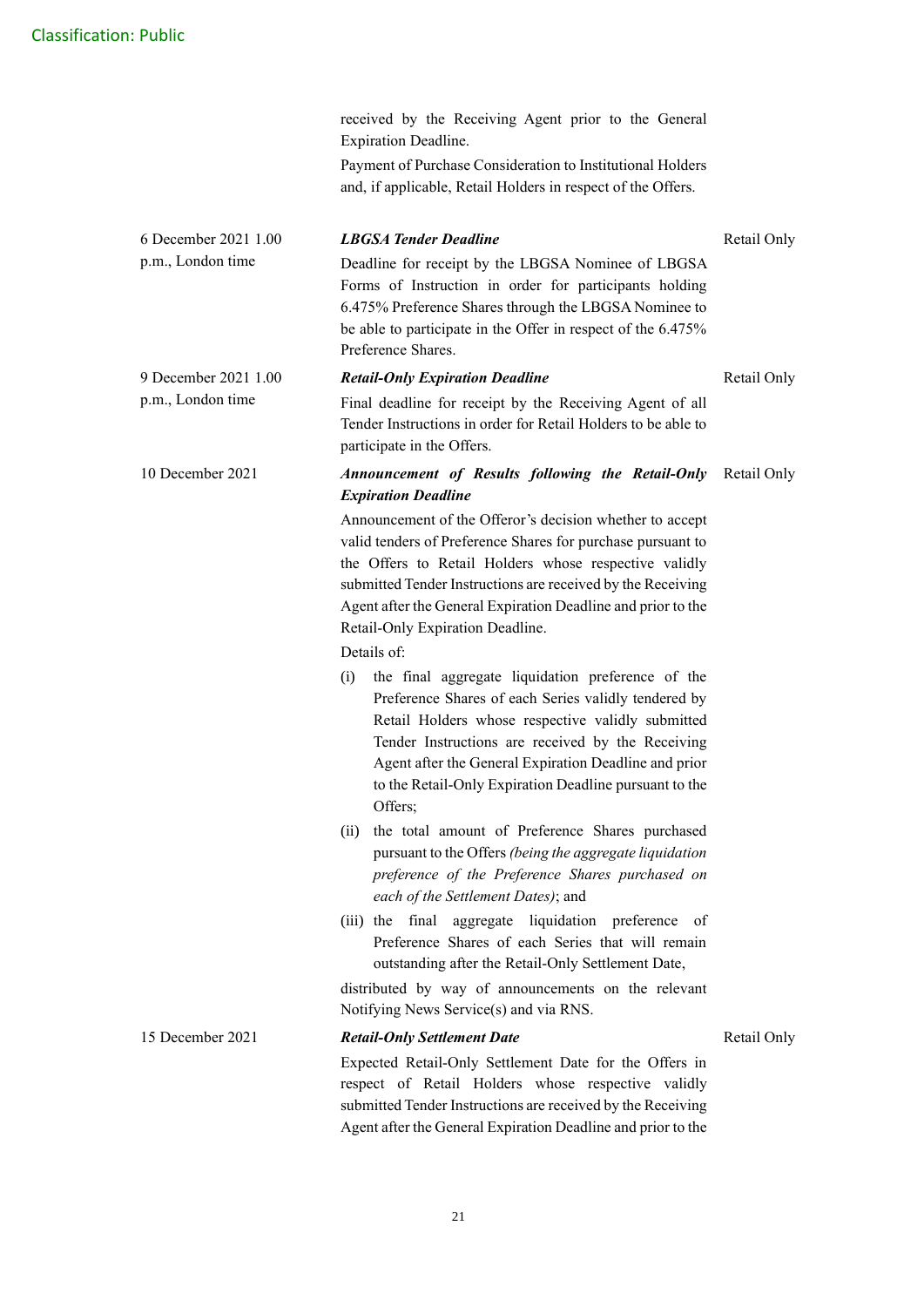Retail-Only Expiration Deadline. Payment of Purchase Consideration and Incremental Accrued Dividend Payment to Retail Holders in respect of the Offers.

As detailed in the section "*Terms and Conditions of the Offers – Payment*" below, pursuant to the relevant Offer, payments in respect of Preference Shares held in certificated form may be made by cheque, and such cheque is expected to be issued 6 business days after the Retail-Only Settlement Date. Furthermore, pursuant to the relevant Offer, all payments of the Incremental Accrued Dividend Payment will be made outside of the CREST system and are therefore expected to be issued 6 business days after the Retail-Only Settlement Date.

\* Retail Holders may choose to participate in the Offers prior to either the General Expiration Deadline or the Retail-Only Expiration Deadline.

Unless stated otherwise, announcements in connection with the Offers will be made via RNS [\(http://www.londonstockexchange.com/exchange/news/market-news/market-newshome.html\)](http://www.londonstockexchange.com/exchange/news/market-news/market-newshome.html). Such announcements may also be made by (i) the issue of a press release to a Notifying News Service and (ii) the posting of such notices to the registered address of holders of the Preference Shares. Copies of all such announcements, press releases and notices can also be obtained from the Information Agent or the Receiving Agent, the contact details for whom are on the last page of this Tender Offer Memorandum. Significant delays may be experienced where notices are sent by post and Shareholders are urged to contact the Information Agent or the Receiving Agent, as applicable, for the relevant announcements relating to the Offers.

**Unless otherwise determined by the Offeror in its sole and absolute discretion, any Tender Instructions received by the Receiving Agent from Institutional Holders after the General Expiration Deadline will not be accepted. For technical reasons, however, any such Tender Instructions will only be released from escrow by the Receiving Agent following the Retail-Only Expiration Deadline.**

**Shareholders are advised to check with any bank, securities broker or other intermediary through which they hold Preference Shares whether such intermediary would require to receive instructions from a Shareholder in order for that Shareholder to be able to participate in, or (in the limited circumstances in which revocation is permitted) revoke their instruction to participate in, the Offers before the deadlines specified above. The deadlines set by any such intermediary and CREST for the submission of Tender Instructions will be earlier than the relevant deadlines specified above. Shareholders are also advised to ensure that, where any documents are posted to the Receiving Agent, they allow sufficient time to ensure receipt of such documents by the Receiving Agent by the relevant deadline. All documentation sent to or from a Shareholder is sent at such Shareholder's own risk.**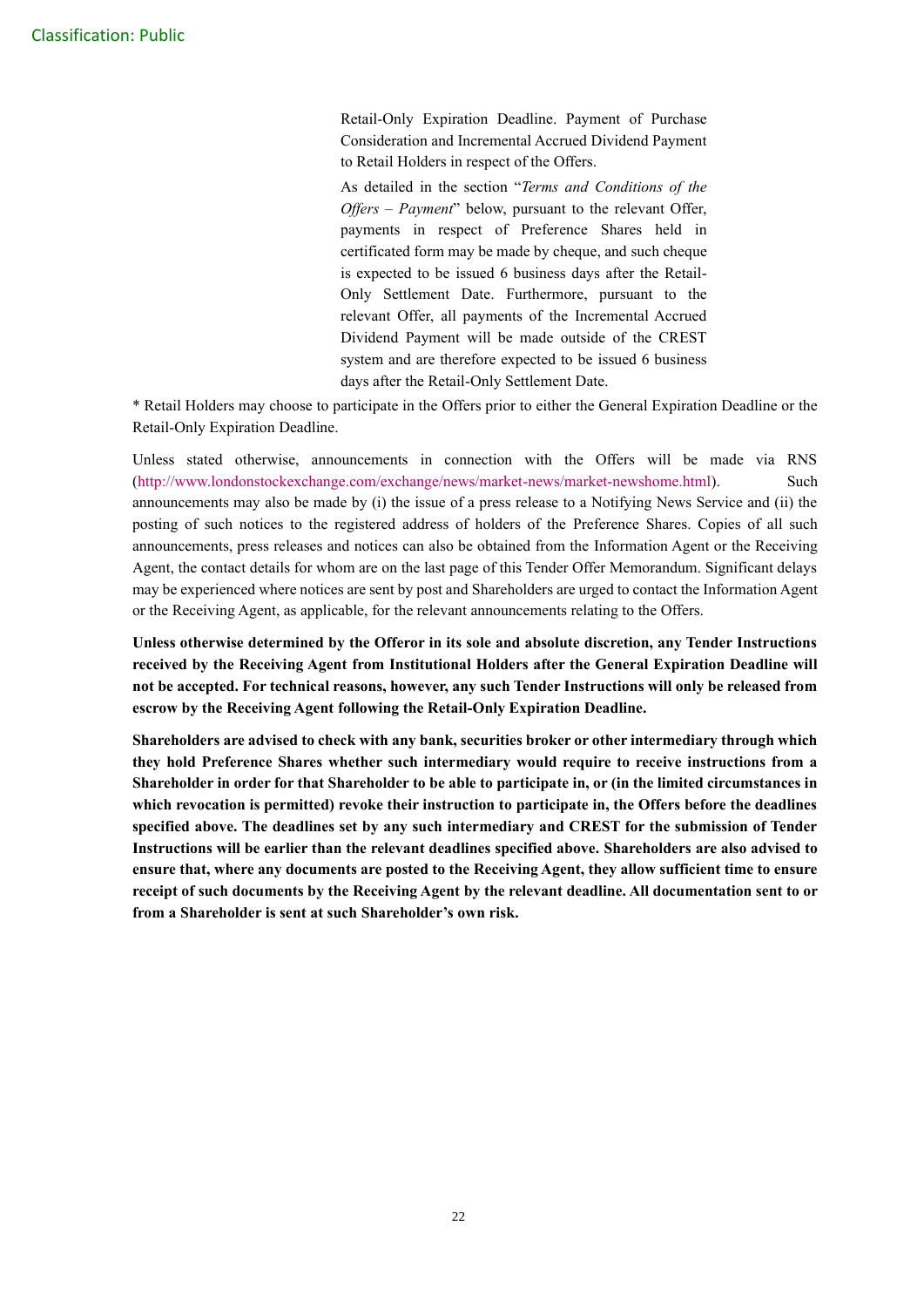## **RISK FACTORS AND OTHER CONSIDERATIONS**

*Before making a decision with respect to the Offers, Shareholders should carefully consider, in addition to the other information contained in this Tender Offer Memorandum, the following:*

#### *Uncertainty as to the Trading Market for Preference Shares not Purchased*

Preference Shares purchased by the Offeror pursuant to the Offers will be cancelled and will not be re-issued or re-sold. Although the Preference Shares that are not validly tendered or not accepted for purchase by Shareholders will continue to be admitted to the Official List of the Financial Conduct Authority and to trading on the Main Market of the London Stock Exchange plc, to the extent tenders of Preference Shares for purchase in an Offer are accepted by the Offeror and such Offer is completed, the trading market for the relevant Preference Shares that remain outstanding following the completion of such Offer may be significantly more limited. If a significant portion of the outstanding Preference Shares of any given Series are purchased pursuant to the Offers, it would have a negative impact on the liquidity of the Preference Shares that remain outstanding following completion of the relevant Offer.

Any such remaining Preference Shares may command a lower market price than a comparable issue of securities with greater market liquidity. A reduced market value and liquidity may also make the trading price of such remaining Preference Shares more volatile. Accordingly, the market price for such Preference Shares that remain outstanding after the completion of such Offers may be adversely affected as a result of such Offers. None of the Offeror, the Dealer Managers, the Receiving Agent or the Information Agent has any duty to make a market in any such remaining Preference Shares. It will not be possible to ascertain the aggregate liquidation preference of the Preference Shares to be accepted for purchase prior to the Retail-Only Expiration Deadline.

## *Restrictions on Transfers of Preference Shares*

When considering whether to tender Preference Shares in an Offer, Shareholders should take into account that restrictions on the transfer of the relevant Preference Shares will apply from the time of such tender.

In the case of Preference Shares held in CREST, the relevant procedures for submission of a valid Tender Instruction comprise the submission of a TTE Instruction, after which holders will not be able to access or transfer the relevant Preference Shares until the earlier of (i) the time of settlement on the relevant Settlement Date and (ii) the date of any termination of the relevant Offer (including where such Preference Shares are not accepted for purchase) or on which the Tender Instruction is revoked, in the limited circumstances in which such revocation is permitted (see "*Amendment and Termination – Revocation Rights*").

In the case of Preference Shares that are not held in CREST, these procedures include the delivery to the Receiving Agent of the certificate or certificates for the Preference Shares which are the subject of the relevant Tender Instruction together with such Tender Instruction, and the making of certain agreements and acknowledgements, and the giving of certain representations, warranties and undertakings, the effect of which is that the relevant holder of such Preference Shares will not be able to subsequently transfer the Preference Shares which are the subject of such Tender Instruction until the earlier of (i) the time of settlement on the relevant Settlement Date and (ii) the date of any termination of the relevant Offer (including where such Preference Shares are not accepted for purchase) or on which the Tender Instruction is revoked, in the limited circumstances in which such revocation is permitted (see "*Amendment and Termination – Revocation Rights*").

## *No Obligation to Accept any Preference Shares for Purchase*

The Offeror is not under any obligation to accept, and shall have no liability to any person for non-acceptance of, any Preference Shares tendered for purchase pursuant to an Offer. Tenders of Preference Shares may be rejected in the sole and absolute discretion of the Offeror for any reason and the Offeror is not under any obligation to Shareholders to furnish any reason or justification for refusing to accept for purchase a tender of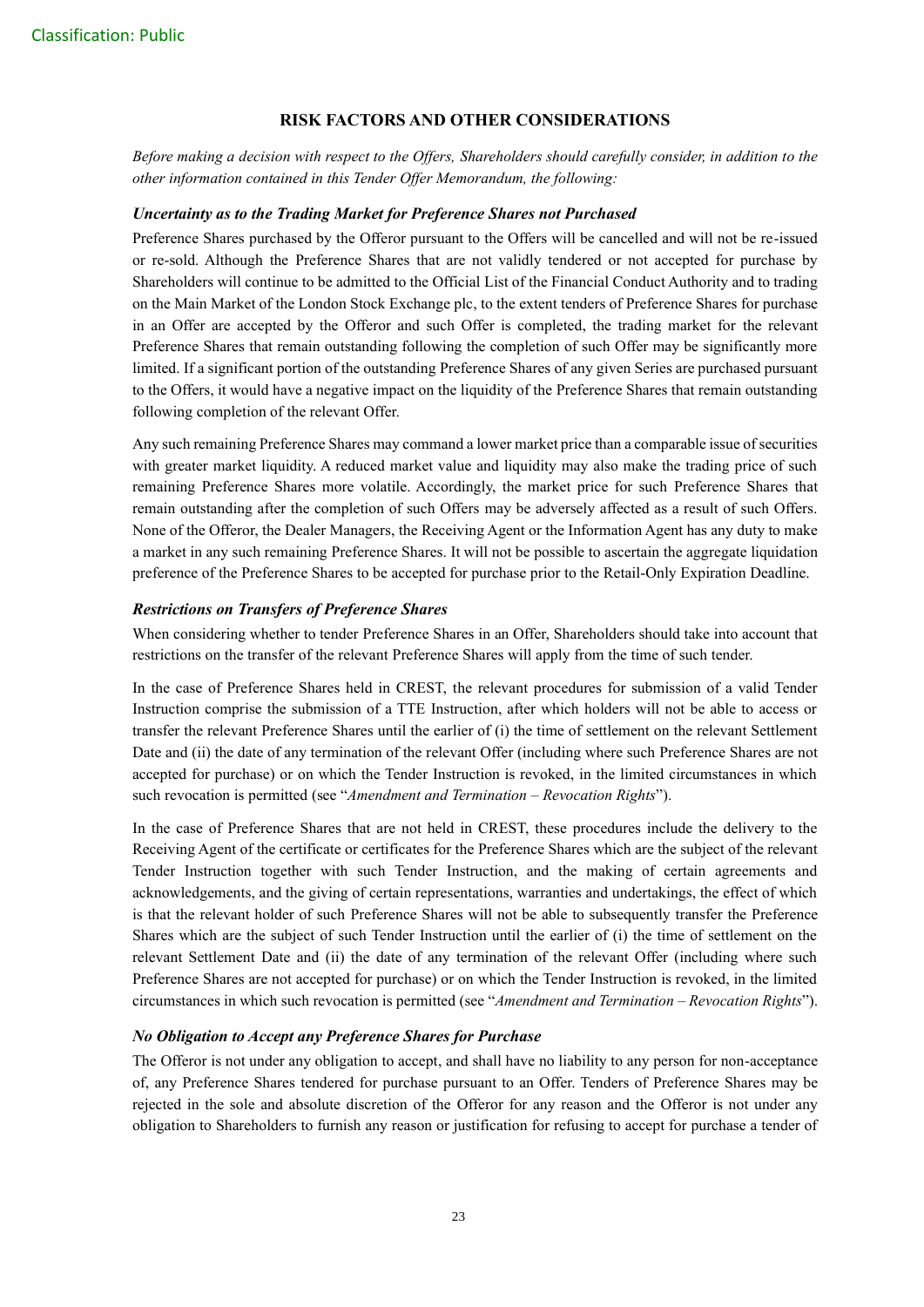Preference Shares. For example, tenders of Preference Shares may be rejected if the relevant Offer is withdrawn or terminated, if such Offer does not comply with the relevant requirements of a particular jurisdiction or for any other reason, in all cases at the sole discretion of the Offeror.

#### *Payment of Incremental Accrued Dividend Payment to Retail Holders*

In respect of any Preference Shares which are accepted for purchase from Retail Holders for which the respective validly submitted Tender Instructions are received by the Receiving Agent after the General Expiration Deadline and prior to the Retail-Only Expiration Deadline, the Offeror will pay on the Retail-Only Settlement Date an amount equal to any accrued and unpaid dividends on the relevant Preference Shares from, and including, the General Settlement Date up to, but excluding, the Retail-Only Settlement Date (being the Incremental Accrued Dividend Payment). The Incremental Accrued Dividend Payment is in addition to payment by the Offeror of the Purchase Price pursuant to the terms of the relevant Offer.

Retail Holders who choose to submit their respective Tender Instructions prior to the General Expiration Deadline, in order to be eligible to receive payment on the General Settlement Date in respect of Preference Shares which are accepted for purchase by the Offeror for settlement on the General Settlement Date, will not be entitled to the payment of any Incremental Accrued Dividend Payment.

## *Payments of Purchase Price and/or Incremental Accrued Dividend Payment in respect of Preference Shares accepted for purchase pursuant to the Offers*

Under no circumstances will any additional amount, whether in respect of interest or dividends or otherwise, be payable in respect of any period after the relevant Settlement Date.

Provided the Offeror makes or has made on its behalf full payment of the Purchase Consideration and, if applicable, the Incremental Accrued Dividend Payment in respect of such Preference Shares accepted for purchase pursuant to the Offers to the Receiving Agent on or before the relevant Settlement Date (subject to any postponement of the relevant Settlement Date as described above), under no circumstances will any additional amount of or relating to interest or dividends be payable because of any delay in the transmission of funds from the Receiving Agent or any other intermediary with respect to such Preference Shares or because of any delay in receipt by any Shareholder of the relevant funds or any cheque relating thereto.

Please see the section entitled "*Terms and Conditions of the Offer – Payment*" on page 30 for further details on payments in respect of the Offers.

## *No assurance the Offers will be completed*

Until the Offeror announces it has accepted tenders of Preference Shares for purchase in the Offers, no assurance can be given that any of the Offers will be completed. The consummation of the Offers is subject to the satisfaction or waiver of the conditions of the Offers. See "*Terms and Conditions of the Offers — General Conditions of the Offers*". In addition, subject to applicable law and as provided in this Tender Offer Memorandum, the Offeror may, in its sole and absolute discretion, extend, re-open, amend and/or terminate any Offer at any time before such announcement and may, in its sole and absolute discretion, waive any of the conditions to any Offer either before or after such announcement.

#### *Responsibility for Complying with the Procedures of the Offers*

Shareholders are responsible for complying with all of the procedures for submitting a Tender Instruction (including (in the case of Preference Shares held in CREST) submission of a TTE Instruction or (in the case of Preference Shares not held in CREST) delivery of the certificate or certificates for the relevant Preference Shares). None of the Offeror, the Dealer Managers, the Receiving Agent or the Information Agent assumes any responsibility for informing Shareholders of irregularities with respect to any Tender Instruction, TTE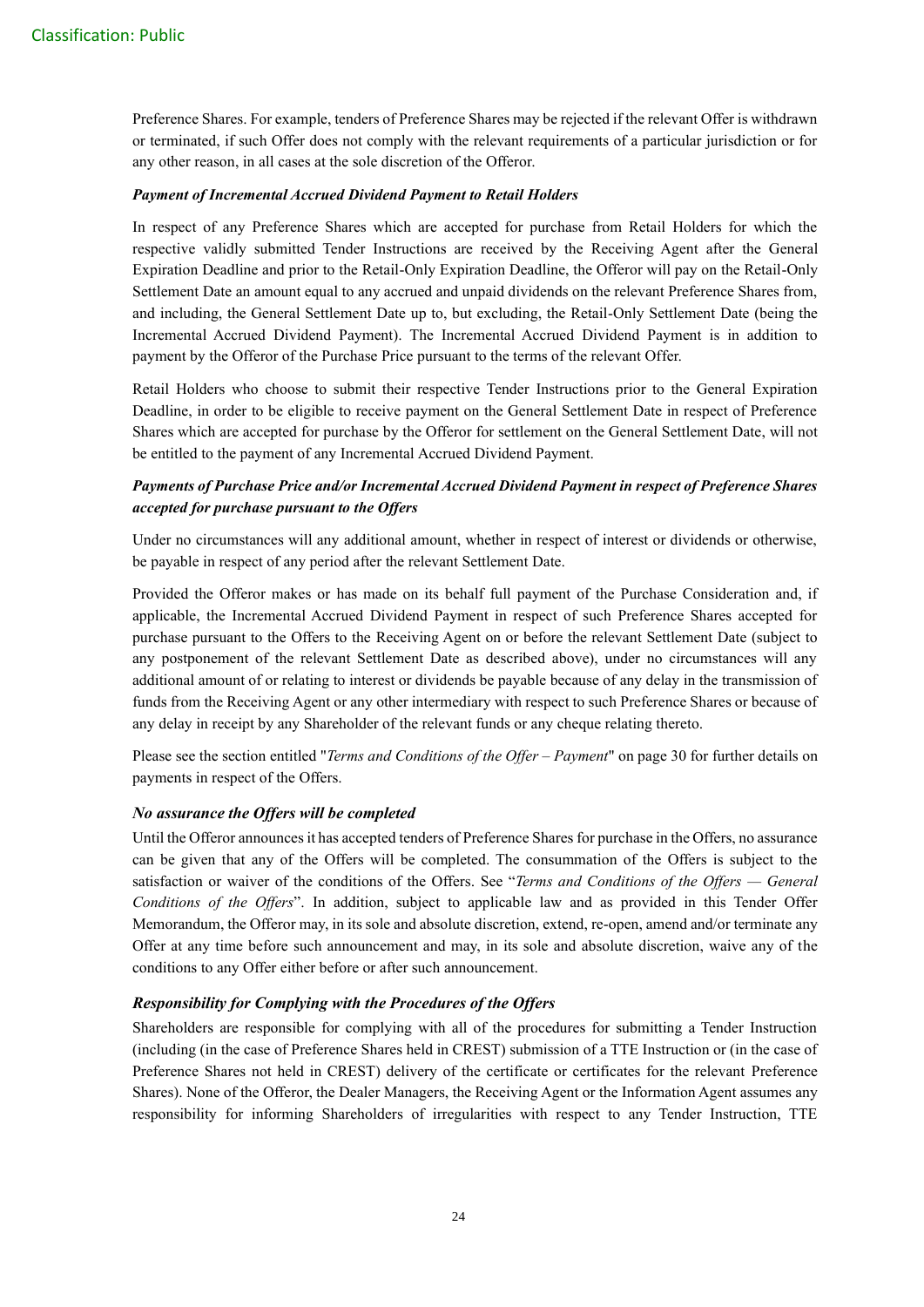Instruction, delivery of any certificate(s) or otherwise in connection with such Shareholder's participation in the Offers or for notifying any Shareholder of any failure to follow the proper procedures.

If Preference Shares are held through a custodian, broker, dealer, commercial bank, trust company or other nominee or intermediary, such entity may require the relevant Shareholder to take action with respect to the relevant Offer a number of days before the relevant Expiration Deadline in order for such entity to tender for purchase the relevant Preference Shares on the relevant Shareholder's behalf on or prior to the relevant Expiration Deadline.

## *Responsibility to Consult Advisers*

Shareholders should consult their own tax, accounting, financial, legal and/or other advisers regarding the consequences (tax, accounting or otherwise) of participating in an Offer.

None of the Dealer Managers, the Information Agent, the Receiving Agent, the Offeror, or any director, officer, employee, agent or affiliate of any such person, is acting for any Shareholder, or will be responsible to any Shareholder for providing any protections which would be afforded to its clients or for providing advice in relation to the Offers, and accordingly none of the Dealer Managers, the Information Agent, the Offeror, or any director, officer, employee, agent or affiliate of, any such person makes any recommendation whether Shareholders should tender Preference Shares in the Offers.

## *Tender Instructions Irrevocable*

Tender Instructions will be irrevocable except in the limited circumstances described in "*Amendment and Termination – Revocation Rights*".

## *Completion, Termination and Amendment*

Until the Offeror announces whether it has decided to accept valid tenders of Preference Shares pursuant to any of the Offers, no assurance can be given that any Offer will be completed. In addition, subject to applicable law and as provided in this Tender Offer Memorandum, the Offeror may, in its sole and absolute discretion, extend, re-open, withdraw or terminate the Offers and amend or waive any of the terms and conditions of the Offers at any time before such announcement and may, in its sole and absolute discretion, waive any of the conditions to any Offer either before or after such announcement.

## *Compliance with Offer and Distribution Restrictions*

Shareholders are referred to the offer and distribution restrictions in "*Offer and Distribution Restrictions*" and the acknowledgements, representations, warranties and undertakings in "*Procedures for Participating in the Offers*", which Shareholders will be deemed to make on tendering Preference Shares in an Offer. Noncompliance with these could result in, among other things, the unwinding of trades and/or heavy penalties.

## *Other Purchases or Redemption of Preference Shares*

Whether or not the purchase of any Preference Shares pursuant to the Offers is completed, the Offeror, the Dealer Managers, the Receiving Agent and the Information Agent and/or any of their respective affiliates may, to the extent permitted by applicable law, acquire (from time to time both during and after the Offers) Preference Shares other than pursuant to the Offers, including through open market purchases, privately negotiated transactions, tender offers, exchange offers or otherwise. Such purchases may be on such terms and at such prices as the Offeror, the Dealer Managers, the Receiving Agent and the Information Agent or the relevant affiliate may determine, which may be more or less than the prices to be paid pursuant to the Offers and could be for cash or other consideration or otherwise on terms more or less favourable than those contemplated by the Offers. In the case of the 6.475% Preference Shares, the Offeror may also exercise any applicable redemption rights under the terms and conditions of the Preference Shares. Such right can only be exercised at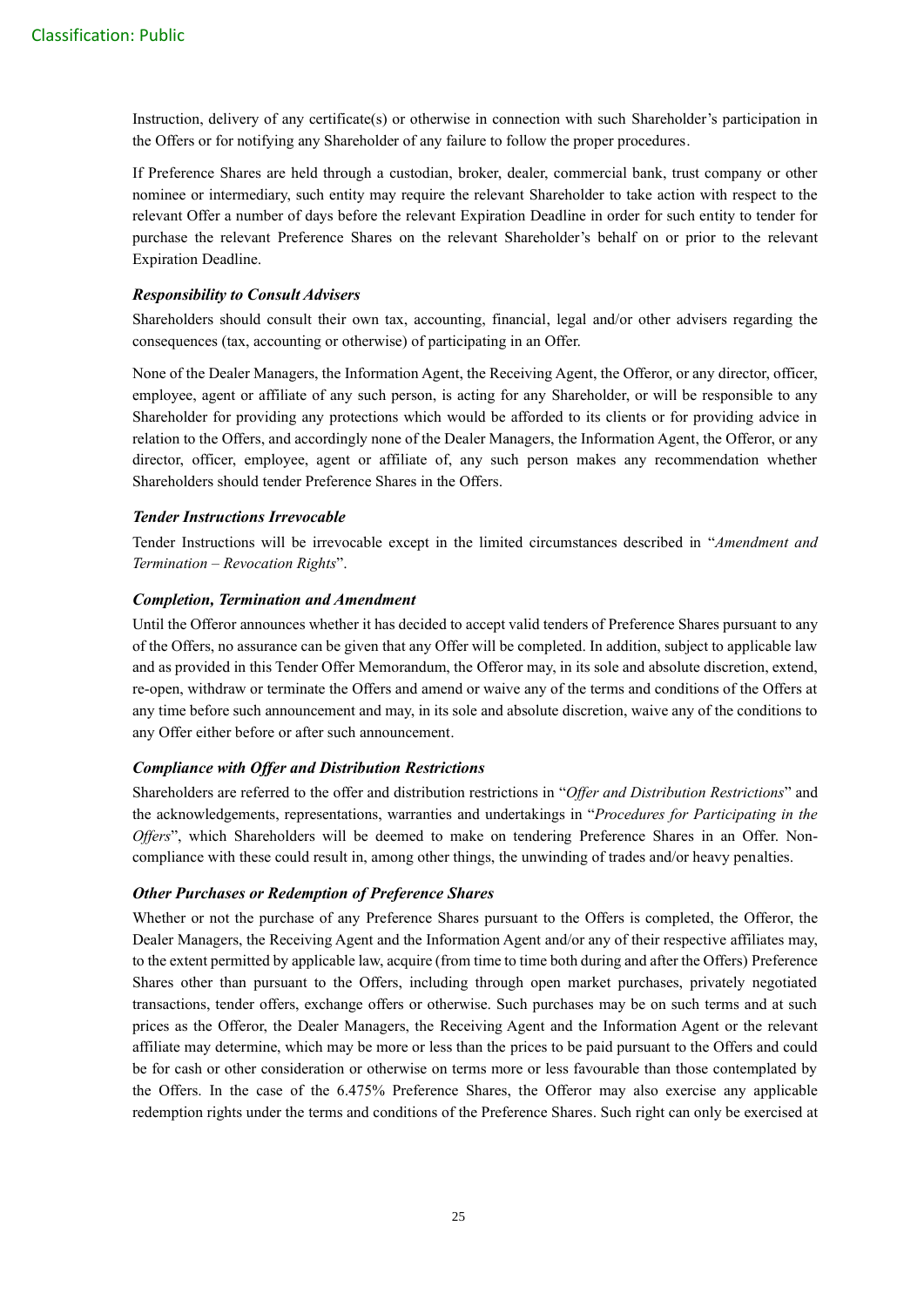the option of the Offeror, on 15 September 2024 or any dividend payment date falling on each fifth anniversary of such date thereafter.

## *Tenders of Preference Shares by Sanctions Restricted Persons*

A Shareholder who is, or believed by the Offeror to be, a Sanctions Restricted Person (as defined herein) may not participate in the Offers. No steps taken by a Sanctions Restricted Person to tender any or all of its Preference Shares for purchase pursuant to this Tender Offer Memorandum will be accepted by the Offeror and such Sanctions Restricted Person will not be eligible to receive the relevant Purchase Consideration or, if applicable, any Incremental Accrued Dividend Payment in any circumstances. The Offeror reserves the absolute right to reject any Tender Instruction when the Offeror in its sole and absolute discretion is of the view that such Tender Instruction has been submitted by or on behalf of a Sanctions Restricted Person.

The restrictions described in this paragraph shall not apply if and to the extent that they are or would be unenforceable by reason of breach of (i) any provision of Council Regulation (EC) No 2271/1996 of 22 November 1996 (or any law or regulation implementing such Regulation in any member state of the European Union), (ii) Council Regulation (EC) No. 2271/1996 as it forms part of domestic law of the United Kingdom by virtue of the "EUWA" or (iii) any similar blocking or anti-boycott law in the European Union or the United Kingdom.

## *Non-tendering Shareholders*

Shareholders who do not participate in the Offers, or whose Preference Shares are not accepted for purchase by the Offeror pursuant to the Offers, will continue to hold their Preference Shares subject to the terms and conditions of the relevant Preference Shares.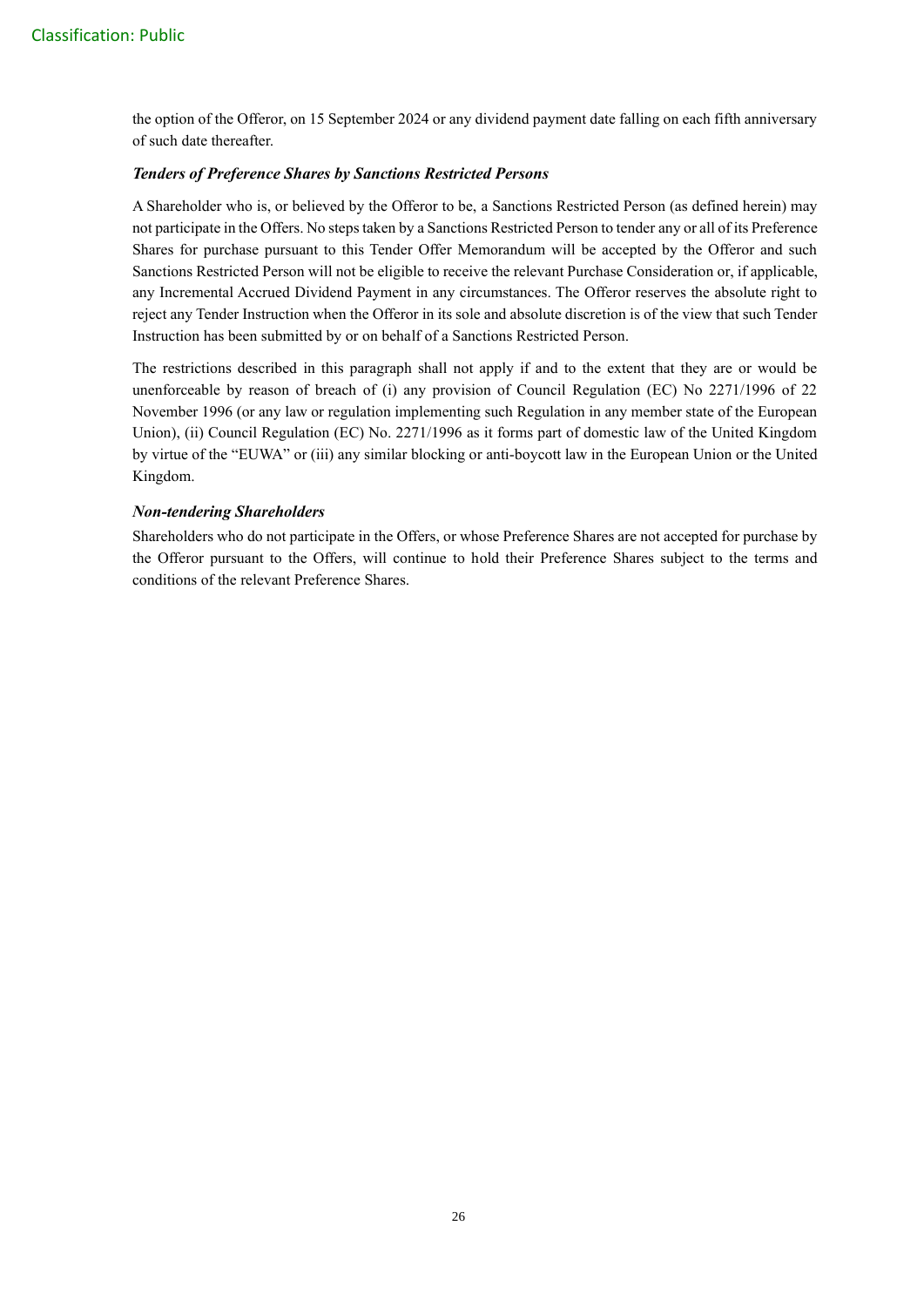## **TERMS AND CONDITIONS OF THE OFFERS**

## **Introduction**

On the terms and subject to the conditions contained in this Tender Offer Memorandum, the Offeror invites Shareholders (subject to the Offer and Distribution Restrictions contained herein) to tender their Preference Shares for purchase by the Offeror at the relevant Purchase Price together with, in respect of Preference Shares accepted for purchase by the Offeror from Retail Holders, whose respective validly submitted Tender Instructions are received by the Receiving Agent after the General Expiration Deadline and prior to the Retail-Only Expiration Deadline only, an Incremental Accrued Dividend Payment.

The Offeror reserves the right, in its sole and absolute discretion, not to accept any Tender Instructions, not to purchase Preference Shares or to extend, re-open, withdraw or terminate the Offers and to amend or waive any of the terms and conditions of the Offers in any manner, subject to applicable laws and regulations.

Preference Shares repurchased by the Offeror pursuant to the Offers will be cancelled and will not be re-issued or resold.

## **Background and Rationale for the Offers**

From 1 January 2022, the Offeror will update the regulatory classification of its preference shares to classify any remaining outstanding preference shares as ineligible for regulatory capital purposes. The legal ranking of the Preference Shares will remain unchanged.

This update to the future regulatory classification follows the 'Dear CFO' letter sent by the Prudential Regulation Authority to all major UK deposit takers dated 16 November 2020 requesting all firms to take steps to remediate the prudential treatment of legacy instruments. The Group's updated capital instruments report as at 31 December 2021 will be published in February 2022 together with the Group's full year results for 2021. The Group reserves the right to review such classification in the future, to the extent permitted by applicable law and regulation.

The Offeror is also undertaking the Offers to provide Shareholders with an opportunity to liquidate their holding at the relevant Purchase Price. The voluntary Offers are part of the Group's continuous review and management of its outstanding capital base, maintaining a prudent approach to the management of the Group's capital position. Preference Shares which are not validly tendered and accepted for purchase pursuant to the Offers will remain outstanding after the completion of the Offers and shall remain subject to their existing terms and conditions.

The Offeror has launched, contemporaneously with the launch of the Offers, a liability management exercise in respect of two series of U.S. dollar preference shares issued by the Offeror and represented by American Depositary Shares.

## **Purchase Price and Accrued Dividends**

The price payable in respect of the Preference Shares of each Series accepted for purchase (the "**Purchase Price**") is set out in the table on the cover page of this Tender Offer Memorandum, and is expressed as a percentage of the liquidation preference of the relevant Series of Preference Shares. If the General Settlement Date is not a dividend payment date in respect of the relevant Series of Preference Shares, the Purchase Price in respect of that Series of Preference Shares includes an amount equal to any accrued and unpaid dividends on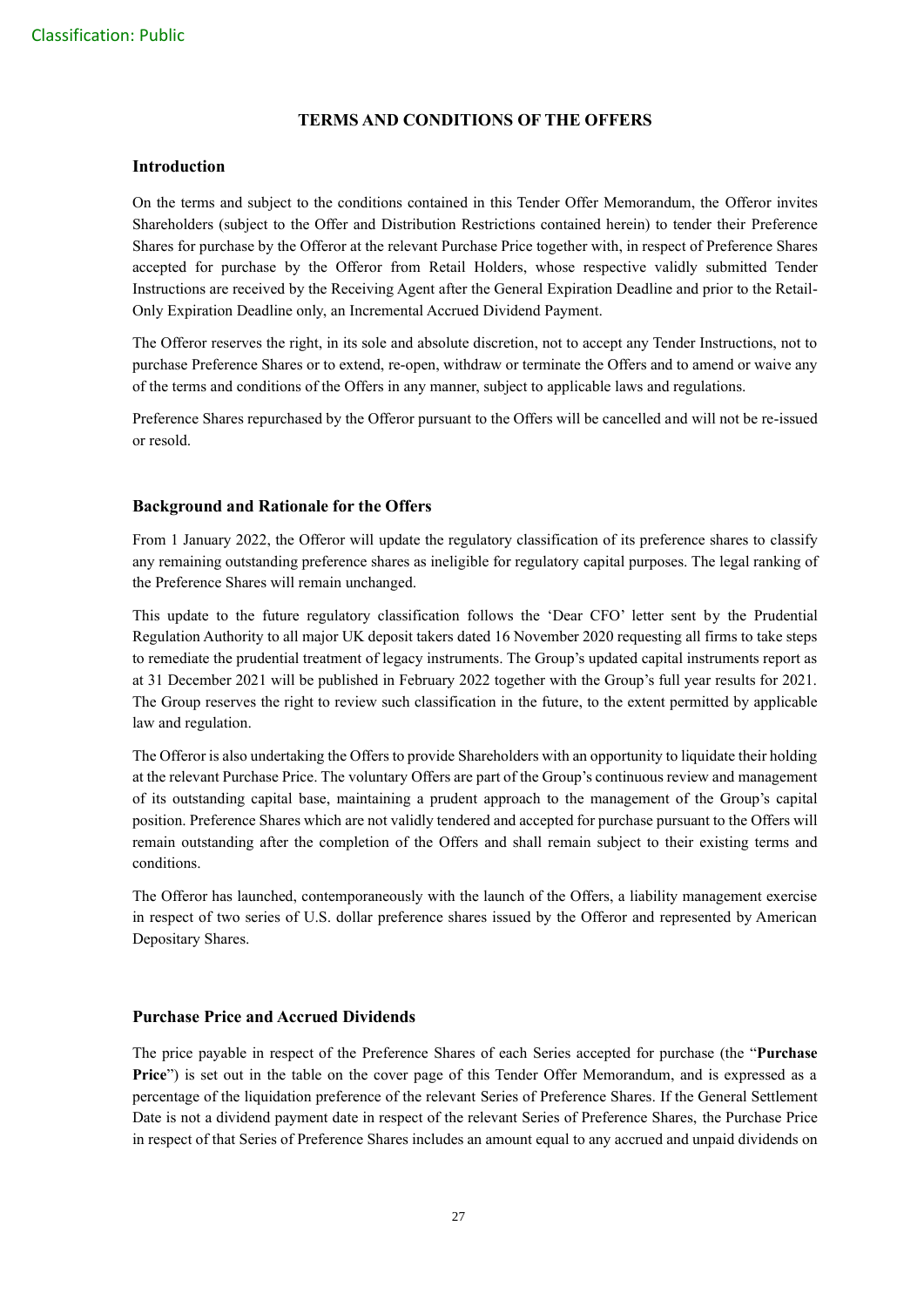the relevant Preference Shares from, and including, the dividend payment date for the relevant Preference Shares immediately preceding General Settlement Date up to, but excluding, the General Settlement Date. Accordingly, the Purchase Price for the 6.475% Preference Shares includes an amount equal to accrued and unpaid dividends on the relevant Preference Shares from, and including, the dividend payment date for the relevant Preference Shares immediately preceding the General Settlement Date up to, but excluding, the General Settlement Date.

The next dividend payment date pursuant to the terms of the 9.25% Preference Shares and the 9.75% Preference Shares is 30 November 2021 (for which purposes the Record Date for each Series was 5 November 2021). Holders of such Preference Shares as at the Record Date will be entitled to the dividend payment due on 30 November 2021 pursuant to the terms of each Series. Such payment will be in addition (but separate) to any payment of the Purchase Price and any Incremental Accrued Dividend Payment by the Offeror pursuant to the terms of the relevant Offer. Accordingly, the amount equal to accrued and unpaid dividends which is included in the respective Purchase Price for each of the 9.25% Preference Shares and the 9.75% Preference Shares is zero.

For Preference Shares accepted for purchase by the Offeror for settlement on the General Settlement Date, there shall be no additional payment by the Offeror after the General Settlement Date in respect of any accrued and unpaid dividends.

In respect of any Preference Shares which are accepted for purchase from Retail Holders whose respective validly submitted Tender Instructions are received by the Receiving Agent after the General Expiration Deadline and prior to the Retail-Only Expiration Deadline, the Offeror will also pay on the Retail-Only Settlement Date an amount equal to any accrued and unpaid dividends on the relevant Preference Shares from, and including, the General Settlement Date up to, but excluding, the Retail-Only Settlement Date (being the Incremental Accrued Dividend Payment).

For Preference Shares accepted for purchase by the Offeror for settlement on the Retail-Only Settlement Date, there shall be no additional payment by the Offeror after the Retail-Only Settlement Date in respect of any accrued and unpaid dividends.

The amount included (if any) in the Purchase Price equal to accrued and unpaid dividends and the Incremental Accrued Dividend Payment are payments pursuant to the terms of the relevant Offer and are not, for the avoidance of doubt, payment pursuant to the terms of the relevant Preference Shares.

For illustration purposes and assuming that the General Settlement Date and Retail-Only Settlement Date are not subsequently amended from those set out in this Tender Offer Memorandum, the cash amount of the Purchase Consideration in respect of a single Preference Share of each Series, and the Incremental Accrued Dividend Payment (which is payable only in respect of Preference Shares which are accepted for purchase from Retail Holders for which the respective validly submitted Tender Instructions are received by the Receiving Agent after the General Expiration Deadline and prior to the Retail-Only Expiration Deadline) in respect of a single Preference Share of each Series is expected to be as follows:

| <b>Series</b>            | <b>Purchase Consideration*</b> | <b>Incremental Accrued</b><br>Dividend Payment* |
|--------------------------|--------------------------------|-------------------------------------------------|
| 6.475% Preference Shares | £1.12050                       | 0.26610p                                        |
| 9.25% Preference Shares  | £1.67250                       | 0.38118p                                        |
| 9.75% Preference Shares  | £1.74200                       | 0.40179p                                        |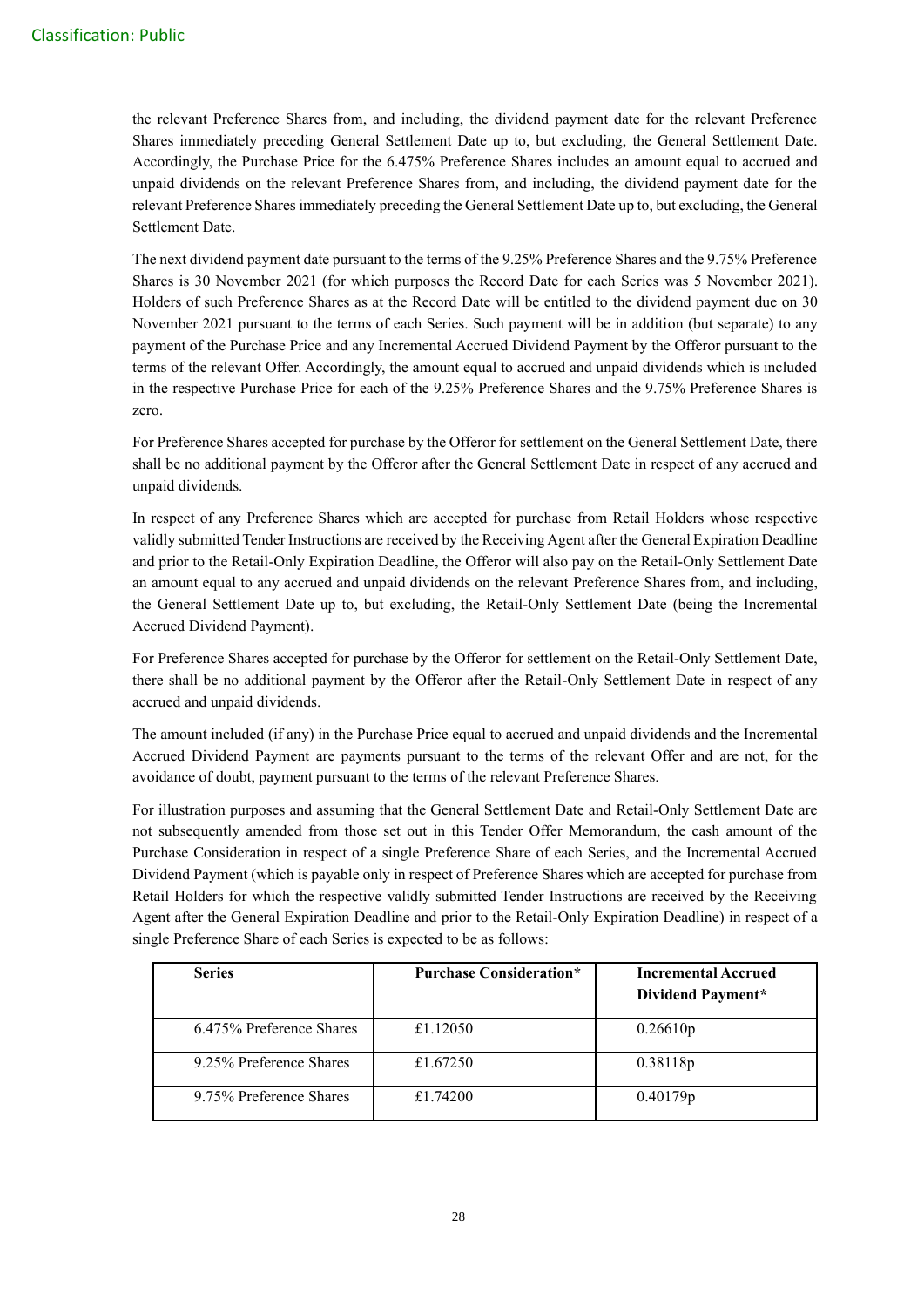\* Shown to 5 decimal places for illustrative purposes.

See further the paragraph entitled "*Total Consideration*" below.

The Settlement Date for Institutional Holders and for Retail Holders whose respective validly submitted Tender Instructions are received by the Receiving Agent prior to the General Expiration Deadline is expected to be 30 November 2021.

The Settlement Date for Retail Holders whose respective validly submitted Tender Instructions are received by the Receiving Agent after the General Expiration Deadline and prior to the Retail-Only Expiration Deadline is expected to be 15 December 2021.

Preference Shares repurchased by the Offeror pursuant to the Offers will be immediately cancelled. Preference Shares which have not been validly tendered and accepted for purchase pursuant to the Offers will remain outstanding after the relevant Settlement Date.

## **Tender Offer Period**

The Offers commence on 10 November 2021 and will end at 1.00 p.m. (London time) on 19 November 2021 for Institutional Holders (the "**General Expiration Deadline**") or at 1.00 p.m. (London time) on 9 December 2021 for Retail Holders (the "**Retail-Only Expiration Deadline**" and together with the General Expiration Deadline, the "**Expiration Deadlines**") unless amended, extended, re-opened, withdrawn or terminated at the sole and absolute discretion of the Offeror, in which case notification to that effect will be given by or on behalf of the Offeror by way of announcements on the relevant Notifying News Service(s) and via RNS.

**Participants holding 6.475% Preference Shares in the Lloyds Banking Group Shareholder Account, operated on the Offeror's behalf by the LBGSA Nominee, should refer to the separate communications provided by the LBGSA Nominee in respect of the Offer, and should note the earlier deadline of 6 December 2021 for receipt by the LBGSA Nominee of LBGSA Forms of Instruction (as defined below).**

**Unless otherwise determined by the Offeror in its sole and absolute discretion, any Tender Instructions received by the Receiving Agent from Institutional Holders after the General Expiration Deadline will not be accepted. For technical reasons, however, any such Tender Instructions will only be released from escrow by the Receiving Agent following the Retail-Only Expiration Deadline.**

## **Total Consideration**

The total consideration payable to each Shareholder in respect of Preference Shares validly submitted for tender and accepted for purchase by the Offeror will be an amount in cash equal to (i) the Purchase Price for the relevant Preference Shares multiplied by the aggregate liquidation preference of Preference Shares validly tendered and delivered by such Shareholder and accepted by the Offeror for purchase (rounded to the nearest £0.01, with £0.005 being rounded upwards) and (ii) in the case of Preference Shares accepted for purchase from Retail Holders whose respective validly submitted Tender Instructions are received by the Receiving Agent after the General Expiration Deadline and prior to the Retail-Only Expiration Deadline only, the Incremental Accrued Dividend Payment in respect of such Preference Shares.

## **Results**

The results of the Offers as of the General Expiration Deadline are expected to be announced on 22 November 2021 and the final results of the Offers as of the Retail-Only Expiration Deadline are expected to be announced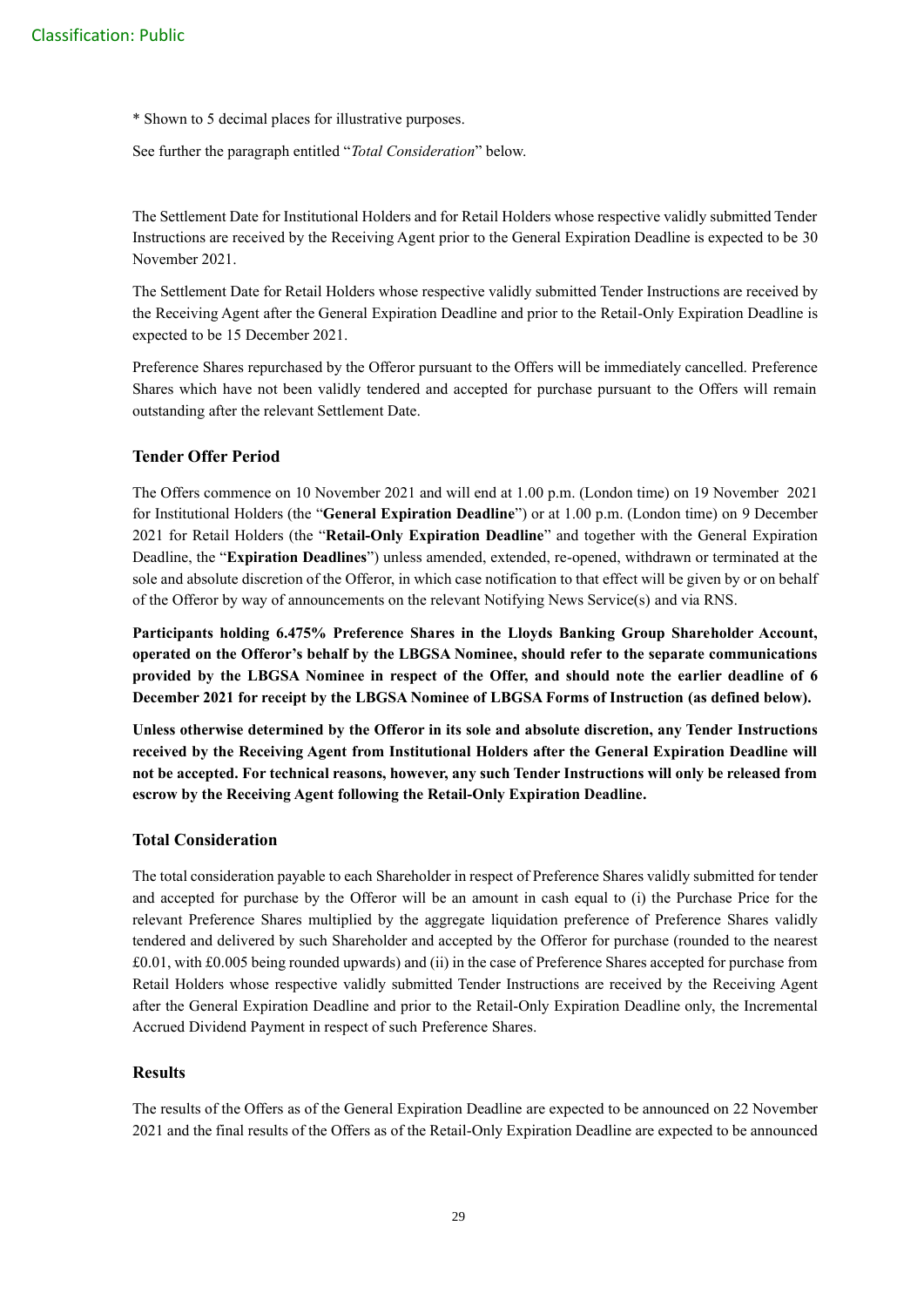on 10 December 2021. The Offeror will announce the aggregate liquidation preference of Preference Shares of each Series validly tendered and accepted for purchase. Such information will be notified to Shareholders by way of announcements on the relevant Notifying News Service(s) and via RNS and shall, absent manifest error, be final and binding on the Offeror and the Shareholders.

Once the Offeror has announced the final results in accordance with applicable law, the Offeror's acceptance of Tender Instructions in accordance with the terms of the Offers will be irrevocable. Tender Instructions which are so accepted will constitute binding obligations of the submitting Shareholders and the Offeror to settle the Offers.

## **Payment**

If the Preference Shares validly tendered pursuant to an Offer are accepted for purchase by the Offeror, the Purchase Consideration and, in the case of Preference Shares accepted for purchase from Retail Holders whose respective validly submitted Tender Instructions are received by the Receiving Agent after the General Expiration Deadline and prior to the Retail-Only Expiration Deadline only, the Incremental Accrued Dividend Payment in respect of such Preference Shares accepted for purchase pursuant to such Offer will in each case be paid on the relevant Settlement Date (subject to the right of the Offeror to delay the acceptance of Tender Instructions as set out in this Tender Offer Memorandum) in immediately available funds to the Receiving Agent for onward payment to the relevant Shareholders by the Receiving Agent on the relevant Settlement Date in accordance with the usual procedures of the Receiving Agent for payments to the relevant Shareholder in respect of the relevant Preference Shares.

Payments in respect of the relevant Preference Shares may be made by cheque, through the CREST system and by other electronic means and, as such, the relevant Shareholders may experience a delay in receiving payments. Payments in respect of Preference Shares held in certificated form may be made by cheque, and such cheque is expected to be issued 6 business days after the Retail-Only Settlement Date.

In the case of Preference Shares accepted for purchase by the Offeror for settlement on the General Settlement Date, such cheque is expected to be issued on the General Settlement Date.

In the case of Preference Shares accepted for purchase by the Offeror for settlement on the Retail-Only Settlement Date, such cheque is expected to be issued 6 business days after the Retail-Only Settlement Date. Payments in respect of Preference Shares held in CREST will be made by means of an assured payment obligation through the CREST system, may also be made by electronic means such as BACS, and may be received in Shareholders' accounts up to 2 business days after the relevant Settlement Date. Where there is no bank mandate in place in relation to Preference Shares held in CREST, payment may be made by cheque. All payments of the Incremental Accrued Dividend Payment will be made outside of the CREST system and are therefore expected to be issued 6 business days after the Retail-Only Settlement Date.

Under no circumstances will any additional amount, whether in respect of interest or dividends or otherwise, be payable in respect of any period after the relevant Settlement Date.

Provided the Offeror makes or has made on its behalf full payment of the Purchase Consideration and, if applicable, the Incremental Accrued Dividend Payment in respect of such Preference Shares accepted for purchase pursuant to the Offers to the Receiving Agent on or before the relevant Settlement Date (subject to any postponement of the relevant Settlement Date as described above), under no circumstances will any additional amount of or relating to interest or dividends be payable because of any delay in the transmission of funds from the Receiving Agent or any other intermediary with respect to such Preference Shares or because of any delay in receipt by any Shareholder of the relevant funds or any cheque relating thereto.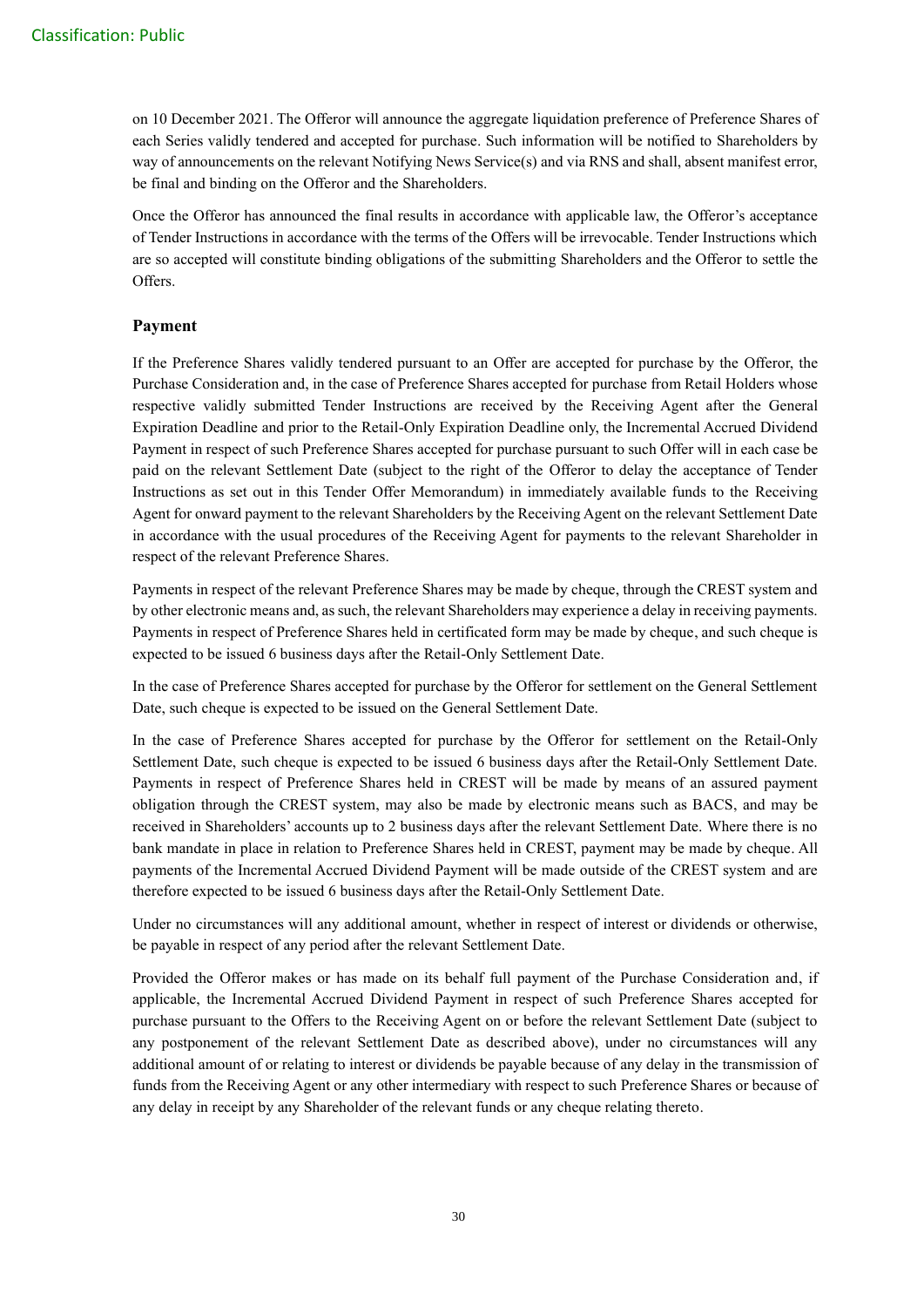## **Extension, Termination and Amendment**

Subject to applicable law, the Offeror reserves the right to extend, re-open, withdraw or terminate the Offers and to amend or waive any of the terms and conditions of the Offers, at any time after the announcement of the Offers as described below under "*Amendment and Termination*", including with respect to any Tender Instructions already submitted as of the time of any such extension, re-opening, withdrawal, termination, amendment or waiver.

If the Offeror withdraws or terminates any Offer, any relevant Preference Shares tendered for purchase pursuant to such Offer will not be purchased.

The Offeror also reserves the right at any time or from time to time during or following completion or cancellation of the Offers, to purchase or exchange or offer to purchase or exchange Preference Shares or to issue an invitation to submit offers to sell Preference Shares (including, without limitation, those tendered pursuant to the Offers but not accepted for purchase), in each case on terms that may be more or less favourable than those contemplated by the Offers.

The making of such new offer and the issuance of any new invitation will depend on various factors, including interest rates prevailing at such time and the aggregate nominal amount of Preference Shares purchased pursuant to the Offers.

The Offeror reserves the right, subject to applicable law, to amend the terms of the Offers without giving Holders additional withdrawal rights. See "*Withdrawal Rights*" and "*Amendment and Termination*" hereunder.

Preference Shares that are not successfully tendered for purchase pursuant to the Offers will remain outstanding and will remain subject to the terms and conditions of such Preference Shares.

#### **Costs and Expenses**

Any charges, costs and expenses charged to the Shareholders by any intermediary shall be borne by such Shareholder. No brokerage costs are being levied by the Dealer Managers, the Receiving Agent or the Information Agent. Shareholders should check whether their brokers or custodians will assess fees.

## **General Conditions of the Offers**

The acceptance by the Offeror of Preference Shares for purchase will be subject to there not having been threatened, instituted or pending any action or proceeding before any court or governmental, regulatory or administrative body that: (1) makes or seeks to make illegal the payment for, or acceptance of payment for, any of the Preference Shares pursuant to the terms and conditions contained in this Tender Offer Memorandum; (2) would or might result in a delay in, or restrict, the ability of the Offeror to purchase any of the Preference Shares; or (3) imposes or seeks to impose limitations on the ability of the Offeror to purchase the Preference Shares.

The Offeror expressly reserves the right, in its sole and absolute discretion, to refuse or delay acceptance of Preference Shares for purchase pursuant to an Offer in order to comply with applicable laws. In all cases, the purchase for cash of Preference Shares pursuant to an Offer will only be made after the submission of a valid Tender Instruction in accordance with the procedures described in "*Procedures for Participating in the Offers*" (including (in the case of Preference Shares held in CREST) submission of a TTE Instruction or (in the case of Preference Shares not held in CREST) delivery of the certificate or certificates for the relevant Preference Shares). These procedures include restrictions on transfers of the Preference Shares as described in "*Risk Factors and Other Considerations – Restrictions on Transfer of Preference Shares*".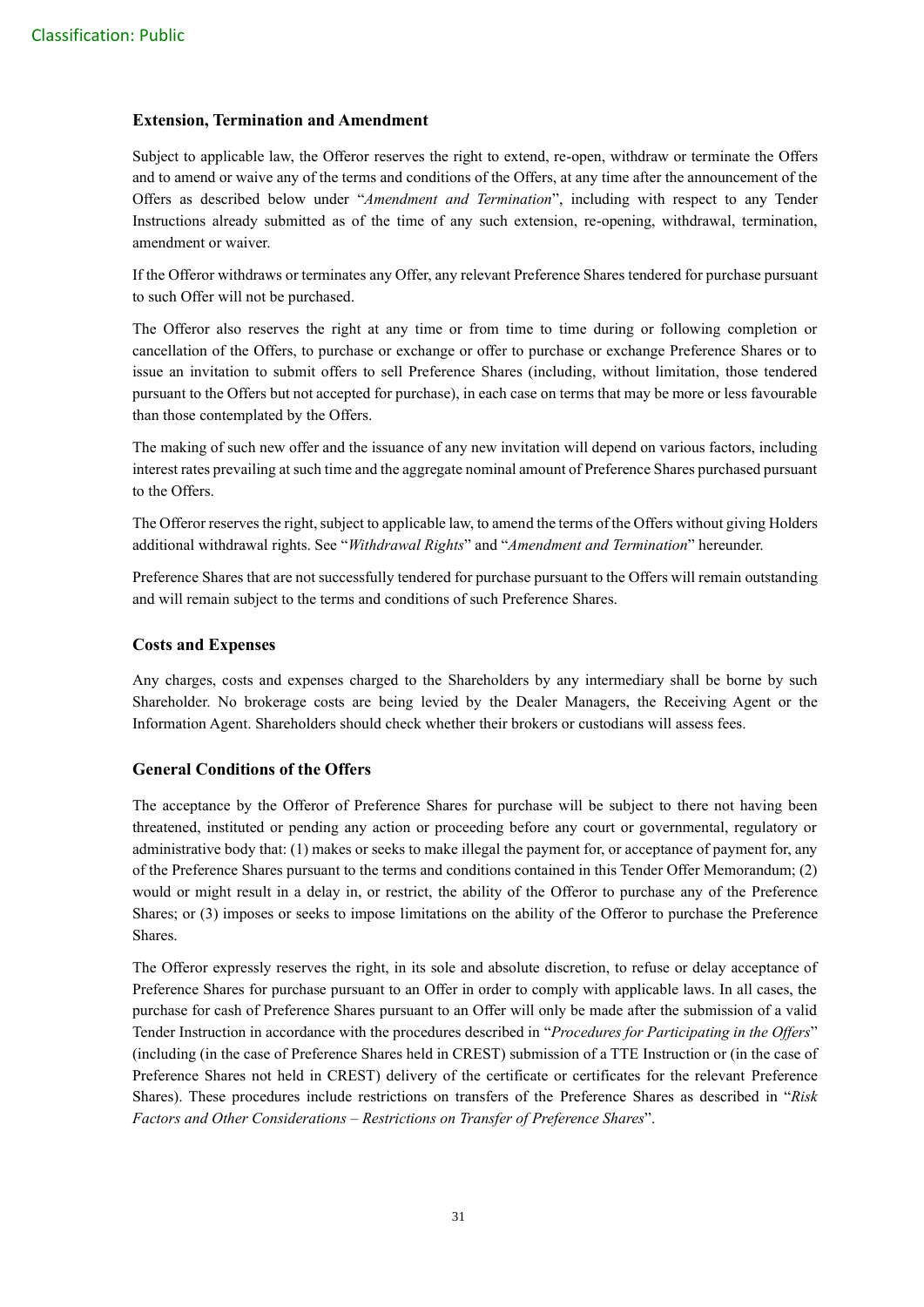The Offeror may reject tenders of Preference Shares for any reason or if it considers in its sole and absolute discretion that tenders have not been validly tendered in the relevant Offer and the Offeror is under no obligation to any relevant Shareholder to furnish any reason or justification for refusing to accept such tenders. **For example, tenders of Preference Shares may be rejected and not accepted and may be treated as not having been validly tendered in the relevant Offer if any such tender does not comply with the requirements of a particular jurisdiction.**

The Offeror will at any time have the sole and absolute discretion to accept for purchase any Preference Shares tendered in an Offer, the tender of which would otherwise be invalid or, in the sole opinion of the Offeror, may otherwise be invalid.

Shareholders are advised that the Offeror may, in its sole and absolute discretion, accept tenders of Preference Shares for purchase pursuant to an Offer on more than one date if such Offer is extended or re-opened (subject to applicable laws) as described herein under the heading "*Terms and Conditions of the Offers - Extension, Termination and Amendment*".

The failure of any eligible Shareholder to receive, or any delay in any person's receipt of, a copy of this Tender Offer Memorandum or any announcement made or notice issued by the Offeror in connection with the Offers shall not invalidate any aspect of the Offers. No acknowledgement of receipt of any Tender Instruction and/or other documents will be given by the Offeror, the Receiving Agent or the Information Agent and no acknowledgement of receipt of any LBGSA Forms of Instruction and/or other documents will be given by the LBGSA Nominee or any other party.

Subject only as aforesaid, the acceptance of Preference Shares validly tendered in accordance with the terms of the Offers by the Offeror will be irrevocable and once accepted the Offers will constitute binding obligations of the submitting Holders and the Offeror to settle the relevant Offer(s).

The above terms and conditions are for the sole benefit of the Offeror and may be waived by the Offeror, in whole or in part, at any time and from time to time, in its sole and absolute discretion. Any determination by the Offeror concerning the terms and conditions set forth above (including whether or not any condition has been satisfied or waived) will be final and binding upon all parties.

## **Announcements**

Unless stated otherwise, announcements in connection with the Offers will be made by publication through RNS [\(http://www.londonstockexchange.com/exchange/news/market-news/market-newshome.html\)](http://www.londonstockexchange.com/exchange/news/market-news/market-newshome.html). Announcements may also be (i) made by the issue of a press release to a Notifying News Service and (ii) made by the posting of such notices to the registered addresses of holders of Preference Shares. Copies of all announcements, notices and press releases can also be obtained from the Information Agent or the Receiving Agent, the contact details for whom are on the last page of this Tender Offer Memorandum. Significant delays may be experienced where notices are sent by post and Shareholders are urged to contact the Information Agent or the Receiving Agent, as applicable, for the relevant announcements during the course of the Offers. In addition, Institutional Holders may contact the Dealer Managers for information using the contact details on the last page of this Tender Offer Memorandum.

## **Governing Law**

This Tender Offer Memorandum, the Offers, each Tender Instruction, any purchase of Preference Shares pursuant to the Offers and any non-contractual obligations arising out of or in connection with the relevant Offer shall be governed by English law. By submitting a Tender Instruction, the relevant Shareholder will irrevocably and unconditionally agree for the benefit of the Offeror, the Dealer Managers, the Receiving Agent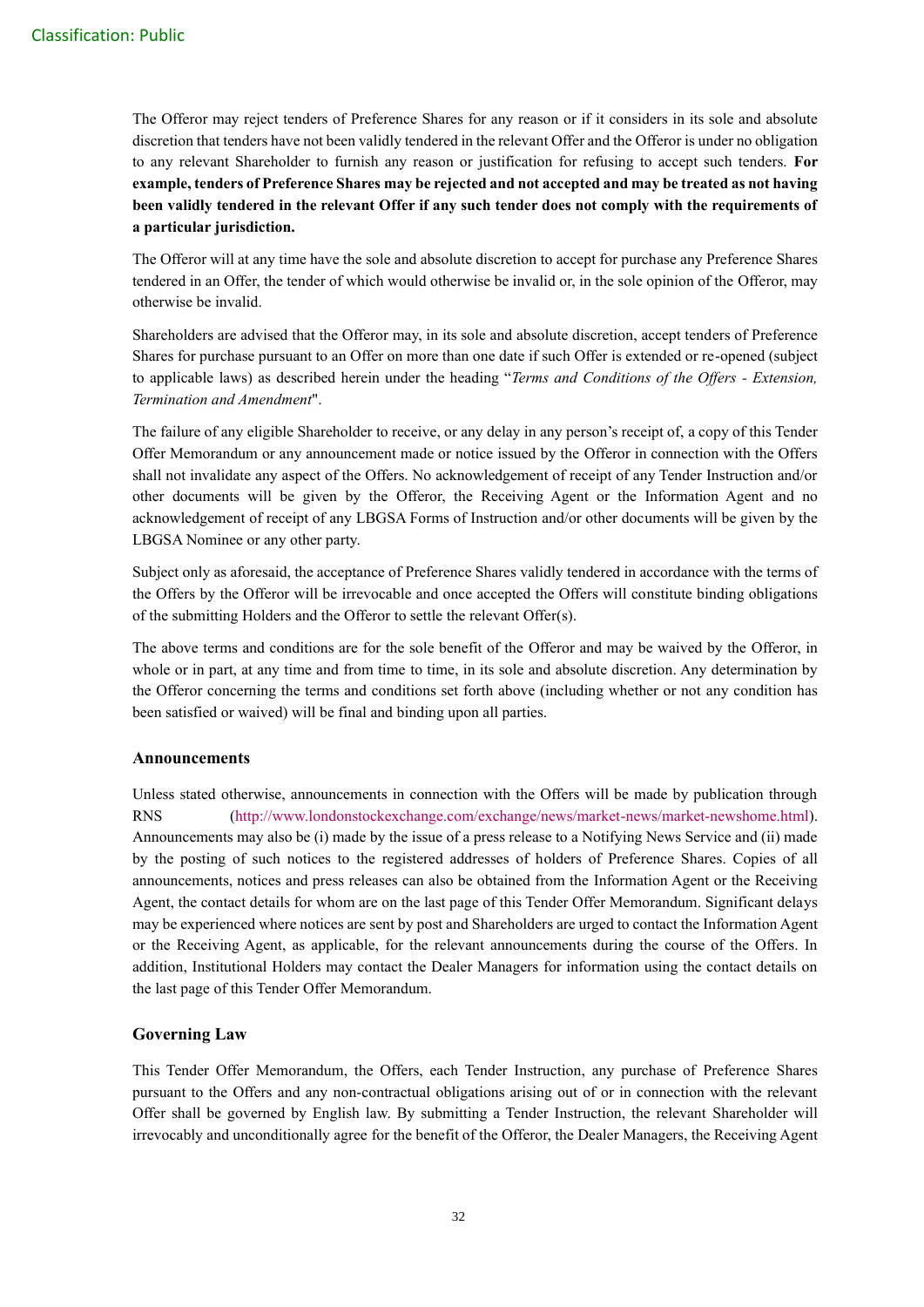and the Information Agent that the courts of England are to have exclusive jurisdiction to settle any disputes that may arise out of or in connection with the relevant Offer, or such Tender Instruction and that, accordingly, any suit, action or proceedings arising out of or in connection with the foregoing may be brought in such courts.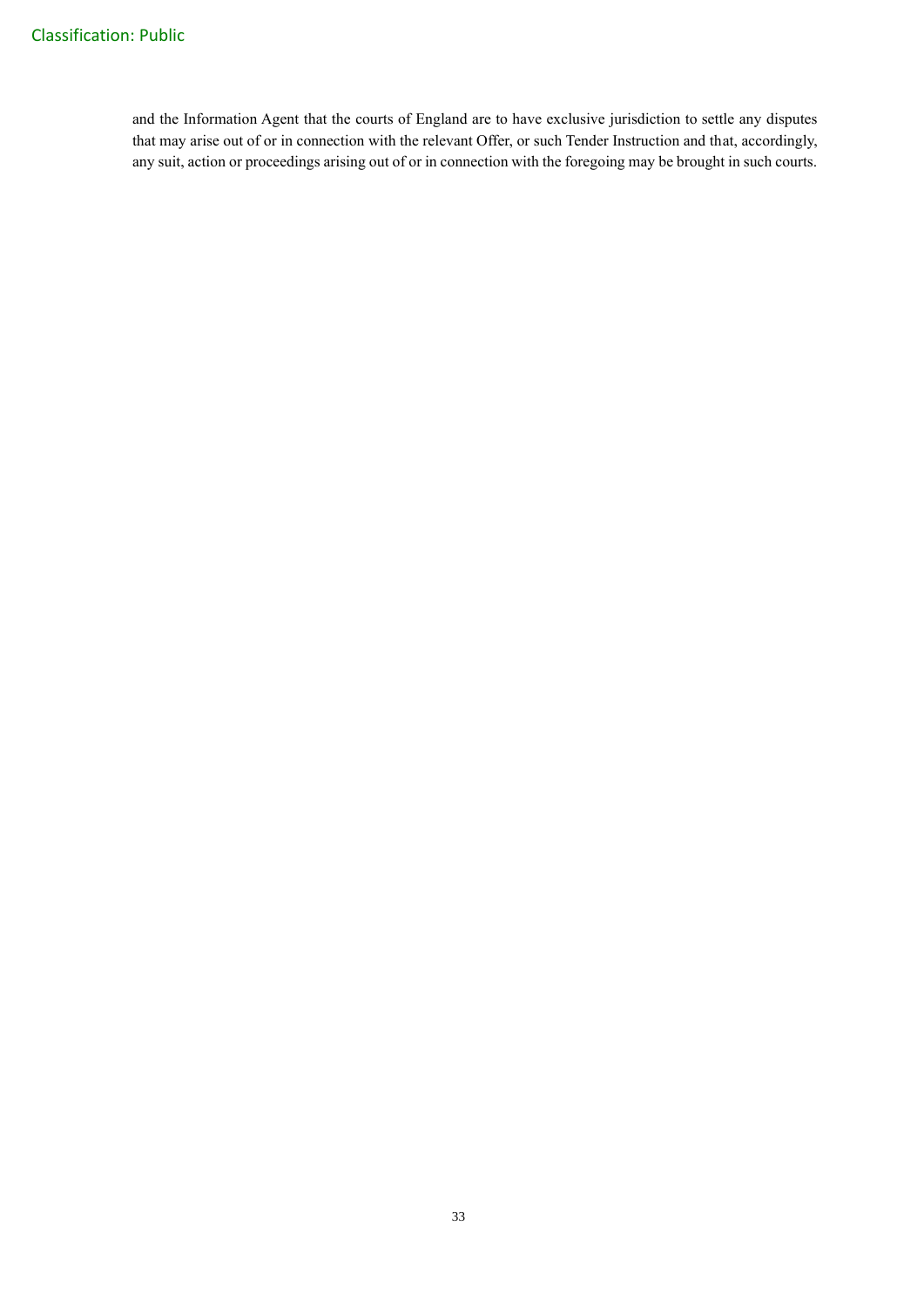## **PROCEDURES FOR PARTICIPATING IN THE OFFERS**

*Shareholders that need assistance with respect to the procedures for participating in the Offers should contact the Information Agent or the Receiving Agent, the contact details for whom are on the last page of this Tender Offer Memorandum.*

#### *Tender Instructions*

To tender Preference Shares for purchase pursuant to an Offer, a holder of Preference Shares should:

- (a) where such Preference Shares are held in CREST, not later than the relevant Expiration Deadline, send (or, in the case of CREST sponsored members, procure that their CREST sponsor sends) a TTE Instruction to EUI, which must be properly authenticated in accordance with EUI's specifications, containing the relevant information set out in "*Preference Shares held in CREST*" below;
- (b) where such Preference Shares are not held in CREST, complete and deliver, or arrange to have delivered on its behalf, a Tender Instruction (in the form posted to the holder of Preference Shares and available from the Receiving Agent on request), using the reply paid envelope provided, for receipt by the Receiving Agent by the relevant Expiration Deadline and, at the same time, deliver to the Receiving Agent the certificate or certificates for the Preference Shares which are the subject of such Tender Instruction together with the Tender Instruction; and
- (c) where such Preference Shares are held in the LBGSA Nominee, complete and deliver to the LBGSA Nominee a LBGSA Form of Instruction using the reply paid envelope provided for receipt by the LBGSA Tender Deadline.

Shareholders are advised to check with any bank, securities broker or other intermediary through which they hold Preference Shares when such intermediary needs to receive instructions from a Shareholder before the deadlines specified in this Tender Offer Memorandum in order for that Shareholder to be able to participate in, or (in the limited circumstances in which revocation is permitted) revoke their instruction to participate in, the Offers. The deadlines set by any intermediary and (where applicable) CREST for the submission and withdrawal of Tender Instructions and (where applicable) TTE Instructions will also be earlier than the relevant deadlines specified in this Tender Offer Memorandum.

## **Holders of Preference Shares are advised to ensure that, where any documents are posted to the Receiving Agent, they allow sufficient time to ensure receipt of such documents by the Receiving Agent by the relevant deadline. All documentation sent to or from a Shareholder is sent at such Shareholder's own risk.**

## *Preference Shares held in CREST*

By completing a valid TTE Instruction, holders of Preference Shares held in CREST will be deemed to agree to, acknowledge, represent, warrant and undertake to the Offeror, the Dealer Managers, the Receiving Agent and the Information Agent the following on (i) the date of the submission of the TTE Instruction, (ii) the relevant Expiration Deadline and (iii) on the relevant Settlement Date (if the holder of such Preference Shares is unable to give these acknowledgements, agreements, representations, warranties and undertakings, such holder should contact the Receiving Agent or the Information Agent immediately):

(a) *Non-reliance:* (i) it has received this Tender Offer Memorandum, and has reviewed and accepts the Offer and Distribution Restrictions, terms, conditions, risk factors and other considerations of the Offers, all as described in this Tender Offer Memorandum and (ii) it understands and is assuming all the risks inherent in participating in the relevant Offer and has undertaken an appropriate analysis of the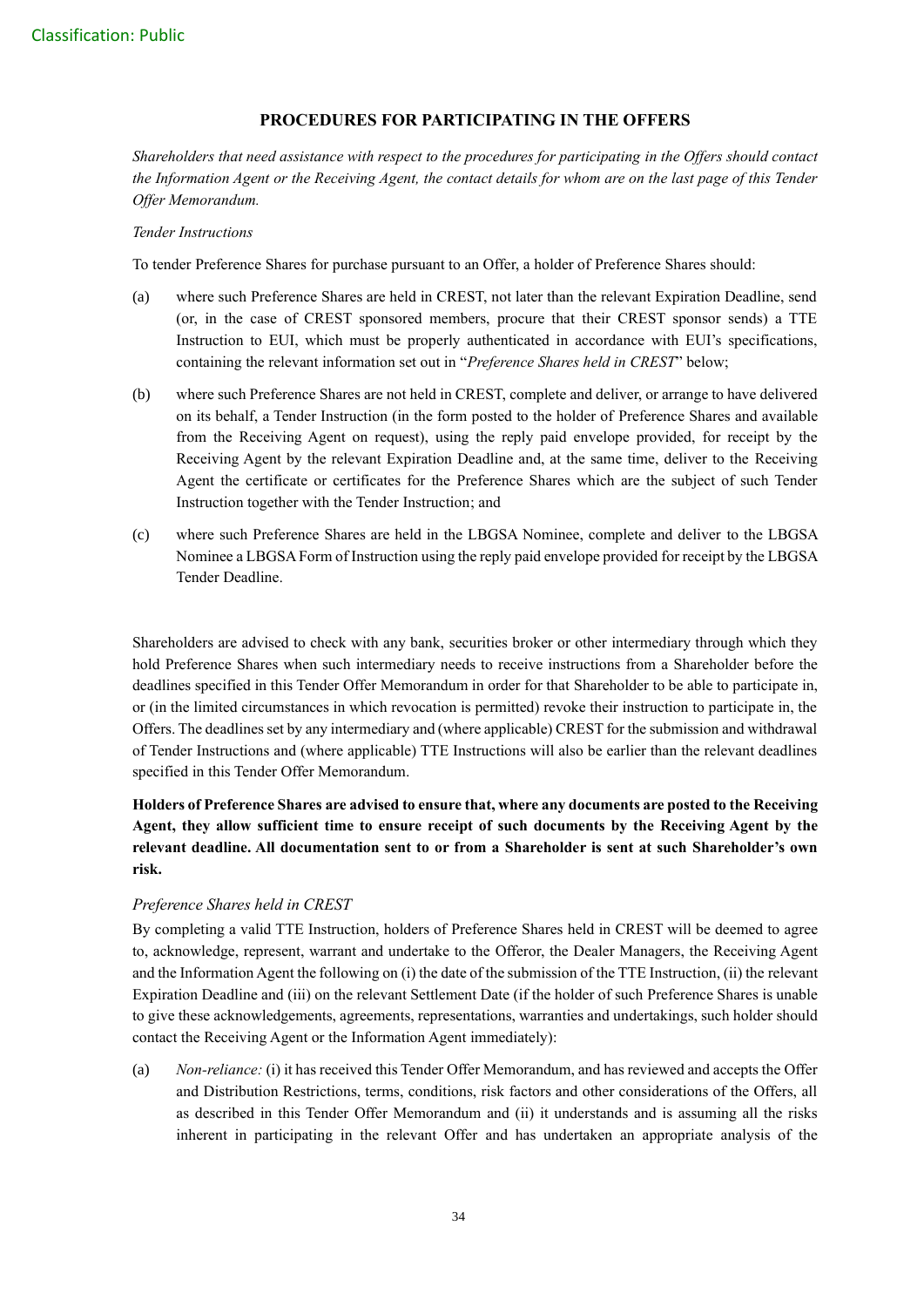implications of the relevant Offer(s) without reliance on the Offeror, the Dealer Managers, the Information Agent or the Receiving Agent (or any of their respective directors, officers, employees, agents or affiliates);

- (b) *Identity:* by blocking the relevant Preference Shares in CREST, it will be deemed to consent to have CREST provide details concerning its identity to the Receiving Agent and the Information Agent (and for the Receiving Agent and the Information Agent to provide such details to the Offeror and the Dealer Managers, and their respective legal advisers and for such details to be provided to the London Stock Exchange plc);
- (c) *Renunciation of title and claims:* upon the terms and subject to the conditions of the relevant Offer, it tenders for purchase in such Offer the aggregate liquidation preference of Preference Shares in its account blocked in CREST or delivered to the Receiving Agent (as applicable) and, subject to and effective upon the purchase by the Offeror of such Preference Shares, it renounces all right, title and interest in and to all such Preference Shares purchased by or at the direction of the Offeror pursuant to such Offer and waives and releases any rights or claims it may have against the Offeror with respect to any such Preference Shares or such Offer, as the case may be, and it unconditionally and irrevocably releases, discharges and waives all claims (including all claims for dividends, interest, costs and orders for costs), actions and causes of action, present or future and however arising, whether or not presently known or unknown (including those which arise hereafter upon a change in the relevant law) whether arising in equity or under common law or statute or by reason of breach of contract or in respect of any tortious act or omission or otherwise (whether or not damage has yet been suffered) it has, may have or had against the Offeror and each of its present or former officers, directors, employees, agents or affiliates which arise out of or relate to, or are in any way connected with the Preference Shares, or noncontractual obligations arising out of or in connection with the Preference Shares. Further, it undertakes and covenants not to, and shall procure that any entity controlled, directly or indirectly, by it, or that controls, directly or indirectly, it, shall not, make, pursue, litigate, commence or prosecute any proceedings in relation to the Preference Shares, or non-contractual obligations arising out of or in connection with the Preference Shares, against the Offeror or any of its present or former officers, directors, employees, agents or affiliates;
- (d) *Ratification:* it agrees to ratify and confirm each and every act or thing that may be done or effected by the Offeror, any of its directors or any person nominated by the Offeror in the proper exercise of his or her powers and/or authority hereunder;
- (e) *Further acts:* it agrees to do all such acts and things as shall be necessary and execute any additional documents deemed by the Offeror to be desirable, in each case to complete the transfer of the relevant Preference Shares to the Offeror or its nominee against payment to it of the relevant Purchase Consideration and, if applicable, the Incremental Accrued Dividend Payment in respect of such Preference Shares and/or to perfect any of the authorities expressed to be given hereunder;
- (f) *Compliance with applicable laws:* it has observed the laws of all relevant jurisdictions, obtained all requisite governmental, exchange control or other required consents, complied with all requisite formalities, and paid any issue, transfer or other taxes or requisite payments due from it in each respect in connection with any offer, tender or acceptance in any jurisdiction and it has not taken or omitted to take any action in breach of the terms of the relevant Offer or which will or may result in the Offeror, the Dealer Managers, the Receiving Agent, the Information Agent or any other person acting in breach of the legal or regulatory requirements of any such jurisdiction in connection with the Offers;
- (g) *Successors and assigns:* all authority conferred or agreed to be conferred pursuant to its acknowledgements, agreements, representations, warranties and undertakings, and all of its obligations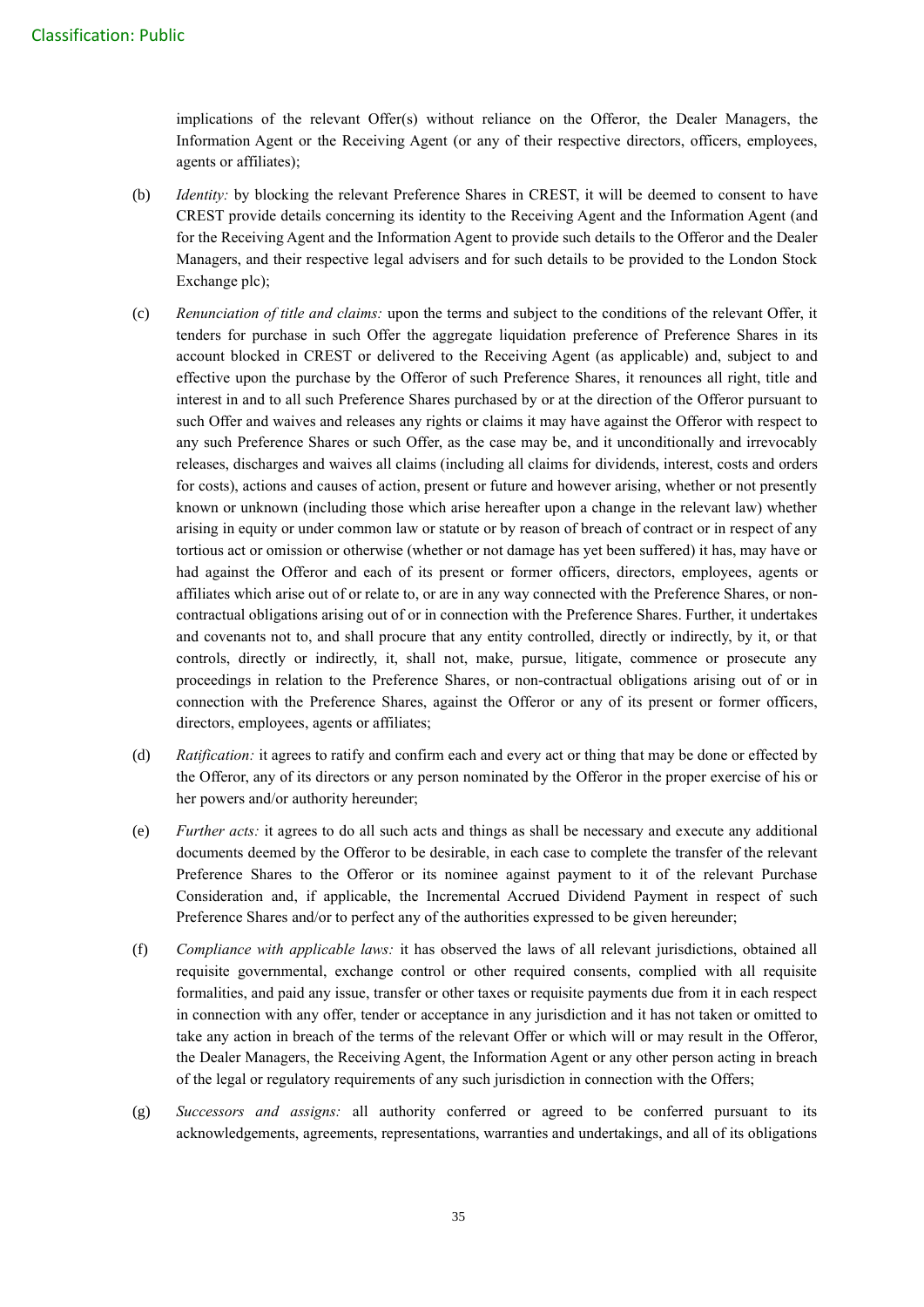shall be binding upon its successors, assigns, heirs, executors, trustees in bankruptcy and legal representatives, and shall not be affected by, and shall survive, its death or incapacity;

- (h) *Information or recommendation:* none of the Offeror, the Dealer Managers, the Receiving Agent or the Information Agent (or any of their respective directors, officers, employees, agents or affiliates) has given it any information with respect to the Offers save as expressly set out in this Tender Offer Memorandum nor has any of them made any recommendation to it as to whether it should tender Preference Shares in the Offers and it has made its own decision with regard to tendering Preference Shares in the Offers based on any legal, tax or financial advice it has deemed necessary to seek and it is able to bear the economic risks of participating in the relevant Offer;
- (i) *Tax consequences:* no information has been provided to it by the Offeror, the Dealer Managers, the Information Agent or the Receiving Agent (or any of their respective directors, officers, employees, agents or affiliates) with regard to the tax consequences for holders of Preference Shares arising from the tender of Preference Shares in the Offers and the receipt of the relevant Purchase Consideration and, if applicable, the Incremental Accrued Dividend Payment, and it acknowledges that it is solely liable for any taxes and similar or related payments imposed on it under the laws of any applicable jurisdiction in connection with the Offers (including the receipt pursuant to the Offers of the relevant Purchase Consideration and, if applicable, the Incremental Accrued Dividend Payment) and agrees that it will not and does not have any right of recourse (whether by way of reimbursement, indemnity or otherwise) against the Offeror, the Dealer Managers, the Information Agent or the Receiving Agent, or any of their respective directors, officers, employees, agents or affiliates or any other person in respect of such taxes and payments;
- (j) *No unlawful invitation:* it is not a person to whom it is unlawful to make an invitation pursuant to the Offers under applicable securities laws, it has not distributed or forwarded this Tender Offer Memorandum or any other documents or materials relating to the Offers to any such person(s) and it has (before submitting, or arranging for the submission on its behalf, as the case may be, of the Tender Instruction in respect of the Preference Shares it is tendering for purchase) complied with all laws and regulations applicable to it for the purposes of its participation in the relevant Offer;
- (k) *United States:* either (a) (i) it is the beneficial owner of the Preference Shares being tendered in the relevant Offer and (ii) it is not a U.S. Person, it is located and resident outside the United States and is participating in the relevant Offer from outside the United States or (b) (i) it is acting on behalf of the beneficial owner of the Preference Shares being tendered in the relevant Offer on a non-discretionary basis and has been duly authorised to so act and (ii) such beneficial owner has confirmed to it that it is not a U.S. Person, it is located and resident outside the United States and is participating in the relevant Offer from outside the United States;
- (l) *United Kingdom:* it is not located or resident in the United Kingdom or, if it is located or resident in the United Kingdom, it is a person falling within the definition of investment professionals (as defined in Article 19(5) of the Financial Promotion Order) or within Article 43(2) of the Financial Promotion Order, or to whom this Tender Offer Memorandum and any other documents or materials relating to the Offers may otherwise lawfully be communicated in accordance the Financial Promotion Order;
- (m) *Italy:* it is not located or resident in Italy or, if it is located in Italy, it is an authorised person or is tendering the relevant Preference Shares through an authorised person (such as an investment firm, bank or financial Intermediary permitted to conduct such activities in Italy in accordance with the Legislative Decree No. 58 of 24 February 1998, as amended, CONSOB Regulation No. 20307 of 15 February 2018, as amended from time to time, and Legislative Decree No. 385 of 1 September 1993, as amended) and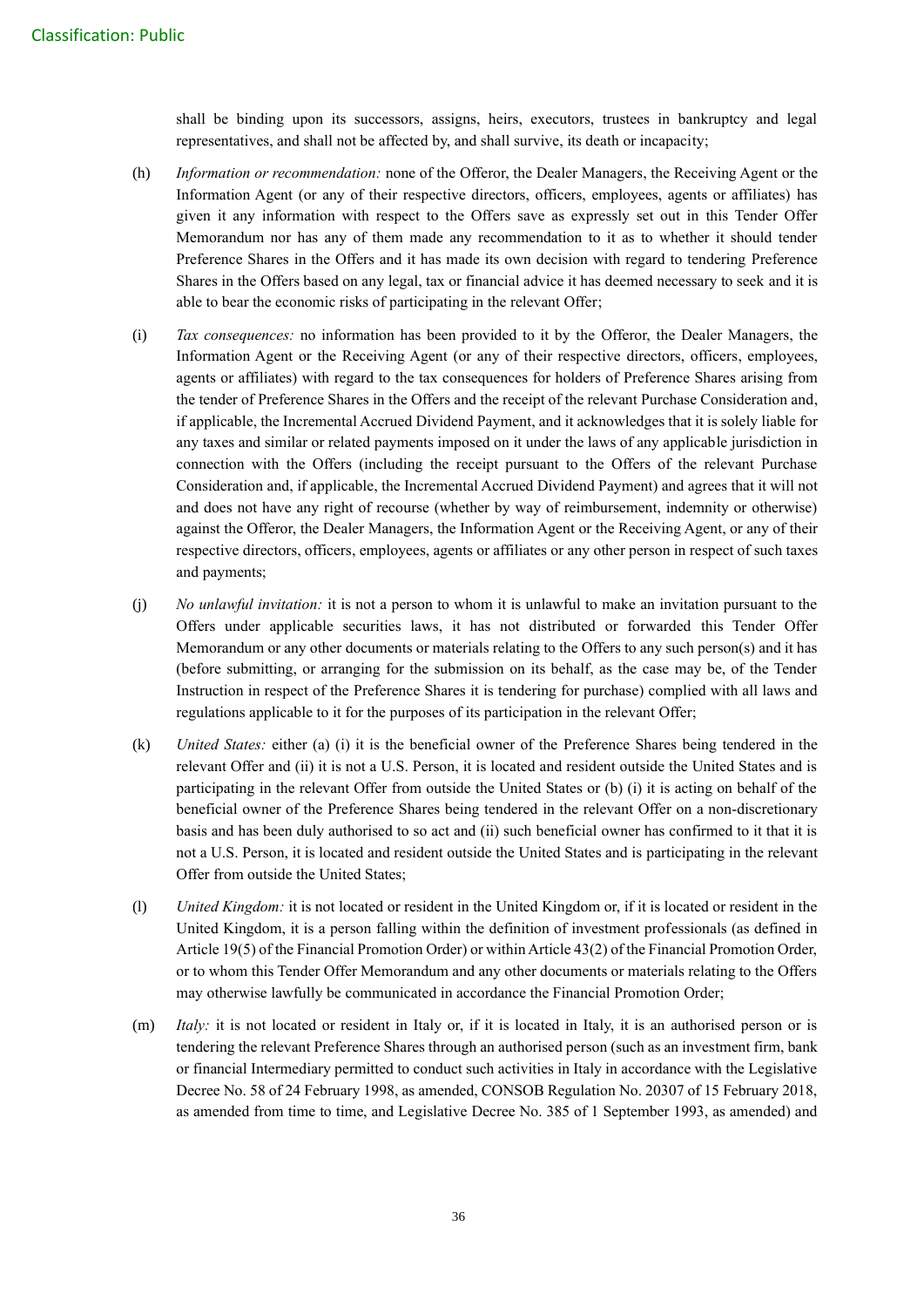in compliance with applicable laws and regulations or with requirements imposed by *Commissione Nazionale per le Società e la Borsa* (the "**CONSOB**") or any other Italian authority;

- (n) *France:* it is not located or resident in the Republic of France or, if it is located or resident in the Republic of France, it is a qualified investor (*investisseur qualifié*) as defined in Article 2(e) of Regulation (EU) 2017/1129 (as amended, the "**EU Prospectus Regulation**");
- (o) *Belgium*: it is not located or resident in Belgium or, if it is located or resident in Belgium, it is a qualified investor, within the meaning of Article 2(e) of the EU Prospectus Regulation;
- (p) *Sanctions:* it is not a Sanctions Restricted Person;
- (q) *Power and authority:* it has full power and authority to tender, sell, assign and transfer the Preference Shares it has tendered in the relevant Offer pursuant to the Tender Instruction and, if such Preference Shares are accepted for purchase by the Offeror pursuant to the relevant Offer, such Preference Shares will be transferred to, or to the order of, the Offeror with full title free from all liens, charges and encumbrances, not subject to any adverse claim and together with all rights attached thereto, and it will, upon request, execute and deliver any additional documents and/or do such other things deemed by the Offeror to be necessary or desirable to complete the transfer and cancellation of such Preference Shares or to evidence such power and authority;
- (r) *Release and waiver*: in respect of its Preference Shares which it has tendered in the Offers and which are accepted on the terms of the Offers, it (a) releases, to the fullest extent permitted by law, the Offeror, the Dealer Managers, the Information Agent and their respective financial and legal advisers (together in each case with their respective members, representatives, directors, officers, employees, agents or affiliates) from any liabilities in relation to or arising in connection with the preparation, negotiation or implementation of the Offers or any part thereof, (b) waives, to the fullest extent permitted by law, all rights and entitlement it may otherwise have or acquire to bring, participate in or enforce legal proceedings of any nature against the Offeror, the Dealer Managers, the Information Agent and/or their respective financial and legal advisers (together in each case with their respective members, representatives, directors, officers, employees, agents or affiliates) in connection with the Offers and/or its Preference Shares, (c) waives, to the fullest extent permitted by law, all its rights, title and interest to and claims in respect of such Preference Shares, (d) waives, to the fullest extent permitted by law, any rights it may have, whether pursuant to Rule 5000 of the Rules and Regulations of the London Stock Exchange or otherwise, to make any claim against Lloyds Bank Corporate Markets plc for or in respect of the payment of the Purchase Consideration and, if applicable, the Incremental Accrued Dividend Payment in respect of the Preference Shares tendered by it and accepted for purchase and (e) it acknowledges that the Contracts (Rights of Third Parties) Act 1999 applies to the foregoing acknowledgements, representations, warranties and undertakings;
- (s) *Compliance with CREST requirements:* it holds and will hold, until the time of settlement on the relevant Settlement Date, the relevant Preference Shares blocked in CREST and, in accordance with the requirements of, and by the deadline required by, CREST, it has submitted, or has caused to be submitted, the Tender Instruction to CREST to authorise the blocking of the tendered Preference Shares with effect on and from the date of such submission so that, at any time pending the transfer of such Preference Shares on the relevant Settlement Date to the Offeror or to its agent on its behalf, no transfers of such Preference Shares may be effected;
- (t) *Incorporation of terms:* the terms and conditions of the relevant Offer(s) shall be deemed to be incorporated in, and form a part of, its Tender Instruction which shall be read and construed accordingly, and that the information given by or on behalf of such Shareholder in its Tender Instruction is true and will be true in all respects at the time of purchase on the relevant Settlement Date;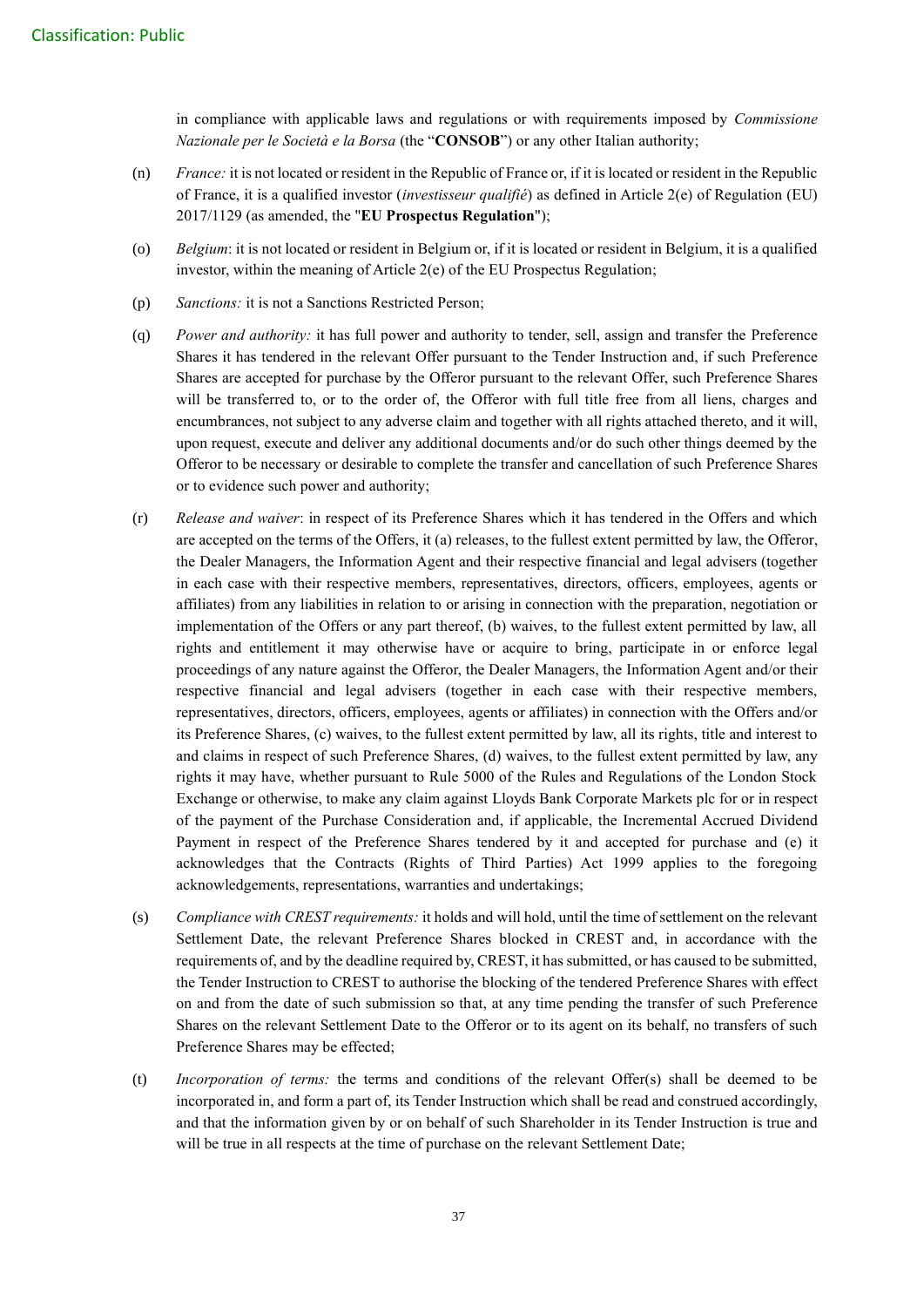- (u) *No obligation:* it acknowledges and accepts that the Offeror is under no obligation to accept for purchase Preference Shares tendered pursuant to the relevant Offer, and accordingly such tender may be accepted or rejected by the Offeror in its sole and absolute discretion and for any reason;
- (v) *Constitution of binding agreement:* it understands that the Offeror's acceptance for purchase of any Preference Shares tendered pursuant to any of the procedures described in this Tender Offer Memorandum will constitute a binding agreement between such Shareholder and the Offeror in accordance with the terms and subject to the conditions of the relevant Offer;
- (w) *Withdrawal or termination:* it understands that, in the event of a withdrawal or termination of the relevant Offer, the Tender Instructions with respect to the relevant Preference Shares will be deemed to be withdrawn, and the relevant Preference Shares will be unblocked in the relevant CREST account as soon as reasonably practicable following the withdrawal or termination;
- (x) *Acceptance:* it understands that validly tendered Preference Shares (or defectively tendered Preference Shares with respect to which the Offeror has waived, or has caused to be waived, such defect) will be deemed to have been accepted by the Offeror if, as and when the Offeror gives oral or written notice thereof to the Information Agent or the Receiving Agent;
- (y) *Accuracy of information:* the information given by or on behalf of such Shareholder in the Tender Instruction is in all respects true, accurate and not misleading and will in all respects be true, accurate and not misleading at the time of the purchase of the Preference Shares on the relevant Settlement Date;
- (z) *Payments:* if the Preference Shares tendered for purchase are accepted by the Offeror, it acknowledges that (i) the applicable Purchase Consideration and, if applicable, the Incremental Accrued Dividend Payment will be paid in pounds sterling and will be paid on the relevant Settlement Date to the Receiving Agent for onward payment to the relevant Shareholder in accordance with the usual procedures of the Receiving Agent for payments to the relevant Shareholder in respect of the relevant Preference Shares, (ii) payment of such cash amounts to or to the order of the Receiving Agent will discharge the obligation of the Offeror to such Shareholder in respect of the payment of the relevant Purchase Consideration and, if applicable, the Incremental Accrued Dividend Payment, and no additional amounts shall be payable to the Shareholder in the event of a delay in the transmission of funds by the Receiving Agent or any other intermediary to the relevant Shareholder or because of any delay in receipt by any Shareholder of the relevant funds or any cheque relating thereto, and (iii) it will not be entitled to receive any further payments pursuant to the terms of the Preference Shares in respect of dividends or otherwise;
- (aa) *Indemnity:* it acknowledges that the Offeror, the Dealer Managers, the Receiving Agent and the Information Agent (and their respective directors, officers, employees, agents and affiliates) will rely on the truth and accuracy of the foregoing acknowledgements, agreements, representations, warranties and undertakings and it shall indemnify the Offeror, the Dealer Managers, the Receiving Agent and the Information Agent against all and any losses, costs, claims, liabilities, expenses, charges, actions or demands which any of them may incur or which may be made against any of them as a result of any breach of any of the terms of, or any of the agreements, representations, warranties and/or undertakings given in connection with any Offer (including any acceptance thereof) by any such Shareholder; and
- (bb) *Retail Holder:* by submitting a Tender Instruction on behalf of a Retail Holder or by submitting any Tender Instruction on or after the General Expiration Deadline, the relevant direct participant confirms that the relevant beneficial owner is a Retail Holder.

The representation set out at paragraph (p) above shall, when deemed to be repeated on the relevant Expiration Deadline and on the relevant Settlement Date, not be sought or given if and to the extent that it is or would be unenforceable by reason of breach of (i) any provision of Council Regulation (EC) No 2271/1996 of 22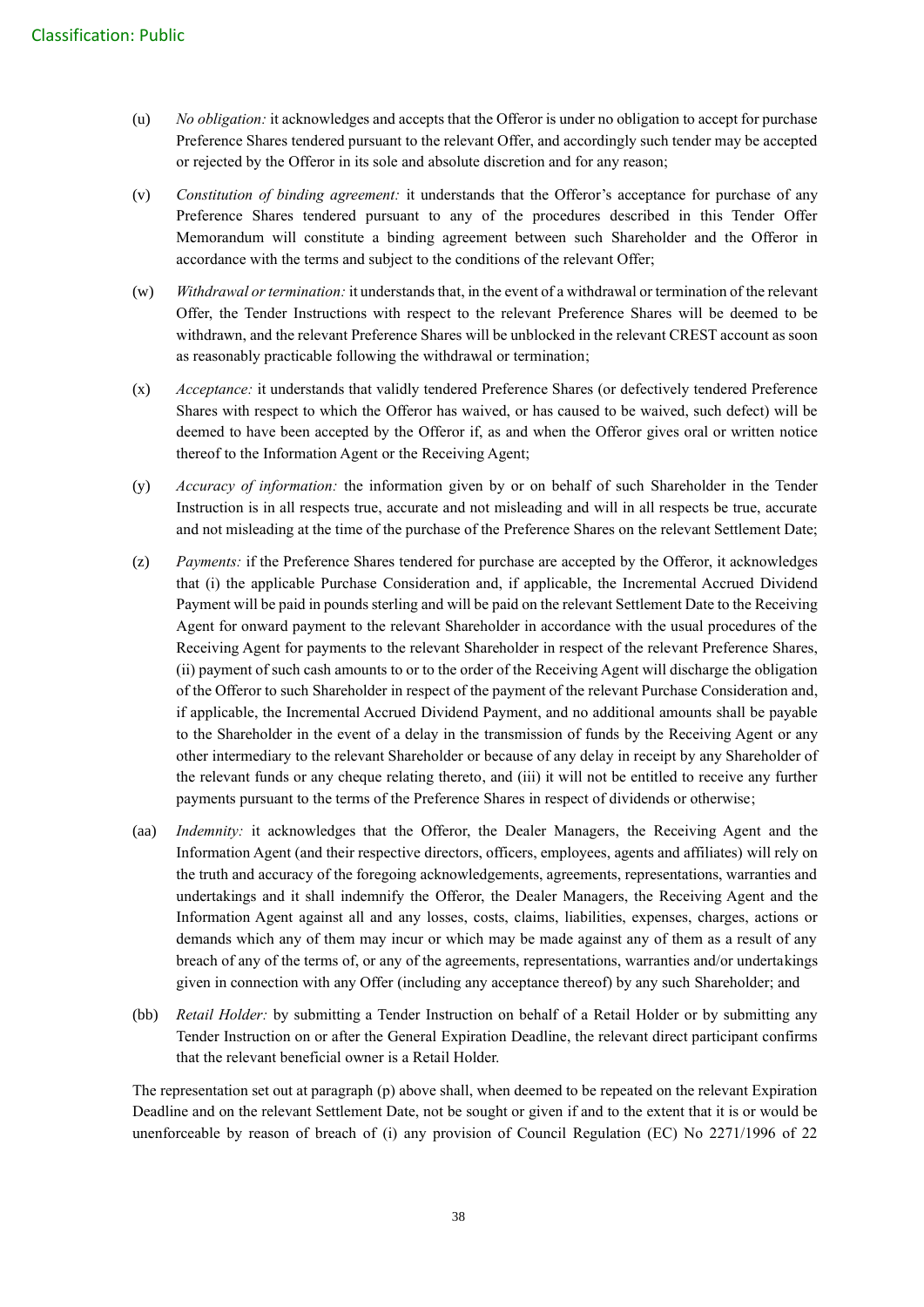November 1996, (ii) Council Regulation (EC) No. 2271/1996 as it forms part of domestic law of the United Kingdom by virtue of the EUWA or (iii) any similar blocking or anti-boycott law in the European Union or the United Kingdom.

The procedures for a holder of Preference Shares in CREST that must be completed in order for that holder to be able to participate in an Offer involve sending (or, for CREST sponsored members, procuring that their CREST sponsor sends) a transfer to escrow instruction ("**TTE Instruction**") in respect of such holder's Preference Shares being tendered for purchase specifying the Receiving Agent (in its capacity as a CREST participant under its participant ID referred to below) as the escrow agent to whom such Preference Shares should be transferred so that the transfer to escrow settles by not later than the relevant Expiration Deadline. The TTE Instruction must be properly authenticated in accordance with EUI's specifications.

Unless otherwise determined by the Offeror in its sole and absolute discretion, any Tender Instructions received by the Receiving Agent from Institutional Holders after the General Expiration Deadline will not be accepted. For technical reasons, however, any such Tender Instructions will only be released from escrow by the Receiving Agent following the Retail-Only Expiration Deadline.

The TTE Instruction must contain, in addition to the other information which is required for a TTE Instruction to settle in CREST, the following details:

- (a) the liquidation preference of Preference Shares to be transferred to an escrow balance;
- (b) the member account ID of the holder of the Preference Shares;
- (c) the participant ID of the holder of the Preference Shares;
- (d) the relevant corporate action ISIN number, participant ID and member account ID of the Receiving Agent in its capacity as a CREST receiving agent, which are as set out below:

| <b>Preference Shares</b>                                                  | <b>ISIN Number</b> | <b>Participant ID</b> | <b>Member Account ID</b> |
|---------------------------------------------------------------------------|--------------------|-----------------------|--------------------------|
| £198,065,600 6.475%<br>Non-Cumulative<br>Preference Shares                | GB00B3KSB568       | 5RA29                 | <b>INST6475</b>          |
| £300,000,000 9.25%<br>Non-Cumulative<br>Irredeemable<br>Preference Shares | GB00B3KS9W93       | 5RA65                 | <b>INST0925</b>          |
| £100,000,000 9.75%<br>Non-Cumulative<br>Irredeemable<br>Preference Shares | GB00B3KSB238       | 6RA83                 | <b>INST0975</b>          |
| <b>Retail Holders</b>                                                     |                    |                       |                          |
| <b>Preference Shares</b>                                                  | <b>ISIN Number</b> | <b>Participant ID</b> | <b>Member Account ID</b> |
| £198,065,600 6.475%<br>Non-Cumulative<br>Preference Shares                | GB00B3KSB568       | 5RA29                 | <b>RETA6475</b>          |
| £300,000,000 9.25%<br>Non-Cumulative                                      | GB00B3KS9W93       | 5RA65                 | <b>RETA0925</b>          |

#### **Institutional Holders**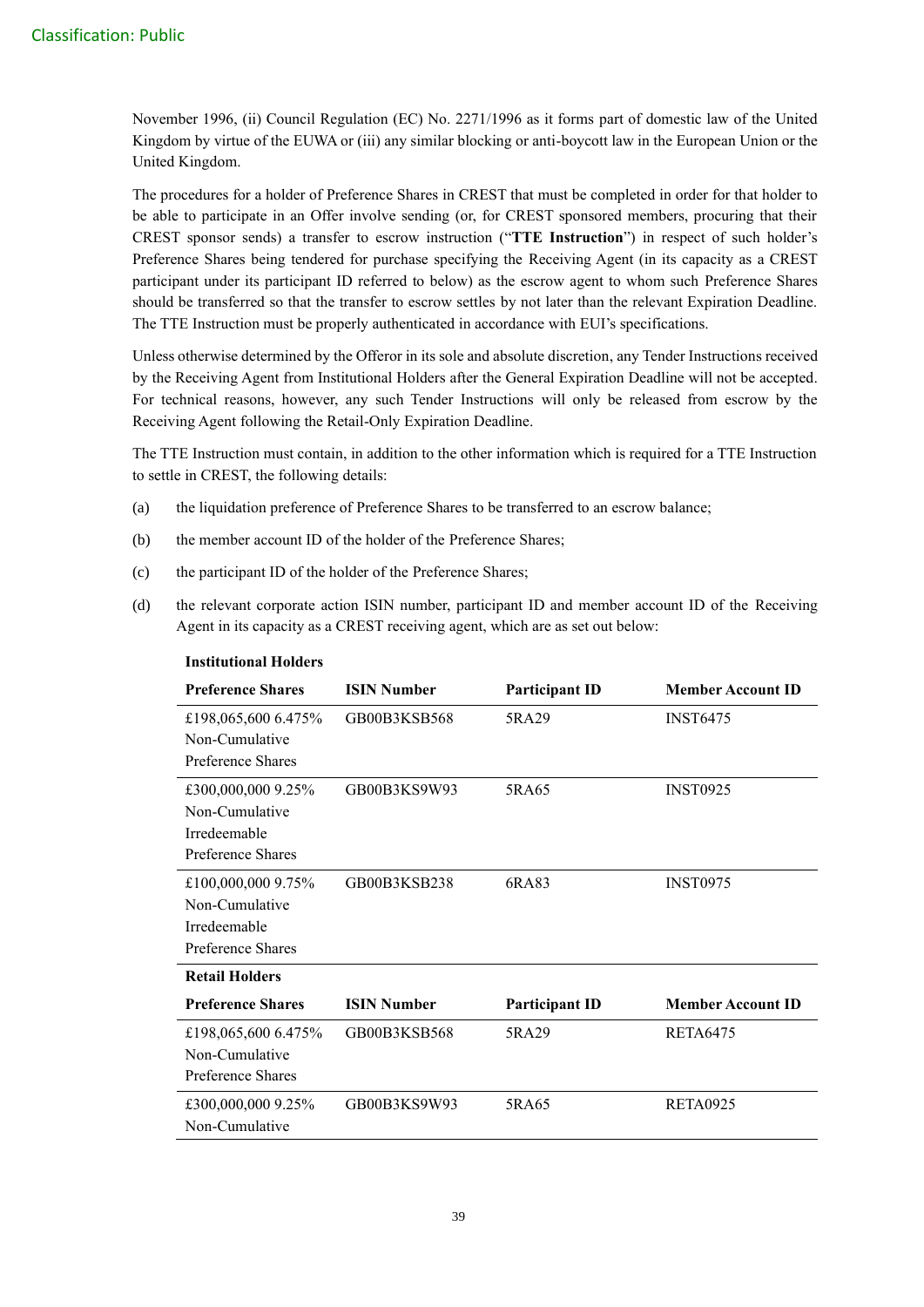## Classification: Public

| Irredeemable<br>Preference Shares                                         |              |       |                 |
|---------------------------------------------------------------------------|--------------|-------|-----------------|
| £100,000,000 9.75%<br>Non-Cumulative<br>Irredeemable<br>Preference Shares | GB00B3KSB238 | 6RA83 | <b>RETA0975</b> |

- (e) the intended settlement date. This should be as soon as possible and in any event not later than the relevant Expiration Deadline;
- (f) the corporate action number for the Offer. This is allocated by EUI and can be found by viewing the relevant corporate action details in CREST; and
- (g) the standard TTE instruction of priority of at least 80.

After settlement of the TTE instruction, the relevant holder of Preference Shares will not be able to access such Preference Shares held in CREST for any transaction or charging purposes (subject to the limited revocation rights outlined in "*Amendment and Termination — Revocation Rights*" of this Tender Offer Memorandum) unless the relevant Offer is terminated or (if such Preference Shares are not accepted by the Offeror for purchase) concluded. If the Offeror announces it has decided to accept valid tenders of Preference Shares for purchase pursuant to the relevant Offer, the Receiving Agent (in its capacity as escrow agent) will transfer such Preference Shares to itself or as directed by the Offeror.

Holders of Preference Shares in CREST are recommended to refer to the CREST Manual for further information on the CREST procedures outlined above.

Holders of the Preference Shares in CREST should note that normal system timings and limitations will apply in connection with a TTE Instruction given in respect of the relevant Offer. Holders of Preference Shares held in CREST are referred to the sections of the CREST Manual concerning practical limitations of the CREST System and timings.

A TTE Instruction may only be revoked by a Shareholder, in the limited circumstances described in "*Amendment and Termination – Revocation Rights*", by sending (or arranging for the relevant CREST sponsor to send) a valid electronic "ESA Instruction", which ESA Instruction must, to be valid, specify the Preference Shares to which the original TTE Instruction related, the Shareholder's member account ID, the Shareholder's participant ID, the intended settlement date, the corporate action number for the relevant Offer, input with standard delivery instruction priority of at least 80, and specify any other information required by CREST and/or the Receiving Agent.

## *Preference Shares not held in CREST*

In addition to completing and delivering, or arranging to have delivered on its behalf, a Tender Instruction for receipt by the Receiving Agent by the relevant Expiration Deadline, holders of Preference Shares not held in CREST must also deliver to the Receiving Agent, together with their Tender Instruction, the certificate or certificates for the Preference Shares which are the subject of such Tender Instruction. Such holders will also be required to provide certain additional information, all as set out in the Tender Instruction.

Holders of Preference Shares not held in CREST who have lost their certificate(s) should complete the Declaration and Indemnity that forms part of the Tender Instruction and return the completed Tender Instruction (including the completed Declaration and Indemnity) to the Receiving Agent by not later than the relevant Expiration Deadline. Indemnities will only be accepted in lieu of certificates at the discretion of the Offeror. A Tender Instruction for Preference Shares not held in CREST will not be valid unless or until the certificate(s)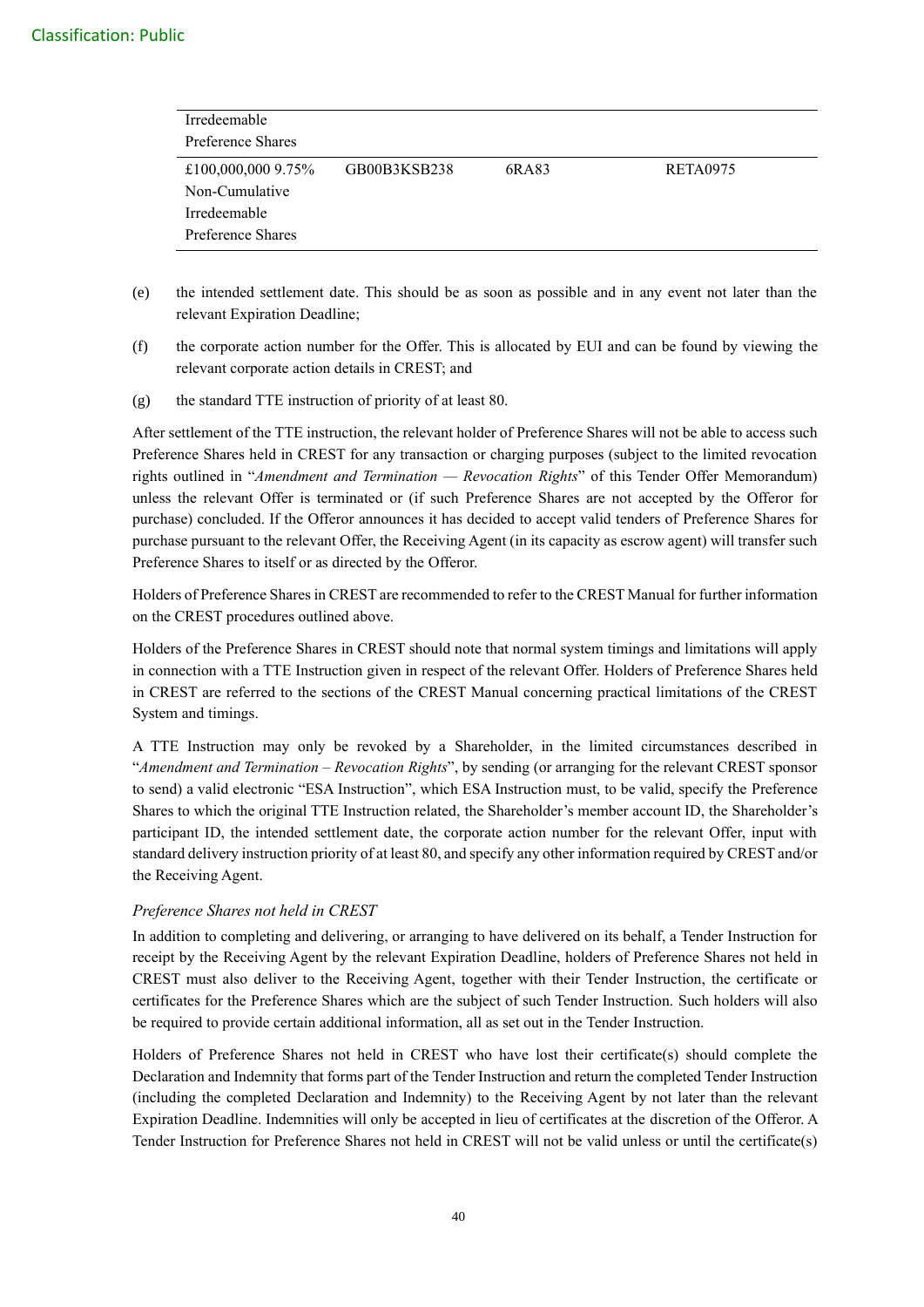in respect of Preference Shares to which such Tender Instruction relates has/have been received by the Receiving Agent or a duly completed Declaration and Indemnity has been received by the Receiving Agent and accepted by the Offeror. Administration and counter-indemnity fees are payable in respect of any Declaration and Indemnity which relates to Preference Shares which are accepted for purchase by the Offeror. The Offeror has made arrangements to pay such administration and counter-indemnity fees in respect of any Declaration and Indemnity which relates, in aggregate, to no more than 3,000 Preference Shares (i.e. to Preference Shares with a liquidation preference of no more than £3,000). The Offeror reserves the right to reject any Tender Instructions which include a completed Declaration and Indemnity in respect of Preference Shares in excess of that amount. Any holder of Preference Shares not held in CREST who has lost their certificate(s) and who wishes to submit a Tender Instruction in relation to more than 3,000 Preference Shares (i.e. with an aggregate liquidation preference of more than £3,000), should contact the Receiving Agent at the helpline number provided below, to request a Declaration and Indemnity. The holder of Preference Shares will be required to complete and submit a Declaration and Indemnity along with the completed Tender Instruction and to pay the relevant administration and counter-indemnity fee.

Any holder of Preference Shares who has executed a power of attorney authorising an attorney to sign the Tender Instruction must submit the original power of attorney (or a duly certified copy of the power or attorney as provided by the Powers of Attorney Act 1971) along with the duly completed Tender Instruction. The Receiving Agent will note the power of attorney and return it as directed.

If court confirmation, probate or letters of administration has/have been registered with the Receiving Agent, the Tender Instruction must be executed by the personal representative(s) of the deceased in the presence of a witness and lodged with the Receiving Agent. If court confirmation, probate or letters of administration has/have been granted but have not been registered with the Receiving Agent, the personal representative(s) should submit such probate or letters of administration with the Tender Instruction. The personal representative(s) of the holder of Preference Shares cannot execute the Tender Instruction unless a copy of the court confirmation, probate or letters of administration has/have been received by the Receiving Agent by no later than 1.00 p.m. (London time) on the applicable Expiration Deadline.

By completing a valid Tender Instruction, holders of Preference Shares held outside of CREST will be deemed to agree to, represent, warrant and undertake to the Offeror, the Dealer Managers, the Receiving Agent and the Information Agent the following on (i) the date of the submission of the Tender Instruction, (ii) the relevant Expiration Deadline and (iii) on the relevant Settlement Date (if the holder of such Preference Shares is unable to give these acknowledgements, agreements, representations, warranties and undertakings, such holder should contact the Receiving Agent immediately):

- (a) *Non-reliance:* (i) the holder of Preference Shares has received this Tender Offer Memorandum, and has reviewed and accepts the Offer and Distribution Restrictions, terms, conditions, risk factors and other considerations of the Offers, all as described in this Tender Offer Memorandum and (ii) the holder of Preference Shares understands and is assuming all the risks inherent in participating in the relevant Offer and has undertaken an appropriate analysis of the implications of the relevant Offer(s) without reliance on the Offeror, the Dealer Managers, the Information Agent or the Receiving Agent (or any of their respective directors, officers, employees, agents or affiliates);
- (b) *Identity:* the holder of Preference Shares will be deemed to consent to the Receiving Agent providing details concerning its identity to the Offeror and the Dealer Managers, and their respective legal advisers and for such details to be provided to the London Stock Exchange plc;
- (c) *Renunciation of title and claims:* upon the terms and subject to the conditions of the relevant Offer, the holder of Preference Shares tenders for purchase in such Offer the aggregate liquidation preference of Preference Shares specified in its Tender Instruction and, subject to and effective upon the purchase by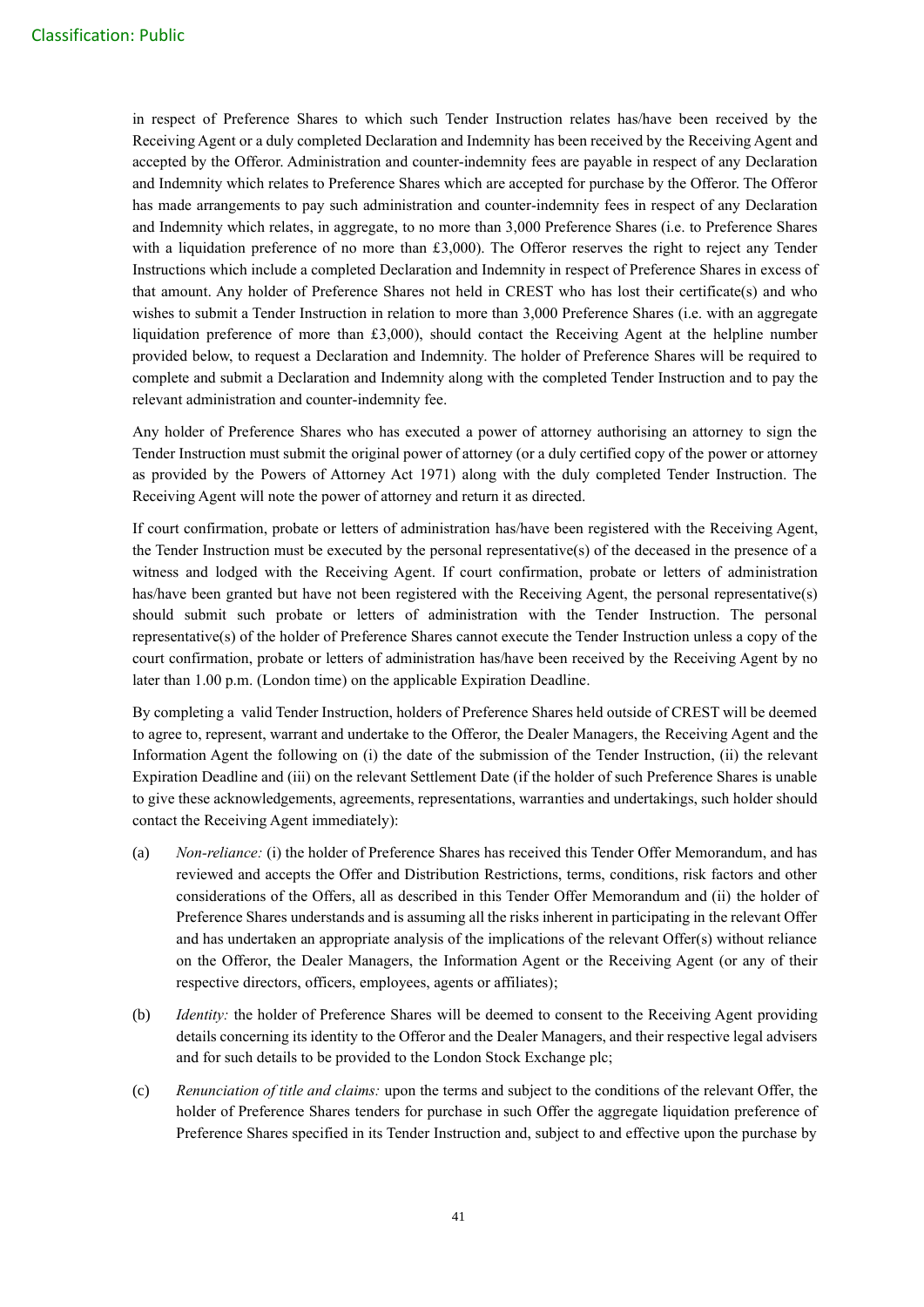the Offeror of such Preference Shares, the holder of Preference Shares renounces all right, title and interest in and to all such Preference Shares purchased by or at the direction of the Offeror pursuant to such Offer and waives and releases any rights or claims the holder of Preference Shares may have against the Offeror with respect to any such Preference Shares or such Offer, as the case may be, and the holder of Preference Shares unconditionally and irrevocably releases, discharges and waives all claims (including all claims for dividends, interest, costs and orders for costs), actions and causes of action, present or future and however arising, whether or not presently known or unknown (including those which arise hereafter upon a change in the relevant law) whether arising in equity or under common law or statute or by reason of breach of contract or in respect of any tortious act or omission or otherwise (whether or not damage has yet been suffered) it has, may have or had against the Offeror and each of its present or former officers, directors, employees, agents or affiliates which arise out of or relate to, or are in any way connected with the Preference Shares, or non-contractual obligations arising out of or in connection with the Preference Shares. Further, the holder of Preference Shares undertakes and covenants not to, and shall procure that any entity controlled, directly or indirectly, by it, or that controls, directly or indirectly, it, shall not, make, pursue, litigate, commence or prosecute any proceedings in relation to the Preference Shares, or non-contractual obligations arising out of or in connection with the Preference Shares, against the Offeror or any of its present or former officers, directors, employees, agents or affiliates;

- (d) *Ratification:* the holder of Preference Shares agrees to ratify and confirm each and every act or thing that may be done or effected by the Offeror, any of its directors or any person nominated by the Offeror in the proper exercise of his or her powers and/or authority hereunder;
- (e) *Further acts:* the holder of Preference Shares agrees to do all such acts and things as shall be necessary and execute any additional documents deemed by the Offeror to be desirable, in each case to complete the transfer of the Preference Shares specified in its Tender Instruction to the Offeror or its nominee pursuant to the relevant Offer and/or to perfect any of the authorities expressed to be given hereunder;
- (f) *Compliance with applicable laws:* the holder of Preference Shares has observed the laws of all relevant jurisdictions, obtained all requisite governmental, exchange control or other required consents, complied with all requisite formalities, and paid any issue, transfer or other taxes or requisite payments due from it in each respect in connection with any offer, tender or acceptance in any jurisdiction and the holder of Preference Shares has not taken or omitted to take any action in breach of the terms of the relevant Offer or which will or may result in the Offeror, the Dealer Managers, the Receiving Agent, the Information Agent or any other person acting in breach of the legal or regulatory requirements of any such jurisdiction in connection with the Offers;
- (g) *Successors and assigns:* all authority conferred or agreed to be conferred pursuant to the holder of Preference Shares' acknowledgements, agreements, representations, warranties and undertakings, and all of the holder of Preference Shares' obligations shall be binding upon its successors, assigns, heirs, executors, trustees in bankruptcy and legal representatives, and shall not be affected by, and shall survive, its death or incapacity;
- (h) *Information or recommendation:* none of the Offeror, the Dealer Managers, the Receiving Agent or the Information Agent (or any of their respective directors, officers, employees, agents or affiliates) has given the holder of Preference Shares any information with respect to the Offers save as expressly set out in this Tender Offer Memorandum nor has any of them made any recommendation to the holder of Preference Shares as to whether it should tender Preference Shares in the Offers and the holder of Preference Shares has made its own decision with regard to tendering Preference Shares in the Offers based on any legal, tax or financial advice it has deemed necessary to seek and the holder of Preference Shares is able to bear the economic risks of participating in the relevant Offer;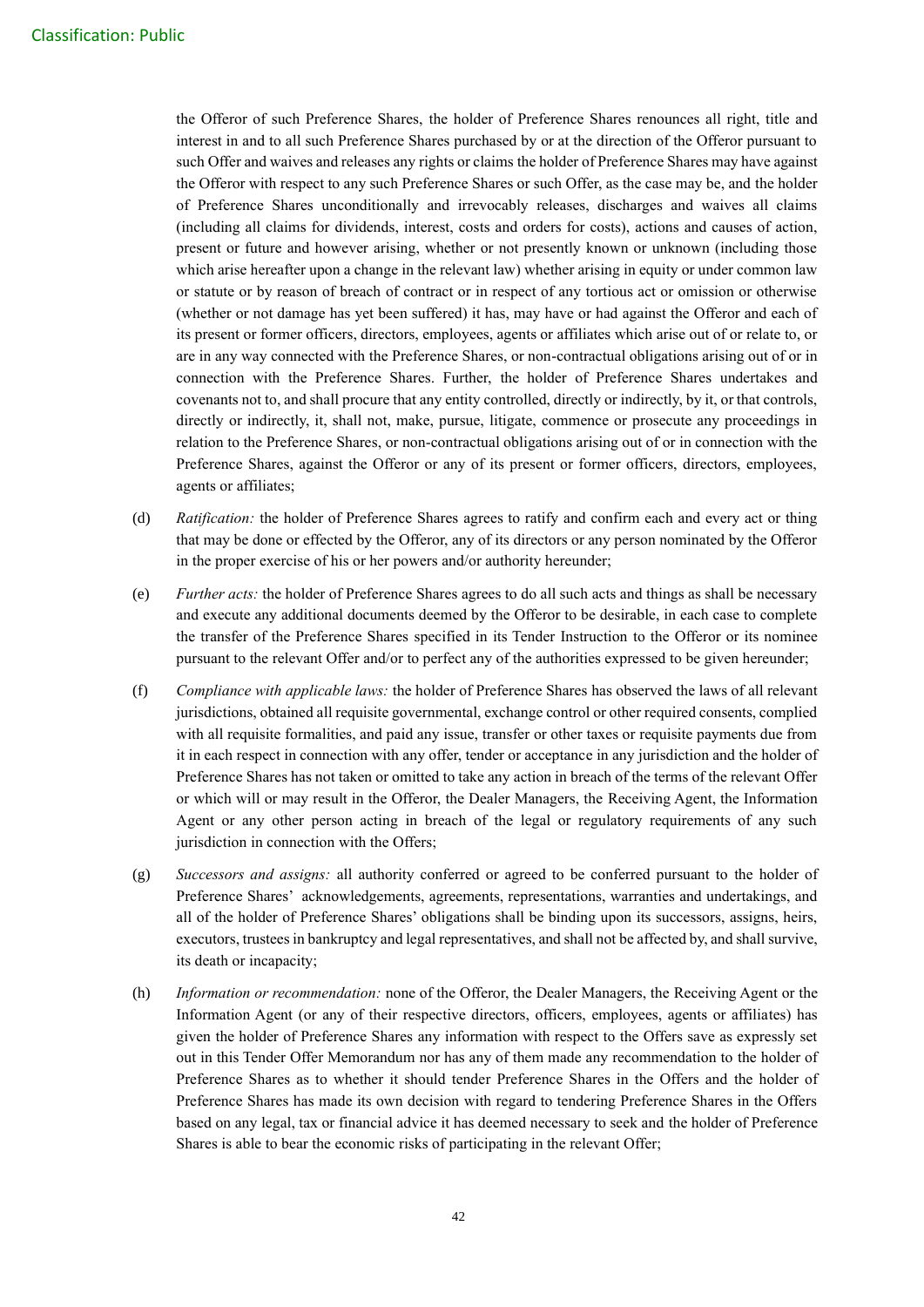- (i) *Tax consequences:* no information has been provided to the holder of Preference Shares by the Offeror, the Dealer Managers, the Information Agent or the Receiving Agent (or any of their respective directors, officers, employees, agents or affiliates) with regard to the tax consequences for holders of Preference Shares arising from the tender of Preference Shares in the Offers and the receipt of the relevant Purchase Consideration and, if applicable, the Incremental Accrued Dividend Payment, and the holder of Preference Shares acknowledges that it is solely liable for any taxes and similar or related payments imposed on it under the laws of any applicable jurisdiction in connection with the Offers (including the receipt pursuant to the Offers of the relevant Purchase Consideration and, if applicable, the Incremental Accrued Dividend Payment) and agrees that it will not and does not have any right of recourse (whether by way of reimbursement, indemnity or otherwise) against the Offeror, the Dealer Managers, the Information Agent or the Receiving Agent, or any of their respective directors, officers, employees, agents or affiliates or any other person in respect of such taxes and payments;
- (j) *No unlawful invitation:* the holder of Preference Shares is not a person to whom it is unlawful to make an invitation pursuant to the Offers under applicable securities laws, it has not distributed or forwarded this Tender Offer Memorandum or any other documents or materials relating to the Offers to any such person(s) and the holder of Preference Shares has (before submitting, or arranging for the submission on its behalf, as the case may be, of the Tender Instruction in respect of the Preference Shares it is tendering for purchase) complied with all laws and regulations applicable to it for the purposes of its participation in the relevant Offer;
- (k) *United States:* either (a) (i) the holder of Preference Shares is the beneficial owner of the Preference Shares being tendered in the relevant Offer and (ii) it is not a U.S. Person, it is located and resident outside the United States and is participating in the relevant Offer from outside the United States or (b) (i) the holder of Preference Shares is acting on behalf of the beneficial owner of the Preference Shares being tendered in the relevant Offer on a non-discretionary basis and has been duly authorised to so act and (ii) such beneficial owner has confirmed to it that it is not a U.S. Person, it is located and resident outside the United States and is participating in the relevant Offer from outside the United States;
- (l) *United Kingdom:* the holder of Preference Shares is not located or resident in the United Kingdom or, if it is located or resident in the United Kingdom, it is a person falling within the definition of investment professionals (as defined in Article 19(5) of the Financial Promotion Order) or within Article 43(2) of the Financial Promotion Order, or to whom this Tender Offer Memorandum and any other documents or materials relating to the Offers may otherwise lawfully be communicated in accordance the Financial Promotion Order;
- (m) *Italy:* the holder of Preference Shares is not located or resident in Italy or, if it is located in Italy, it is an authorised person or is tendering the relevant Preference Shares through an authorised person (such as an investment firm, bank or financial Intermediary permitted to conduct such activities in Italy in accordance with the Legislative Decree No. 58 of 24 February 1998, as amended, CONSOB Regulation No. 20307 of 15 February 2018, as amended from time to time, and Legislative Decree No. 385 of 1 September 1993, as amended) and in compliance with applicable laws and regulations or with requirements imposed by *Commissione Nazionale per le Società e la Borsa* (the "**CONSOB**") or any other Italian authority;
- (n) *France:* the holder of Preference Shares is not located or resident in the Republic of France or, if it is located or resident in the Republic of France, it is a qualified investor (*investisseur qualifié*) as defined in Article 2(e) of Regulation (EU) 2017/1129 (the "**EU Prospectus Regulation**");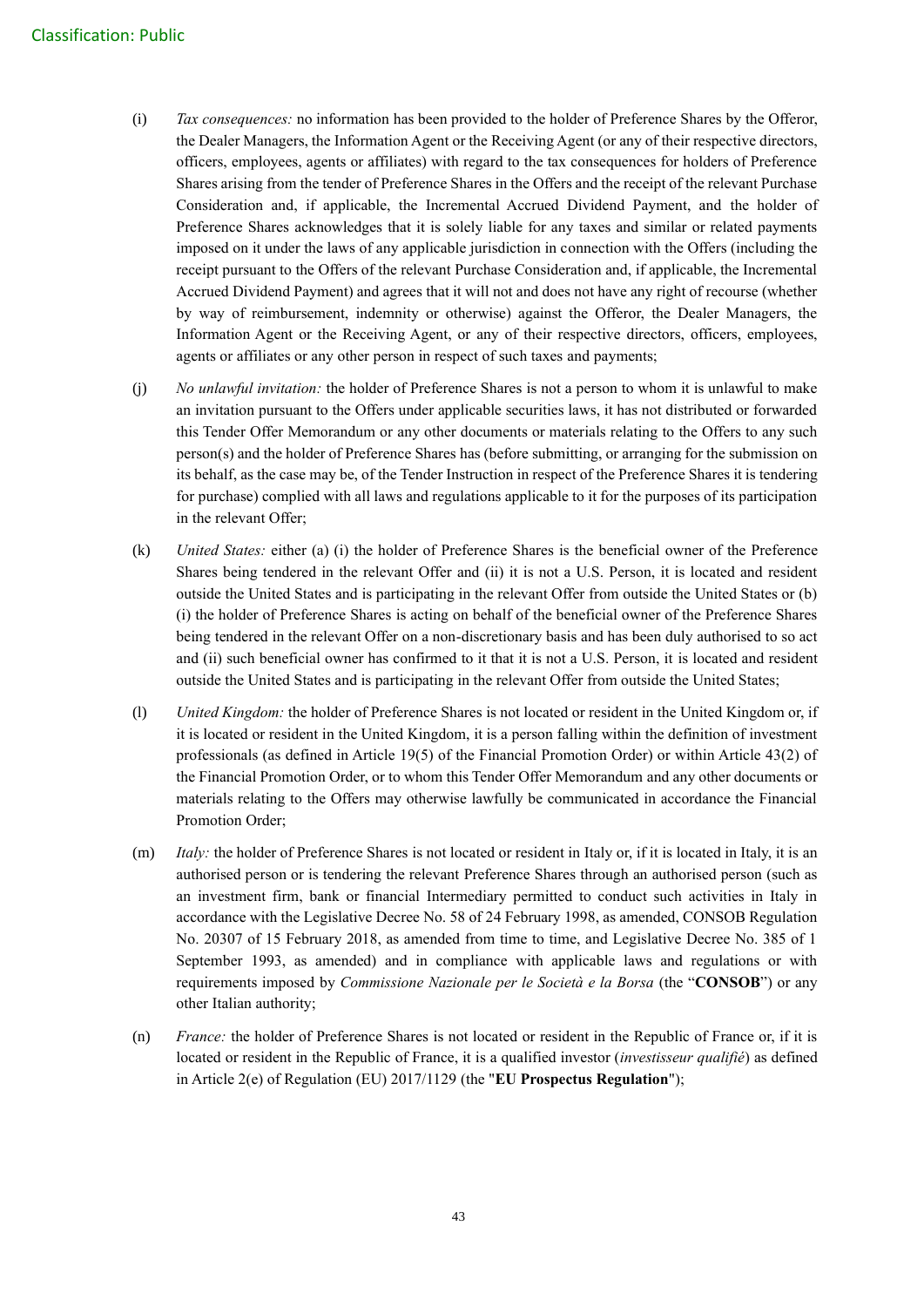- (o) *Belgium*: the holder of Preference Shares is not located or resident in Belgium or, if it is located or resident in Belgium, it is a qualified investor, within the meaning of Article 2(e) of Regulation (EU) 2017/1129;
- (p) *Sanctions:* the holder of Preference Shares is not a Sanctions Restricted Person;
- (q) *Power and authority:* the holder of Preference Shares has full power and authority to tender, sell, assign and transfer the Preference Shares it has tendered in the relevant Offer pursuant to the Tender Instruction and, if such Preference Shares are accepted for purchase by the Offeror pursuant to the relevant Offer, such Preference Shares will be transferred to, or to the order of, the Offeror with full title free from all liens, charges and encumbrances, not subject to any adverse claim and together with all rights attached thereto, and it will, upon request, execute and deliver any additional documents and/or do such other things deemed by the Offeror to be necessary or desirable to complete the transfer and cancellation of such Preference Shares or to evidence such power and authority;
- (r) *Release and waiver*: in respect of its Preference Shares which it has tendered in the Offers and which are accepted on the terms of the Offers, the holder of Preference Shares (a) releases, to the fullest extent permitted by law, the Offeror, the Dealer Managers, the Information Agent and their respective financial and legal advisers (together in each case with their respective members, representatives, directors, officers, employees, agents or affiliates) from any liabilities in relation to or arising in connection with the preparation, negotiation or implementation of the Offers or any part thereof, (b) waives, to the fullest extent permitted by law, all rights and entitlement it may otherwise have or acquire to bring, participate in or enforce legal proceedings of any nature against the Offeror, the Dealer Managers, the Information Agent and/or their respective financial and legal advisers (together in each case with their respective members, representatives, directors, officers, employees, agents or affiliates) in connection with the Offers and/or its Preference Shares, (c) waives, to the fullest extent permitted by law, all its rights, title and interest to and claims in respect of such Preference Shares, (d) waives, to the fullest extent permitted by law, any rights it may have, whether pursuant to Rule 5000 of the Rules and Regulations of the London Stock Exchange or otherwise, to make any claim against any of the Dealer Managers for or in respect of the payment of the Purchase Consideration and, if applicable, the Incremental Accrued Dividend Payment in respect of the Preference Shares tendered by it and accepted for purchase and (e) acknowledges that the Contracts (Rights of Third Parties) Act 1999 applies to the foregoing acknowledgements, representations, warranties and undertakings;
- (s) *Compliance with the Receiving Agent's requirements*: the holder of Preference Shares understands that the procedures in respect of Preference Shares that are not held in CREST include the delivery to the Receiving Agent of the certificate or certificates for the Preference Shares which are the subject of the relevant Tender Instruction together with such Tender Instruction, and the making of certain agreements and acknowledgements, and the giving of certain representations, warranties and undertakings, the effect of which is that the holder of such Preference Shares will not be able to subsequently transfer the Preference Shares which are the subject of such Tender Instruction until the earlier of (i) the time of settlement on the relevant Settlement Date and (ii) the date of any termination of the relevant Offer (including where such Preference Shares are not accepted for purchase) or on which the Tender Instruction is revoked, in the limited circumstances in which such revocation is permitted;
- (t) *Incorporation of terms:* the terms and conditions of the relevant Offer(s) shall be deemed to be incorporated in, and form a part of, the holder of Preference Shares' Tender Instruction which shall be read and construed accordingly, and that the information given by or on behalf of such the holder of Preference Shares in its Tender Instruction is true and will be true in all respects at the time of purchase on the relevant Settlement Date;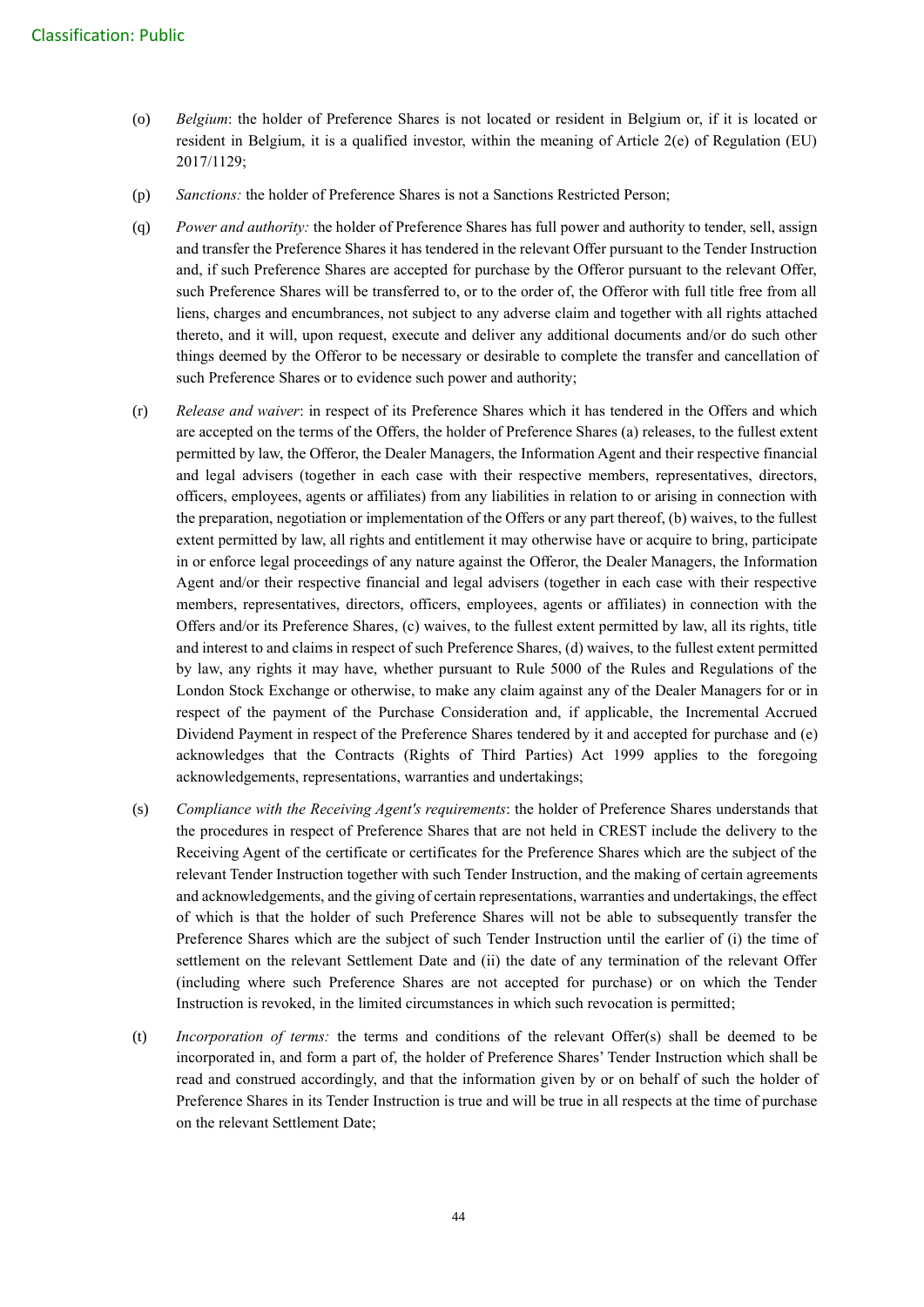- (u) *No obligation:* the holder of Preference Shares acknowledges and accepts that the Offeror is under no obligation to accept for purchase Preference Shares tendered pursuant to the relevant Offer, and accordingly such tender may be accepted or rejected by the Offeror in its sole and absolute discretion and for any reason;
- (v) *Constitution of binding agreement:* the holder of Preference Shares understands that the Offeror's acceptance for purchase of any Preference Shares tendered pursuant to any of the procedures described in this Tender Offer Memorandum will constitute a binding agreement between such the holder of Preference Shares and the Offeror in accordance with the terms and subject to the conditions of the relevant Offer;
- (w) *Withdrawal or termination:* the holder of Preference Shares understands that, in the event of a withdrawal or termination of the relevant Offer, the Tender Instructions with respect to the relevant Preference Shares will be deemed to be withdrawn, and any certificate(s) relating to the relevant Preference Shares which have been received by the Receiving Agent will be returned by the Receiving Agent to the sender as soon as reasonably practicable following the withdrawal or termination;
- (x) *Acceptance:* the holder of Preference Shares understands that validly tendered Preference Shares (or defectively tendered Preference Shares with respect to which the Offeror has waived, or has caused to be waived, such defect) will be deemed to have been accepted by the Offeror if, as and when the Offeror gives oral or written notice thereof to the Information Agent or the Receiving Agent;
- (y) *Accuracy of information:* the information given by or on behalf of such the holder of Preference Shares in the Tender Instruction is in all respects true, accurate and not misleading and will in all respects be true, accurate and not misleading at the time of the purchase of the Preference Shares on the relevant Settlement Date;
- (z) *Payments:* if the Preference Shares tendered for purchase are accepted by the Offeror, the holder of Preference Shares acknowledges that (i) the applicable Purchase Consideration and, if applicable, the Incremental Accrued Dividend Payment will be paid in pounds sterling and will be paid on the relevant Settlement Date to the Receiving Agent for onward payment to the relevant Shareholder in accordance with the usual procedures of the Receiving Agent for payments to the holder of Preference Shares in respect of the relevant Preference Shares, (ii) payment of such cash amounts to or to the order of the Receiving Agent will discharge the obligation of the Offeror to such the holder of Preference Shares in respect of the payment of the relevant Purchase Consideration and, if applicable, the Incremental Accrued Dividend Payment, and no additional amounts shall be payable to the holder of Preference Shares in the event of a delay in the transmission of funds by the Receiving Agent or any other intermediary to the holder of Preference Shares or because of any delay in receipt by any holder of Preference Shares of the relevant funds or any cheque relating thereto, and (iii) the holder of Preference Shares will not be entitled to receive any further payments pursuant to the terms of the Preference Shares in respect of dividends or otherwise;
- (aa) *Indemnity:* the holder of Preference Shares acknowledges that the Offeror, the Dealer Managers, the Receiving Agent and the Information Agent (and their respective directors, officers, employees, agents and affiliates) will rely on the truth and accuracy of the foregoing acknowledgements, agreements, representations, warranties and undertakings and it shall indemnify the Offeror, the Dealer Managers, the Receiving Agent and the Information Agent against all and any losses, costs, claims, liabilities, expenses, charges, actions or demands which any of them may incur or which may be made against any of them as a result of any breach of any of the terms of, or any of the agreements, representations, warranties and/or undertakings given in connection with any Offer (including any acceptance thereof) by any such Shareholder; and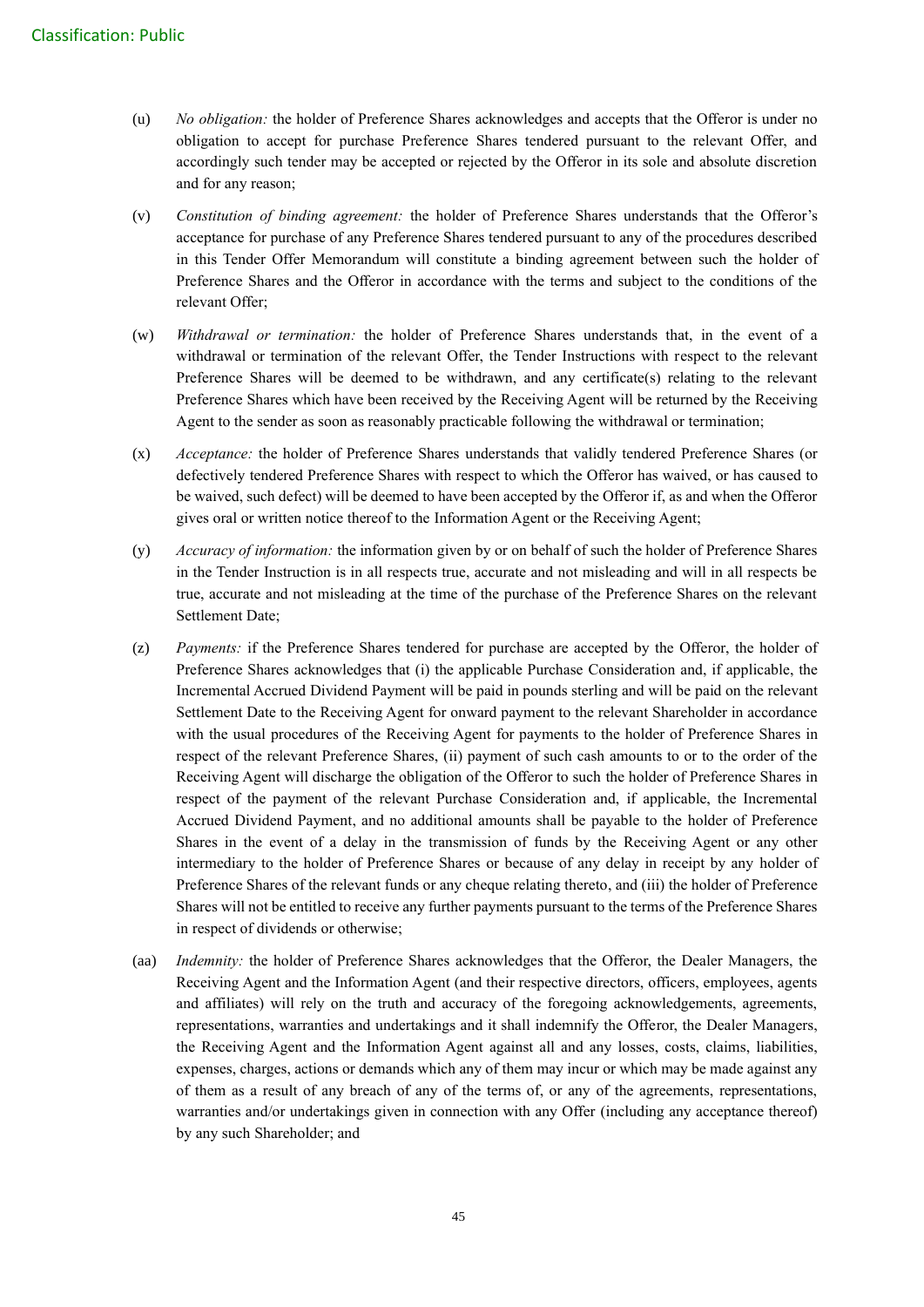- (bb) *Agency:* the holder of Preference Shares irrevocably undertakes, represents, warrants and agrees to and with the Offeror and the Receiving Agent that the execution of its Tender Instruction and its delivery to the Receiving Agent constitutes, subject to the acceptance by the Offeror of the Preference Shares which are the subject of its Tender Instruction for purchase and to it not having validly revoked this Tender Instruction in the limited circumstances in which such revocation is permitted, the irrevocable separate appointment of the Offeror as its attorney and/or agent (the "**Agent**") and it irrevocably instructs the Agent to:
	- (1) complete and execute all or any form(s) of transfer and/or renunciation and/or other document(s) in the Agent's discretion in relation to Preference Shares which are the subject of its Tender Instruction in favour of the Offeror or as the Agent may direct;
	- (2) deliver such form(s) of transfer and/or renunciation and/or other document(s) at the Agent's discretion together with any certificate(s) and/or other document(s) of title relating to such Preference Shares for registration; and
	- (3) do all such other acts and things as may in the opinion of the Agent be necessary or expedient for the purpose of, or in connection with, the acceptance by the Offeror of the tender of such Preference Shares for purchase pursuant to the Offer and to vest in the Offeror or its nominee such Preference Shares as provided above.

The representation set out at paragraph (p) above shall, when deemed to be repeated on the relevant Expiration Deadline and on the relevant Settlement Date, not be sought or given if and to the extent that it is or would be unenforceable by reason of breach of (i) any provision of Council Regulation (EC) No 2271/1996 of 22 November 1996, (ii) Council Regulation (EC) No. 2271/1996 as it forms part of domestic law of the United Kingdom by virtue of the EUWA or (iii) any similar blocking or anti-boycott law in the European Union or the United Kingdom.

## *Preference Shares held through the LBGSA Nominee*

Participants in the LBGSA Nominee who wish to tender some or all of their 6.475% Preference Shares for purchase by the Offeror in the relevant Offer must complete and deliver an LBGSA Form of Instruction for receipt by the LBGSA Nominee by the LBGSA Tender Deadline. The LBGSA Nominee will arrange to submit, by the Retail-Only Expiration Date, a Tender Instruction in respect of each validly completed LBGSA Form of Instruction received by the LBGSA Nominee by the LBGSA Tender Deadline.

In completing a LBGSA Form of Instruction, the holders of 6.475% Preference Shares held through the LBGSA Nominee will be required to make similar agreements and acknowledgements, and give similar representations, warranties and undertakings, to the Offeror, the Receiving Agent, the LBGSA Nominee and the Dealer Managers as those set out above in respect of the delivery of a Tender Instruction. Such holders may also be required to provide certain additional information, all as set out in the LBGSA Form of Instruction.

## **General**

## *Tenders and instructions other than in accordance with the procedures set out in this section will not be accepted*

The Offeror will only accept tenders of Preference Shares in the Offers by way of the submission of valid Tender Instructions in accordance with the procedures set out in this section "*Procedures for Participating in the Offers*". It is also each Shareholder's responsibility to inform itself of, and arrange for timely tender of its Preference Shares in accordance with, the applicable procedures and deadlines.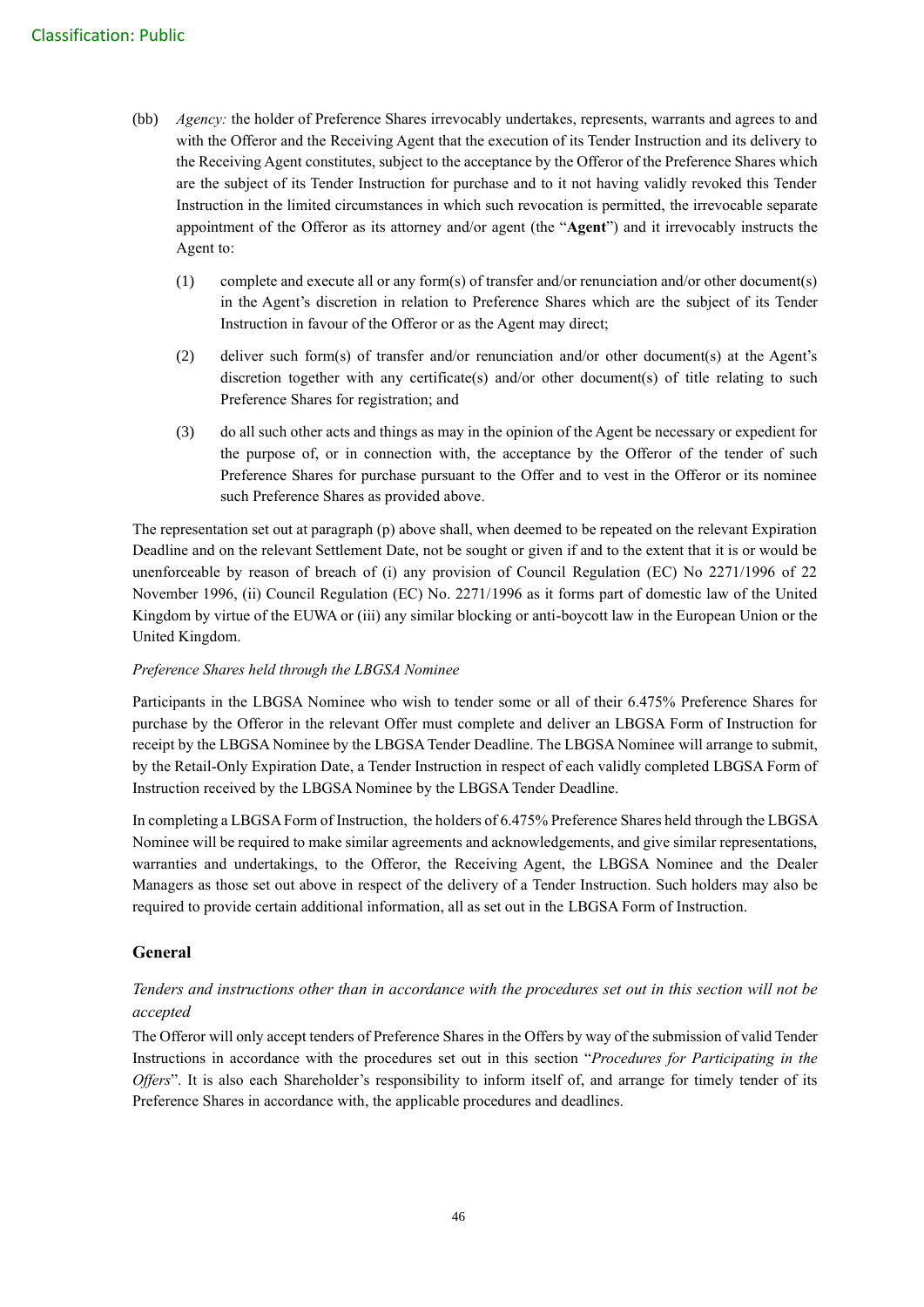## *Irrevocability*

The submission of a valid Tender Instruction in accordance with the procedures set out in this section "*Procedures for Participating in the Offers*" will be irrevocable (except in the limited circumstances described in "*Amendment and Termination – Revocation Rights*").

## *Irregularities*

All questions as to the validity, form and eligibility (including time of receipt) of any Tender Instruction or as to the revocation of any Tender Instruction will be determined by the Offeror, in its sole and absolute discretion, and such determination will be final and binding.

In relation to each Offer, the Offeror reserves the absolute right to: (i) reject any and all Tender Instructions or (in the limited circumstances in which revocation is permitted) revocation instructions not in proper form or in respect of which the acceptance by the Offeror may be unlawful, (ii) waive any defects, irregularities or delay in the submission of any and all Tender Instructions or revocation instructions, and (iii) waive any such defect, irregularity or delay in respect of particular Preference Shares, whether or not the Offeror elects to waive similar defects, irregularities or any delay in respect of other Preference Shares.

Any defect, irregularity or delay must be cured within such time as the Offeror determines, unless waived by it. Tender Instructions will be deemed not to have been made until such defects, irregularities or delays have been cured or waived. None of the Offeror, the Dealer Managers or the Information Agent shall be under any duty to give notice to a Shareholder of any defects, irregularities or delays in the receipt or non-receipt of any Tender Instruction or revocation instruction nor shall any of them incur any liability for failure to give such notice.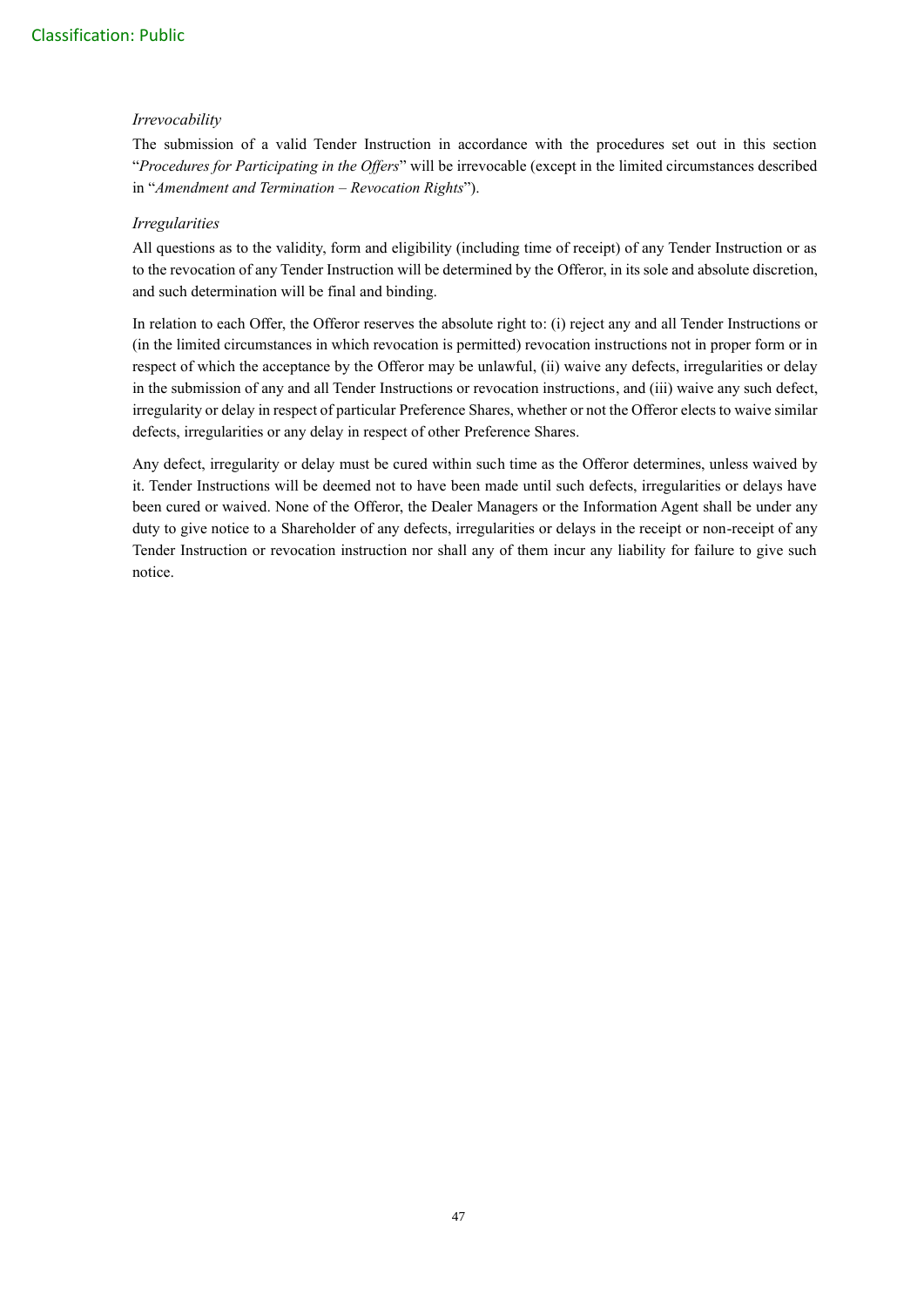## **AMENDMENT AND TERMINATION**

#### **Amendment and Termination**

Notwithstanding any other provision of the Offers, in relation to any Offer, the Offeror may, subject to applicable laws, at its option and in its sole and absolute discretion, at any time before the Retail-Only Expiration Deadline:

- (a) *Extension or re-opening:* in respect of the relevant Offer, extend the General Expiration Deadline and/or the Retail-Only Expiration Deadline or re-open such Offer, as applicable (in which case all references in this Tender Offer Memorandum to the relevant Expiration Deadline shall, unless the context otherwise requires, be to the latest time and date, as the case may be, to which the relevant Expiration Deadline has been so extended or such Offer re-opened);
- (b) *Amendment of other terms:* otherwise amend the relevant Offer in any respect (including, but not limited to, any amendment to any of the Purchase Price, the relevant Expiration Deadline or the relevant Settlement Date);
- (c) *Delay:* delay acceptance or, subject to applicable law, purchase of Preference Shares tendered in the relevant Offer, even if the Offer has expired; or
- (d) *Termination:* terminate the relevant Offer, including with respect to Tender Instructions submitted before the time of such termination.

In relation to any Offer, the Offeror also reserves the right at any time to waive any or all of the conditions of the Offers as set out in this Tender Offer Memorandum.

The Offeror will ensure an announcement is made of any such extension, re-opening, delayed acceptance, amendment or termination as soon as is reasonably practicable after the relevant decision is made.

To the extent a decision is made to waive any term or condition of an Offer generally (as opposed to in respect of certain tenders of Preference Shares only), such decision will also be announced as soon as is reasonably practicable after such decision is made. See "*Terms and Conditions of the Offers – Announcements*". The Offeror will ensure an announcement is made in accordance with the procedures described in "*Terms and Conditions of the Offers – Announcements*" in respect of any such extension, re-opening, amendment or termination as soon as is reasonably practicable after the relevant decision is made.

In the event an Offer is terminated, notwithstanding the irrevocability of all Tender Instructions, all Tender Instructions in respect of Preference Shares of the relevant Series will be deemed to be revoked automatically.

## **Revocation Rights**

If any amendment to an Offer is made in any way (including by way of the making of any announcement, or the issue of any supplement or other form of update to this Tender Offer Memorandum, in which any material development is disclosed) that, in the opinion of the Offeror (in consultation with the Dealer Managers), is materially prejudicial to Shareholders that have already tendered Preference Shares in such Offer before the announcement of such amendment (which announcement shall include a statement that in the Offeror's opinion such amendment is materially prejudicial to such Shareholders), then such tenders of Preference Shares may be revoked at any time from the date and time of such announcement until 1.00 p.m. (London time) on the fourth Business Day following such announcement (subject to the earlier deadlines required by CREST and any intermediary through which Shareholders hold their Preference Shares). For the avoidance of doubt, any extension or re-opening of an Offer (including any amendment in relation to the relevant Expiration Deadline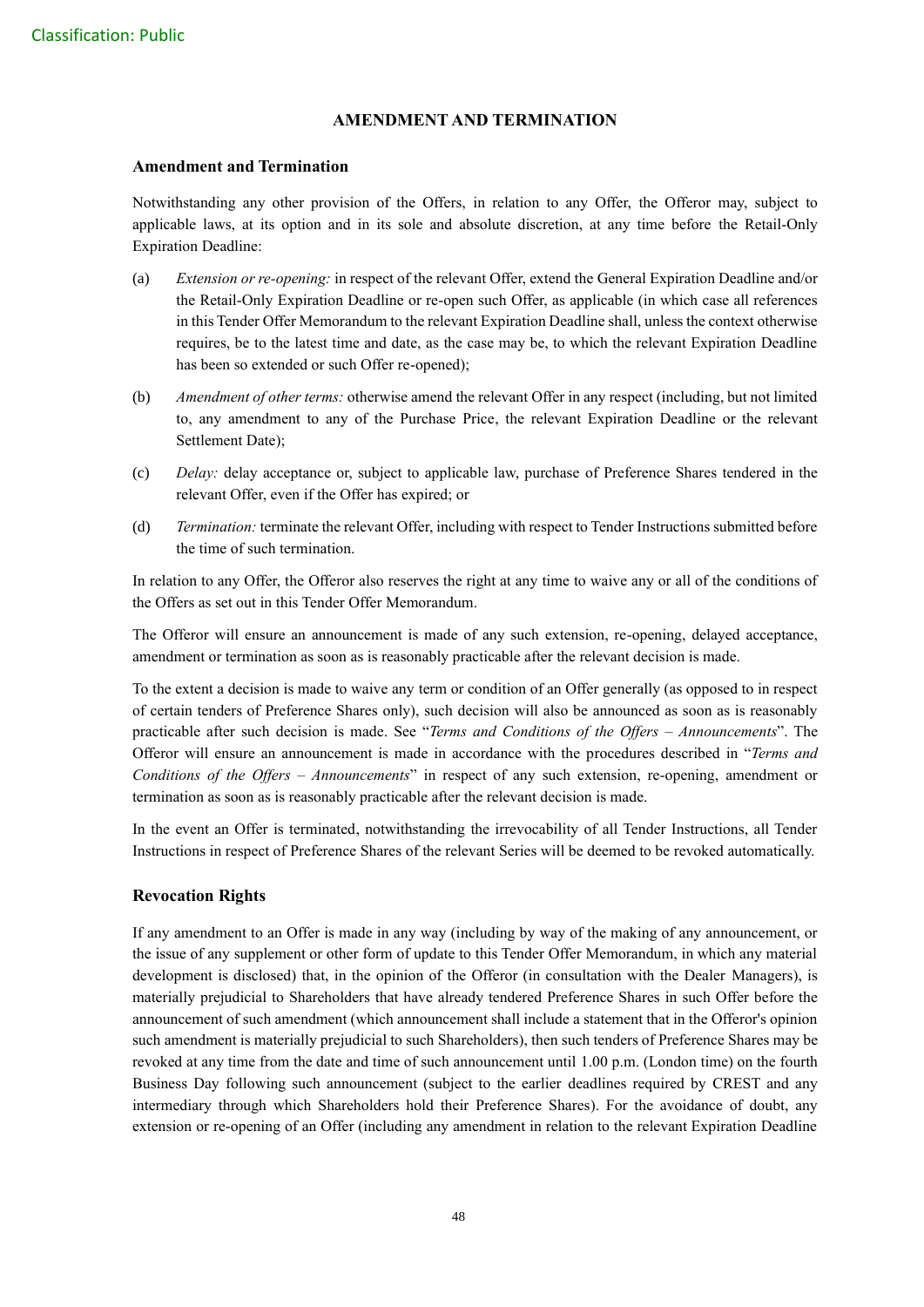and/or the relevant Settlement Date) in accordance with the terms of the Offers as described in this section "*Amendment and Termination*" shall not be considered materially prejudicial to Shareholders that have already tendered Preference Shares in the relevant Offer (provided that the final settlement date(s) of such Offer as so extended or re-opened will fall no later than the day falling ten Business Days after the originally scheduled Settlement Date).

Shareholders wishing to exercise any right of revocation as set out above should do so in accordance with the procedures set out in "*Procedures for Participating in the Offers*". Shareholders who have submitted a Tender Instruction and who wish to revoke their Tender Instruction should contact CREST or the Receiving Agent (as applicable) in good time for further details in connection with the process for submitting their revocation request. Beneficial owners of Preference Shares that are held through an intermediary are advised to check with such entity when it would require receipt of instructions to revoke a tender of Preference Shares in the relevant Offer in order to meet the above deadline. For the avoidance of doubt, any Shareholder who does not exercise any such right of revocation in the circumstances and in the manner specified above shall be deemed to have waived such right of revocation and its original Tender Instruction will remain effective.

**Shareholders are advised to check with any bank, securities broker or other intermediary through which they hold Preference Shares when such intermediary would require to receive revocation instructions from a Shareholder in order for that Shareholder to be able to revoke their instruction to participate in, the Offers before the deadlines specified above. The deadlines set by any such intermediary and CREST for the revocation instructions will be earlier than the relevant deadlines specified above.**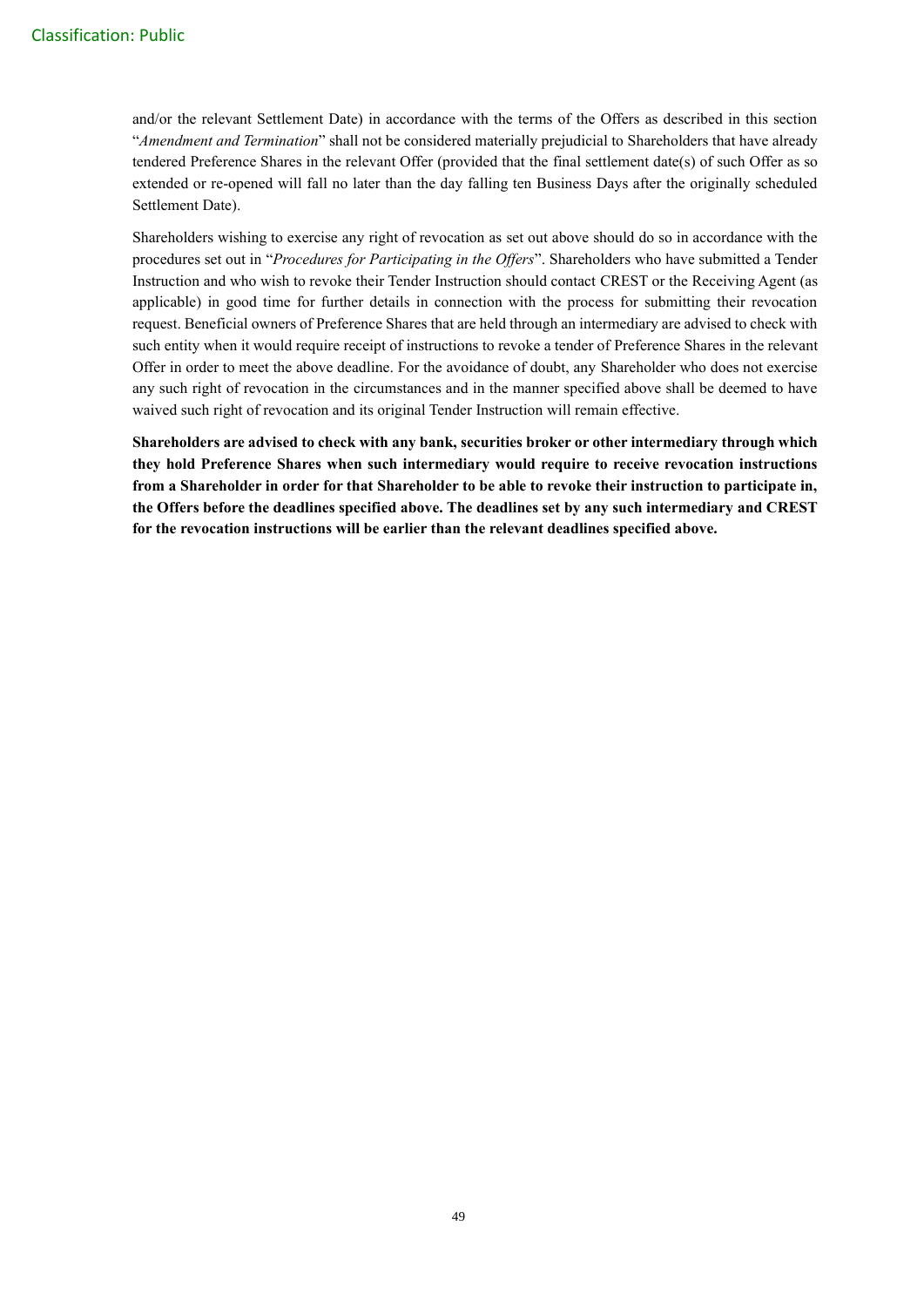## **TAX CONSEQUENCES**

In view of the number of different jurisdictions where tax laws may apply to a Shareholder, this Tender Offer Memorandum does not discuss the tax consequences to Shareholders of the purchase of Preference Shares by the Offeror pursuant to the Offers. Shareholders are urged to consult their own professional advisers regarding these possible tax consequences under the laws of the jurisdictions that apply to them or to the sale of their Preference Shares and their receipt of the relevant Purchase Consideration and, if applicable, the relevant Incremental Accrued Dividend Payment. Shareholders are liable for their own taxes and similar or related payments imposed on them under the laws of any applicable jurisdiction, and have no recourse to the Offeror, the Dealer Managers, the Receiving Agent or the Information Agent with respect to such taxes arising in connection with the Offers.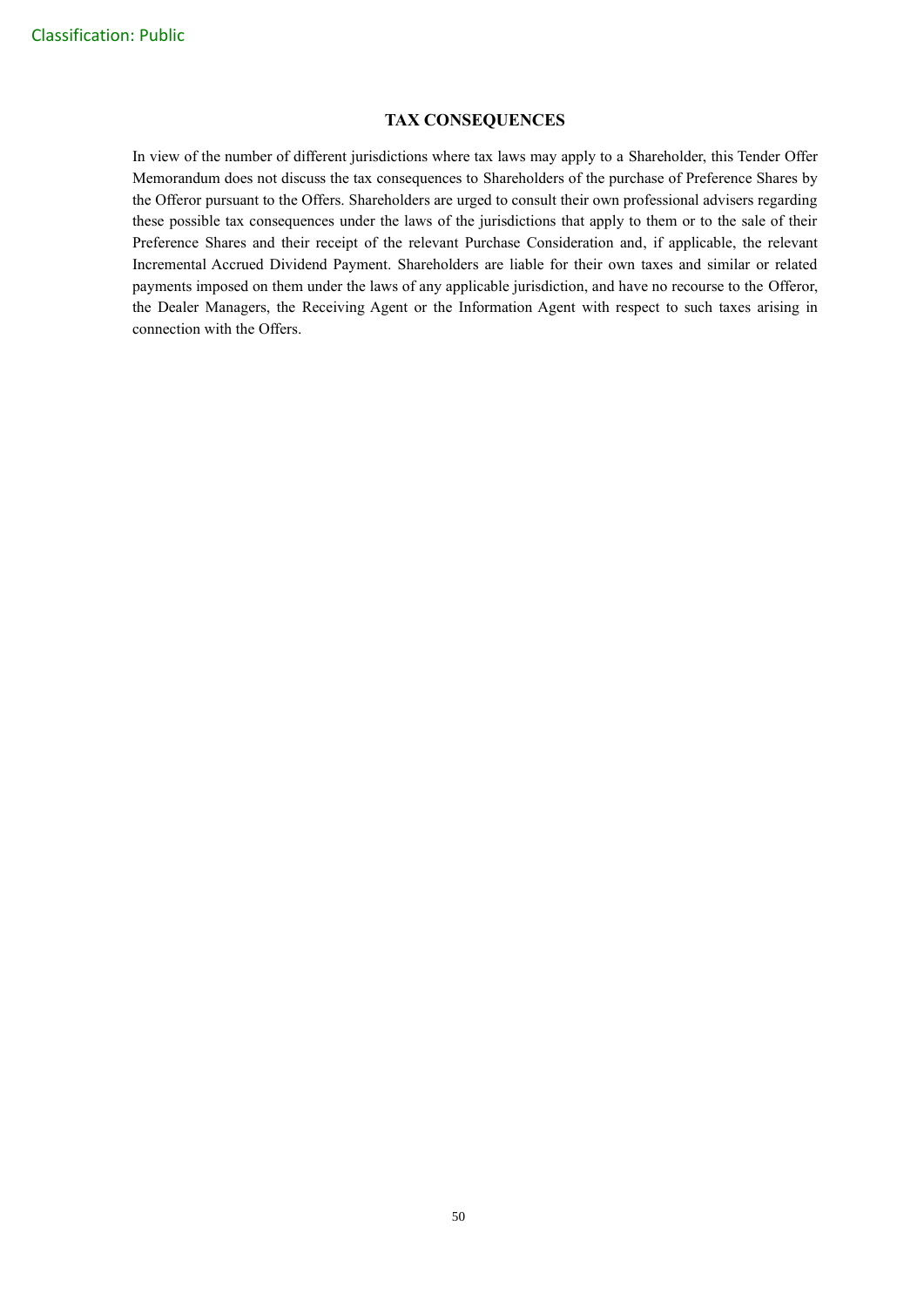## **DEALER MANAGERS, INFORMATION AGENT AND RECEIVING AGENT**

The Offeror has retained Credit Suisse International, Lloyds Bank Corporate Markets plc and Merrill Lynch International to act as Dealer Managers for the Offers, Lucid Issuer Services Limited to act as Information Agent and Equiniti Limited to act as Receiving Agent. The Offeror has entered into a dealer manager agreement with the Dealer Managers, which contains certain provisions regarding payment of fees, expense reimbursement and indemnity arrangements relating to the Offers.

Each Dealer Manager and its affiliates may contact Shareholders regarding the Offers and may request brokerage houses, custodians, nominees, fiduciaries and others to forward this Tender Offer Memorandum and related materials to Shareholders.

Each Dealer Manager and its affiliates have provided and continue to provide certain investment banking services to the Offeror for which they have received and will receive compensation that is customary for services of such nature.

Each Dealer Manager and/or its affiliates may have a holding in, or may from time to time provide advice or other investment services in relation to, or engage in transactions involving, the Preference Shares. Further, each of the Dealer Managers may (subject always to the Offer and Distribution Restrictions): (i) submit Tender Instructions for its own account; and (ii) submit Tender Instructions on behalf of other Shareholders.

None of the Dealer Managers, the Receiving Agent or the Information Agent (or any of their respective directors, officers, employees, agents or affiliates) assumes any responsibility for the accuracy, adequacy or completeness of the information concerning the Offers, the Offeror, any of its respective affiliates or the Preference Shares contained in this Tender Offer Memorandum or for any failure by the Offeror to disclose events that may have occurred and may affect the significance or accuracy of such information.

None of the Dealer Managers, the Receiving Agent or the Information Agent (or any of their respective directors, officers, employees or affiliates) is acting for any Shareholder, or will be responsible to any Shareholder for providing any protections which would be afforded to its clients or for providing advice in relation to the Offers and accordingly, none of them make any representation or recommendation whatsoever regarding the Offers or any recommendation as to whether Shareholders should tender Preference Shares in the Offers or otherwise participate in the Offers.

**The Information Agent and the Receiving Agent are the agents of the Offeror and owe no duty to any Shareholder.**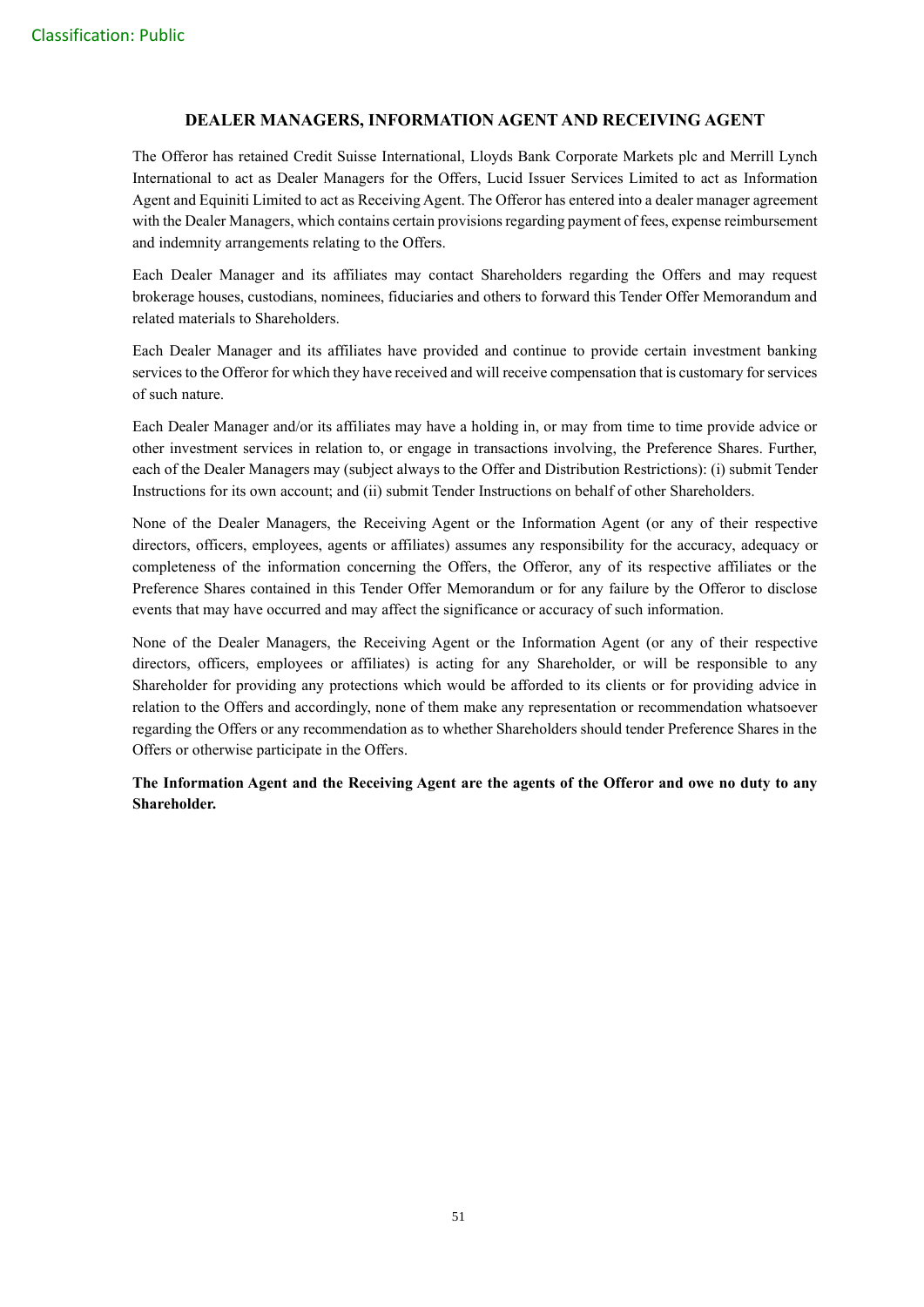## **OFFER AND DISTRIBUTION RESTRICTIONS**

*This Tender Offer Memorandum does not constitute an offer or an invitation to participate in the Offers in the United States or in any other jurisdiction in which, or to any person to or from whom, it is unlawful to make such invitation or for there to be such participation under applicable securities laws. The distribution of this Tender Offer Memorandum in certain jurisdictions may be restricted by law. Persons into whose possession this Tender Offer Memorandum comes are required by each of the Offeror, the Dealer Managers, the Information Agent and the Receiving Agent to inform themselves about and to observe any such restrictions.*

## *United States*

The Offers are not being made and will not be made, directly or indirectly, in or into, or by use of the mails of, or by any means or instrumentality of interstate or foreign commerce of, or of any facilities of a national securities exchange of, the United States or to any U.S. Person (as defined in Regulation S of the United States Securities Act of 1933, as amended (each, a "**U.S. Person**")). This includes, but is not limited to, facsimile transmission, electronic mail, telex, telephone, the internet and other forms of electronic communication. Accordingly, copies of this Tender Offer Memorandum and any other documents or materials relating to the Offers are not being, and must not be, directly or indirectly, mailed or otherwise transmitted, distributed or forwarded (including, without limitation, by custodians, nominees or trustees) in or into the United States or to a U.S. Person and the Preference Shares cannot be tendered in the Offers by any such use, means, instrumentality or facility or from or within or by persons located or resident in the United States or by any U.S. Person. Any purported tender of Preference Shares in the Offers resulting directly or indirectly from a violation of these restrictions will be invalid and any purported tender of Preference Shares made by a person located in the United States, a U.S. Person, by any person acting for the account or benefit of a U.S. Person, or by any agent, fiduciary or other intermediary acting on a non-discretionary basis for a principal giving instructions from within the United States will be invalid and will not be accepted.

Each holder of Preference Shares participating in an Offer will represent that it is not a U.S. Person, is not located in the United States and is not participating in such Offer from the United States, or it is acting on a non-discretionary basis for a principal located outside the United States that is not giving an order to participate in such Offer from the United States and who is not a U.S. Person. For the purposes of this and the above paragraph, "**United States**" means the United States of America, its territories and possessions (including Puerto Rico, the U.S. Virgin Islands, Guam, American Samoa, Wake Island and the Northern Mariana Islands), any state of the United States of America and the District of Columbia.

## *United Kingdom*

The communication of this Tender Offer Memorandum by the Offeror and any other documents or materials relating to the Offers is not being made, and such documents and/or materials have not been approved, by an authorised person for the purposes of section 21 of the Financial Services and Markets Act 2000 (the "**FSMA**"). Accordingly, such documents and/or materials are not being distributed to, and must not be passed on to, the general public in the United Kingdom. The communication of such documents and/or materials is exempt from the restriction on financial promotions under section 21 of the FSMA on the basis that it is only directed at and may be communicated to (1) those persons who are existing members or creditors of the Offeror or other persons within Article 43(2) of the Financial Services and Markets Act 2000 (Financial Promotion) Order 2005, and (2) to any other persons to whom these documents and/or materials may lawfully be communicated.

## *France*

This Tender Offer Memorandum and any other documents or offering materials relating to the Offers, may not be distributed (directly or indirectly) in the Republic of France except to qualified investors (*investisseurs qualifiés*) as defined in Article 2(e) of the EU Prospectus Regulation. Neither this Tender Offer Memorandum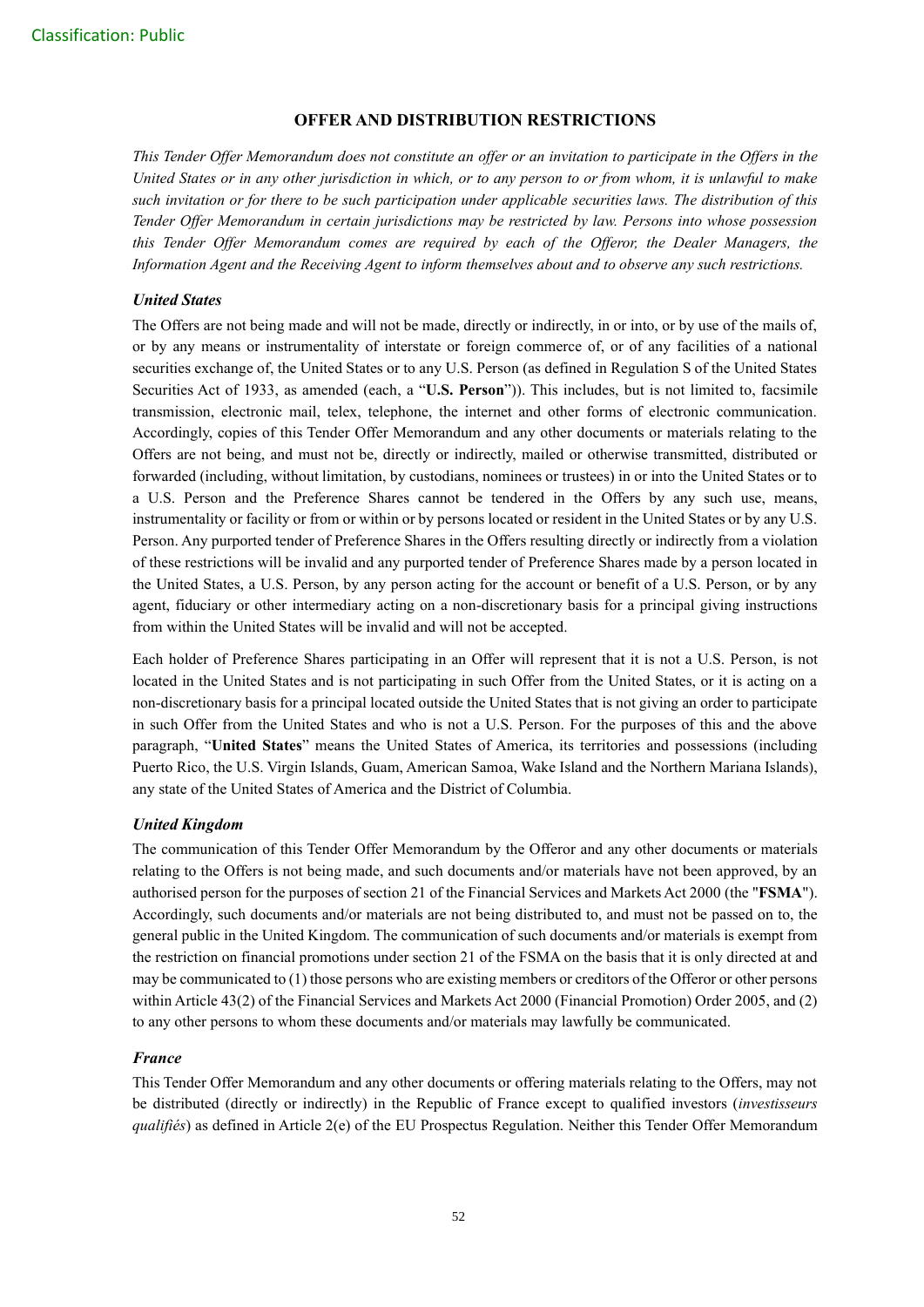nor any other documents or offering materials relating to the Offers have been and will not be submitted for clearance to nor approved by the *Autorité des marchés financiers*.

## *Belgium*

Neither this Tender Offer Memorandum nor any other documents or materials relating to the Offers have been submitted to or will be submitted for approval or recognition to the Financial Services and Markets Authority ("*Autorité des services et marches financiers / Autoriteit financiële diensten en markten*") and, accordingly, the Offers may not be made in Belgium by way of a public offering, as defined in Articles 3 and 6 of the Belgian Law of 1 April 2007 on public takeover bids (the "**Belgian Takeover Law**") as amended or replaced from time to time. Accordingly, the Offers may not be advertised and the Offers will not be extended, and neither this Tender Offer Memorandum nor any other documents or materials relating to the Offers (including any memorandum, information circular, brochure or any similar documents) has been or shall be distributed or made available, directly or indirectly, to any person in Belgium other than (i) to persons which are "qualified investors" in the sense of Article 2 (e) of the EU Prospectus Regulation, acting on their own account; or (ii) in any other circumstances set out in Article 6, §4 of the Belgian Takeover Law . This Tender Offer Memorandum has been issued only for the personal use of the above qualified investors and exclusively for the purpose of the Offers. Accordingly, the information contained in this Tender Offer Memorandum may not be used for any other purpose or disclosed to any other person in Belgium.

#### *Italy*

None of the Offers, this Tender Offer Memorandum or any other documents or materials relating to the Offers have been or will be submitted to the clearance procedure of the *Commissione Nazionale per le Società e la Borsa* ("**CONSOB**") pursuant to Italian laws and regulations.

The Offers are being carried out in the Republic of Italy as exempted offers pursuant to article 101-bis, paragraph 3-bis of the Legislative Decree No. 58 of 24 February 1998, as amended (the "**Financial Services Act**") and article 35-bis, paragraph 4 of CONSOB Regulation No. 11971 of 14 May 1999, as amended (the "**Issuers' Regulation**").

A Shareholder located in the Republic of Italy can tender some or all of its Preference Shares through authorised persons (such as investment firms, banks or financial intermediaries permitted to conduct such activities in the Republic of Italy in accordance with the Financial Services Act, CONSOB Regulation No. 20307 of 15 February 2018, as amended from time to time, and Legislative Decree No. 385 of 1 September 1993, as amended) and in compliance with applicable laws and regulations or with requirements imposed by CONSOB or any other Italian authority.

Each intermediary must comply with the applicable laws and regulations concerning information duties *vis-àvis* its clients in connection with the Preference Shares or the Offers.

#### *General*

Neither this Tender Offer Memorandum nor the electronic transmission thereof constitutes an offer to buy or the solicitation of an offer to sell Preference Shares (and tenders of Preference Shares for purchase pursuant to the Offers will not be accepted from Shareholders) in any circumstances in which such offer or solicitation is unlawful. In those jurisdictions where the securities, blue sky or other laws require an Offer to be made by a licensed broker or dealer and any of the Dealer Managers or any of their affiliates is such a licensed broker or dealer in any such jurisdiction, such Offer shall be deemed to be made by such Dealer Manager or such affiliate, as the case may be, on behalf of the Offeror in such jurisdiction.

In addition to the representations referred to above in respect of the United States, the United Kingdom, France, Belgium and Italy, each Shareholder participating in an Offer will be deemed to give certain other representations, warranties and undertakings and make certain agreements as set out in "*Procedures for*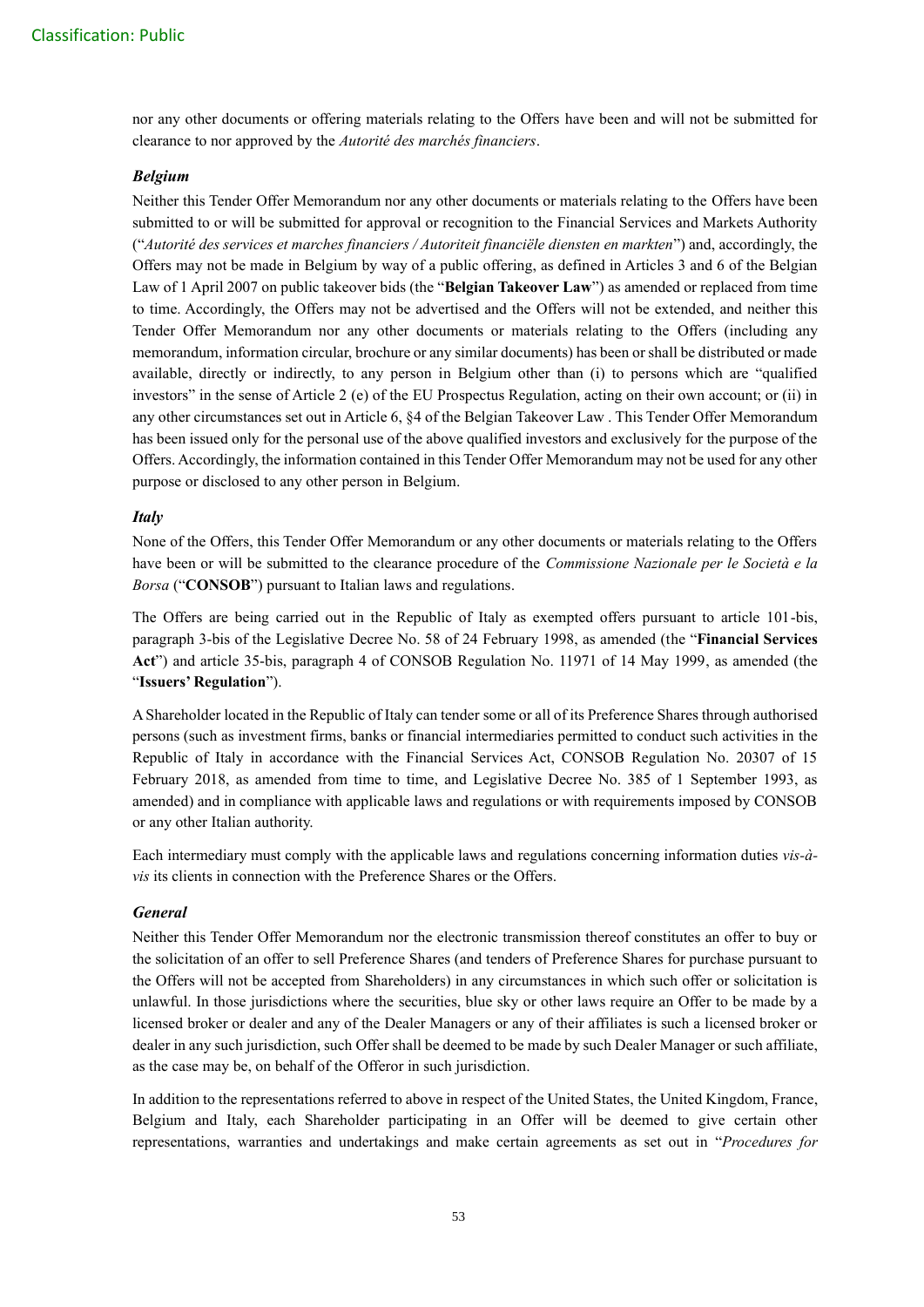*Participating in the Offers*" will be deemed to give certain representations in respect of the other jurisdictions referred to above and generally as described in "*Procedures for Participating in the Offers*". Any tender of Preference Shares for purchase pursuant to the Offers from a Shareholder that is unable to make these representations will not be accepted.

Each of the Offeror, the Dealer Managers and the Information Agent reserves the right, in its sole and absolute discretion (and without prejudice to the relevant Shareholder's responsibility for the representations made by it), to investigate, in relation to any tender of Preference Shares for purchase pursuant to an Offer, whether any such representation given by a Shareholder is correct and, if such investigation is undertaken and as a result the Offeror determines (for any reason) that such representation is not correct, such tender or submission may be rejected.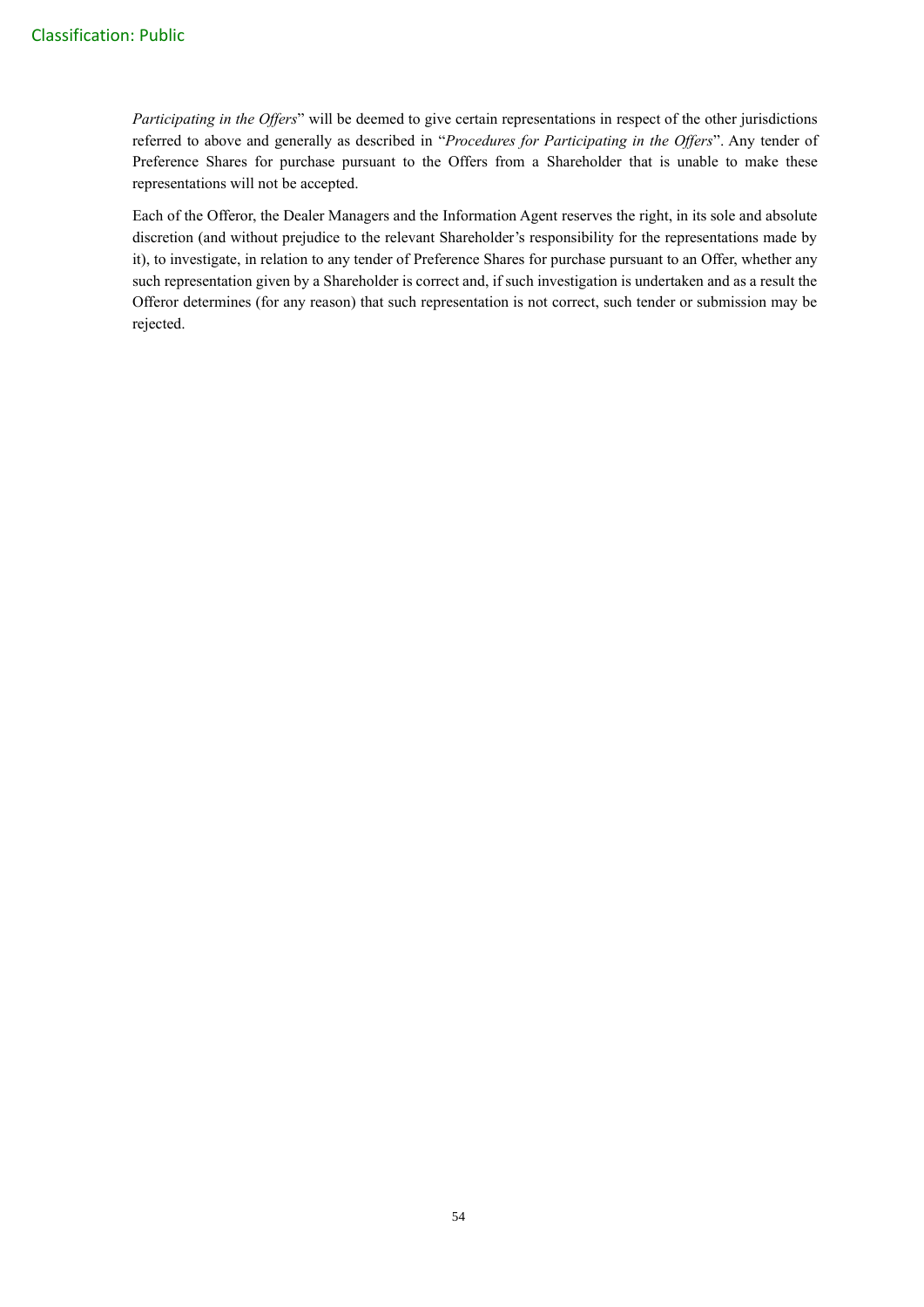#### **ANNEX**

## **QUESTIONS AND ANSWERS ABOUT THE OFFERS**

**This Annex is addressed only to Shareholders who hold their Preference Shares in certificated form.** 

**This Annex is not addressed to Shareholders who hold their Preference Shares in CREST or to participants who hold 6.475% Preference Shares through the LBGSA Nominee. Instead, any such Shareholders or participants should refer to the Tender Offer Memorandum, and participants who hold 6.475% Preference Shares through the LBGSA Nominee should also refer to the separate communications provided to them.**

These questions and answers are not meant to be a substitute for the information contained in the Tender Offer Memorandum, and this information is qualified in its entirety by the more detailed descriptions and explanations contained in the Tender Offer Memorandum. Capitalised terms used herein have the meanings given in the Tender Offer Memorandum. Holders of the Preference Shares are urged to read the Tender Offer Memorandum in its entirety prior to making any decision. Holders of the Preference Shares should consult their own tax, accounting, financial and legal advisers regarding the consequences of participating in the Offers.

## **1 What is a tender offer?**

A tender offer is an offer by an issuer of debt securities or preference shares (for example, a bank or building society) to the holders of relevant securities to purchase such securities for cash in order to manage its amount of outstanding debts or preference shares.

In this case, the Offeror is offering to purchase for cash any and all of the Preference Shares (as defined above), on the terms and subject to the conditions contained in the Tender Offer Memorandum.

## **2 Am I obliged to participate in the Offers?**

The Offers are purely voluntary and there is no obligation on Shareholders to participate in the Offers. The Offeror is making the Offers to purchase the Preference Shares for cash should you *wish* to sell them.

## **3 Why is the Offeror undertaking the Offers?**

The Offers are part of the Group's continuous review and management of its outstanding capital issuance, maintaining a prudent approach to the management of the Group's capital position. See the section of the Tender Offer Memorandum entitled "*Terms and Conditions of the Offers – Background and Rationale for the Offers*" for further information.

## **4 How can I participate in the Offers?**

You can participate in the Offers by submitting a valid Tender Instruction or (in the case of Preference Shares held in CREST) a TTE Instruction, in each case in accordance with the detailed procedures set out in the section of the Tender Offer Memorandum entitled "*Procedures for Participating in the Offers*".

## **5 What will happen to my Preference Shares if I do not participate in the Offers?**

As mentioned above, the Offers are purely voluntary and there is no obligation on Shareholders to participate in the Offers.

If you do not participate in the Offers you will continue to hold the Preference Shares subject to their terms and conditions.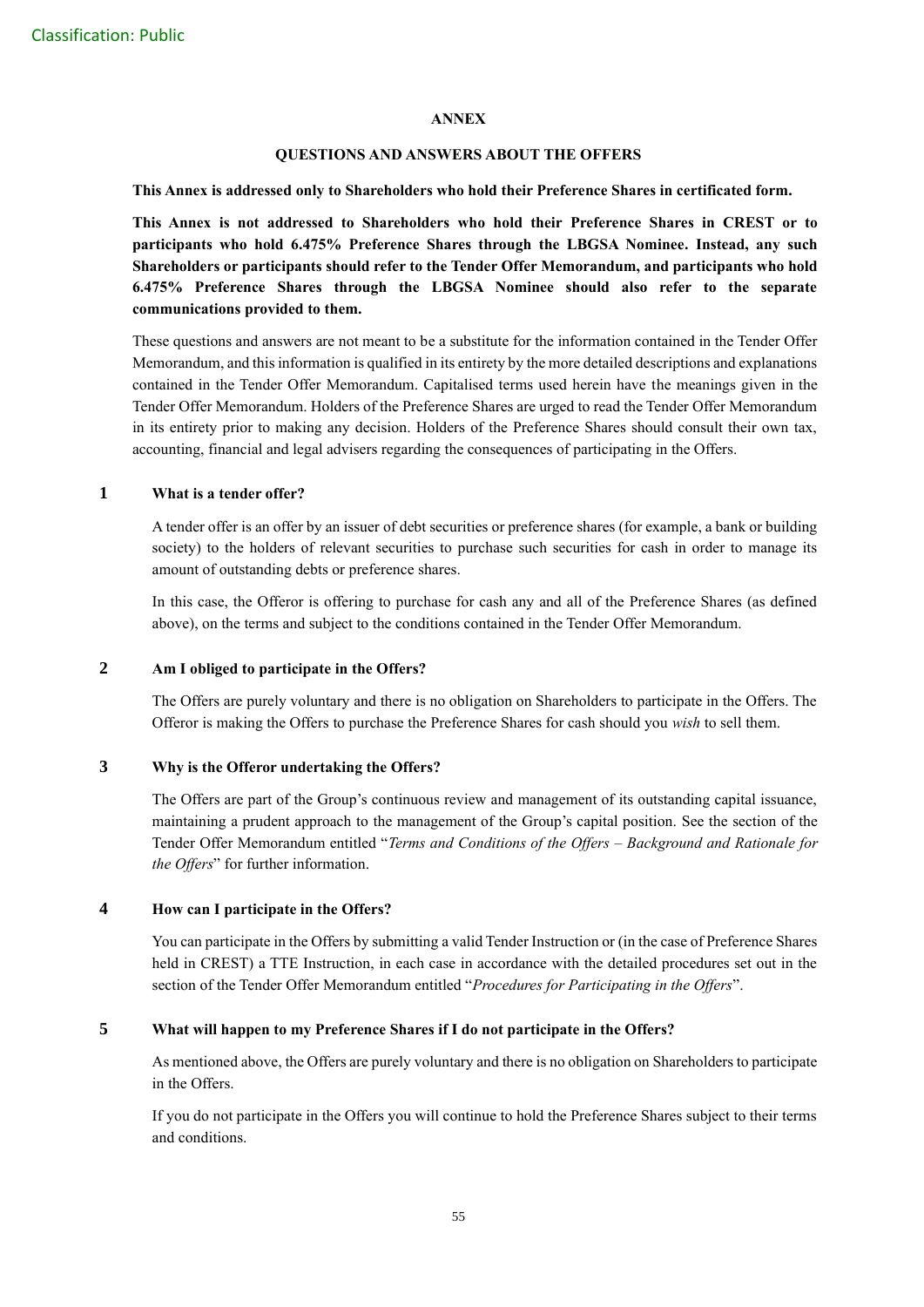However, please be aware that the Offeror is not obliged to make further tender offers to purchase the Preference Shares in the future.

Additionally, the aggregate outstanding amount of each Series of the Preference Shares will be reduced by the amount of Preference Shares of the relevant Series that are successfully purchased by the Offeror pursuant to the Offers.

## **6 What is the deadline for participating in the Offers?**

There are two deadlines for the Offers:

- (i) For Institutional Holders: the enclosed Tender Instruction must be completed and delivered to the Receiving Agent by 1.00 p.m. (London time) on 19 November 2021.
- (ii) For Retail Holders: the enclosed Tender Instruction must be completed and delivered to the Receiving Agent by 1.00 p.m. (London time) on 9 December 2021. Retail Holders who wish to be eligible to receive payment on or soon after 30 November 2021 must submit their Tender Instruction so that it is received by the Receiving Agent by 1.00 p.m. (London time) on 19 November 2021; the Retail-Only Settlement Date will apply to Tender Instructions received thereafter.

The following summarises the expected key commencement, expiration and settlement dates for the Offers:

| Announcement of the Offers:                                                                                       | 10 November 2021                                  |
|-------------------------------------------------------------------------------------------------------------------|---------------------------------------------------|
| <b>General Expiration Deadline:</b>                                                                               | $1.00$ p.m. London<br>time on 19<br>November 2021 |
| Announcement of Results following the General Expiration Deadline:                                                | 22 November 2021                                  |
| General Settlement Date:                                                                                          | 30 November 2021                                  |
| Retail-Only Expiration Deadline:                                                                                  | $1.00$ p.m. London<br>time on 9 December<br>2021  |
| Announcement of Results following the Retail-Only Expiration<br>Deadline:                                         | 10 December 2021                                  |
| Retail-Only Settlement Date:                                                                                      | 15 December 2021                                  |
| Cheques issued where applicable in respect of the Purchase Price and<br>the Incremental Accrued Dividend Payment: | On or soon after 23<br>December 2021              |

## **7 What payment will I receive for each Preference Share if such Preference Share is accepted for purchase?**

Holders whose Preference Shares are accepted for purchase will receive (i) the relevant Purchase Price and (ii) if applicable, an Incremental Accrued Dividend Payment.

The Purchase Price for 6.475% Preference Shares includes accrued and unpaid dividends from, and including, 15 September 2021 (being the previous dividend payment date) up to, but excluding, 30 November 2021.

5 November 2021 was the Record Date for the dividend payable on the 9.25% Preference Shares and the 9.75% Preference Shares on 30 November 2021. The Purchase Prices for those Preference Shares do not include this dividend payment, which will be paid separately on 30 November 2021 to the holders of record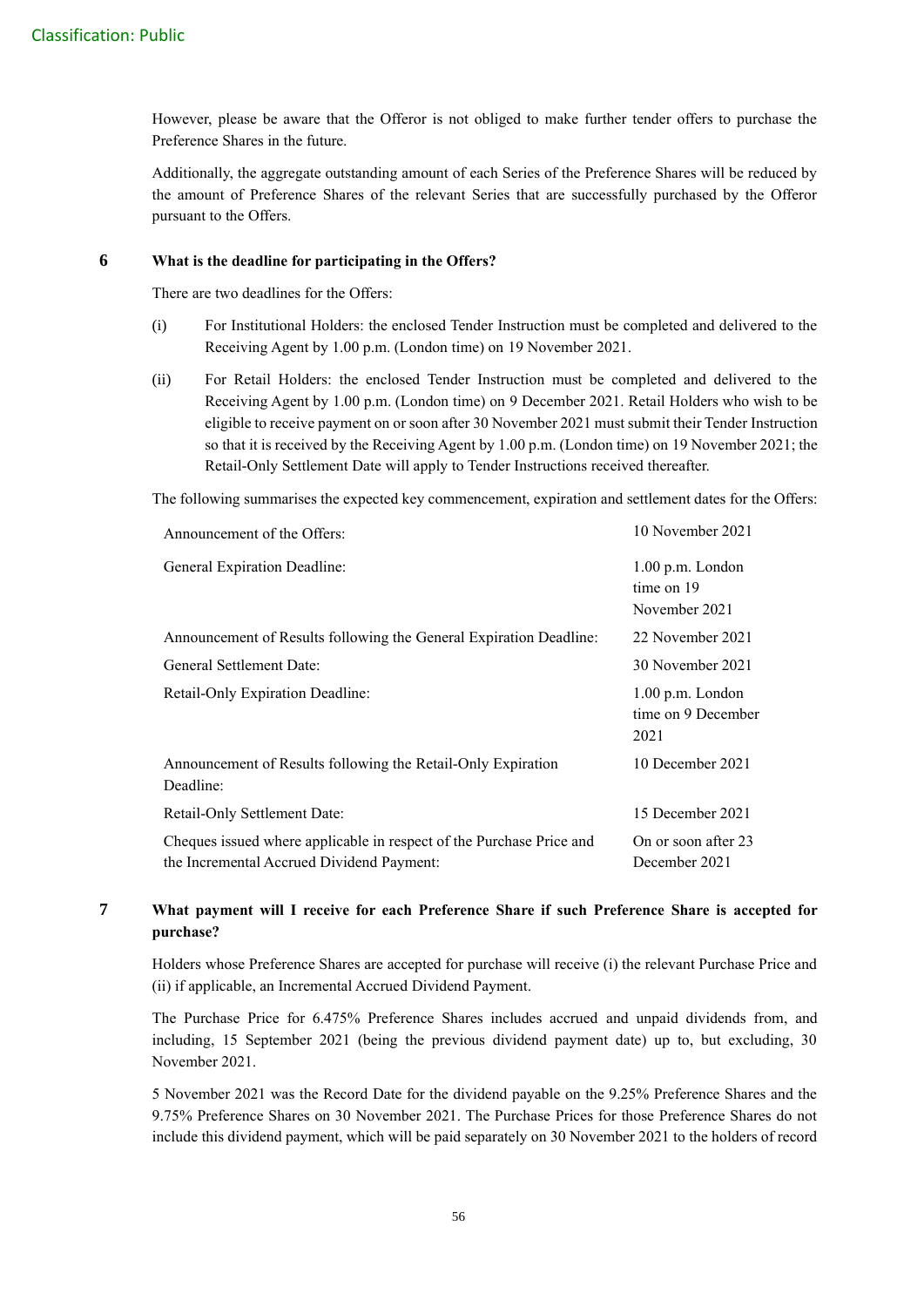on the Record Date pursuant to the terms of those Preference Shares, regardless of whether a holder participates in the Offer.

(i) Purchase Price

The Purchase Price for each Series of the Preference Shares is set out in the table in the enclosed letter, and is expressed as a percentage of the liquidation preference of the relevant Preference Shares.

(ii) Incremental Accrued Dividend Payment – Retail-Only Settlement Date Only

On 15 December 2021, the Offeror will pay, to Retail Holders whose Tender Instructions are received after 1.00 p.m. London time on 19 November 2021 and prior to 1.00 p.m. London time on 9 December 2021, an amount equal to any accrued and unpaid dividends on the relevant Preference Shares from, and including, 30 November 2021 up to, but excluding, 15 December 2021. Where payments are to be made by cheque, such cheques are expected to be issued 6 business days after the Retail-Only Settlement Date.

For illustration purposes, and assuming that the General Settlement Date and Retail-Only Settlement Date are not subsequently amended from those set out in the Tender Offer Memorandum, the cash amount of the Purchase Consideration and the Incremental Accrued Dividend Payment (if applicable) are expected to be as follows:

| <b>Series</b>            | Purchase Consideration<br>per | <b>Incremental Accrued Dividend</b> |
|--------------------------|-------------------------------|-------------------------------------|
|                          | Preference Share*             | Preference<br>Payment<br>per        |
|                          |                               | Share*                              |
| 6.475% Preference Shares | £1.12050                      | 0.26610p                            |
| 9.25% Preference Shares  | £1.67250                      | 0.38118p                            |
| 9.75% Preference Shares  | £1.74200                      | 0.40179p                            |

\* Shown to 5 decimal places for illustrative purposes.

#### **8 What should I do if I have missed the relevant deadline?**

Unfortunately, the Receiving Agent will not be able to process your instructions should it not receive them before the expiration deadline applicable to you.

#### **9 When will holders of Preference Shares that have been accepted for purchase receive payment?**

Payment to holders of the relevant Preference Shares will be made on the relevant Settlement Date (subject to the right of the Offeror to delay the acceptance of Tender Instructions as set out in the Tender Offer Memorandum).

- (i) For validly submitted Tender Instructions received by the Receiving Agent prior to the General Expiration Deadline, the settlement date is expected to be 30 November 2021.
- (ii) For Retail Holders whose respective validly submitted Tender Instructions are received by the Receiving Agent after the General Expiration Deadline and prior to the Retail-Only Expiration Deadline, the settlement date is expected to be 15 December 2021.

Payments in respect of the relevant Preference Shares may be made by cheque or by electronic means and, as such, the relevant Shareholders may experience a delay in receiving payments. In the case of Preference Shares accepted for purchase by the Offeror for settlement on the General Settlement Date, any cheque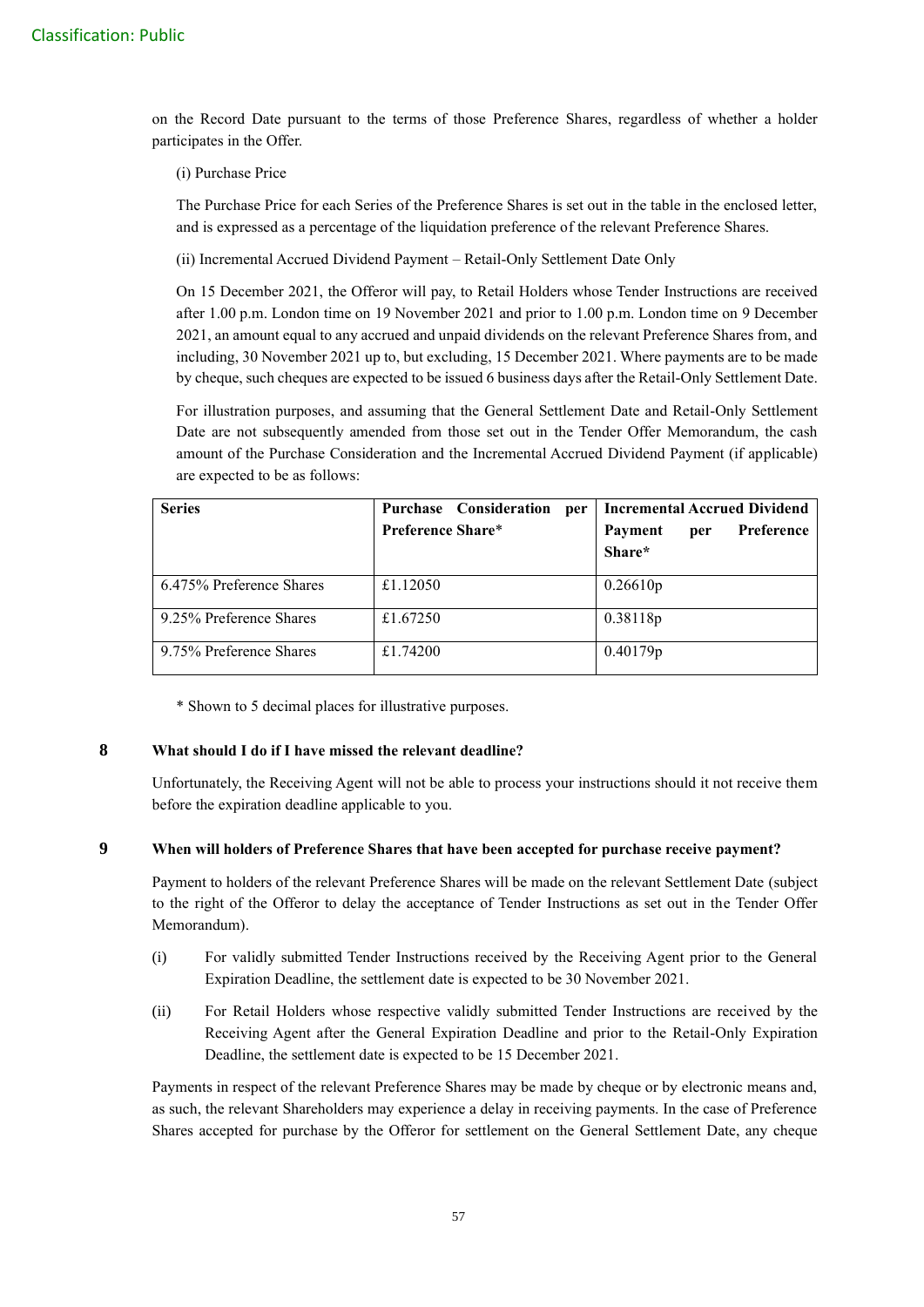payment is expected to be issued on the General Settlement Date. In the case of Preference Shares accepted for purchase by the Offeror for settlement on the Retail-Only Settlement Date, any cheque payment is expected to be issued 6 business days after the Retail-Only Settlement Date. All payments of the Incremental Accrued Dividend Payment are expected to be issued 6 business days after the Retail-Only Settlement Date.

Under no circumstances will any additional amount, whether in respect of interest or dividends or otherwise, be payable in respect of any period after the relevant Settlement Date.

See the section of the Tender Offer Memorandum entitled "*Payment*" for further information.

## **10 What if I no longer hold the Preference Shares?**

The Offeror is only making the Offers available to eligible Shareholders who are currently holding the Preference Shares.

If you no longer hold the Preference Shares you will be unable to participate in the Offers.

#### **11 Am I a Retail Holder?**

A Retail Holder is a Shareholder:

- (a) who holds less than £100,000 in aggregate liquidation preference of the Preference Shares of the relevant Series,
- (b) whose ordinary activities do not involve that person buying, selling, subscribing for or underwriting instruments such as the Preference Shares for the purposes of a business carried on by that person, **and**
- (c) who it is reasonable to expect will not carry on the activities described in (b) above for the purposes of a business carried on by that person.

Any Shareholder that is not a Retail Holder shall qualify as an Institutional Holder.

Any Shareholder that is a company or other organisation and is not sure whether they are a Retail Holder or an Institutional Holder may contact Equiniti Limited, as Receiving Agent for the Preference Shares, for further information:

Telephone:  $0371-384-2458$  (if calling from the UK) or  $+44$  371-384-2458 from overseas.<sup>1</sup>

## **12 What if I am the personal representative(s) of a previous holder who is now deceased?**

In the event that you are the personal representative(s) of a previous holder who is now deceased and some of these Preference Shares are within the estate of the deceased we wish to notify you of the existence of the Offers to repurchase these Preference Shares from the Offeror. If you have not already notified Equiniti Limited, the Receiving Agent for the Preference Shares, of the passing of the deceased, please contact them if you would like to participate in the Offer or if you would like us to update the details we hold:

Telephone:  $0371-384-2458$  (if calling from the UK) or  $+44$  371-384-2458 from overseas.<sup>2</sup>

<sup>1</sup> The Receiving Agent's lines are open from 8.30 a.m. to 5.30 p.m. (UK time) Monday to Friday (excluding public holidays in England and Wales). Calls from within the UK are charged at the standard geographic rate and will vary by provider. Calls to the helplines from outside the UK will be charged at the applicable international rate. Please note that calls may be monitored for security and training purposes. The helplines cannot provide advice on the merits of the Offers or give any financial, legal or tax advice.

<sup>&</sup>lt;sup>2</sup> See footnote 1 above.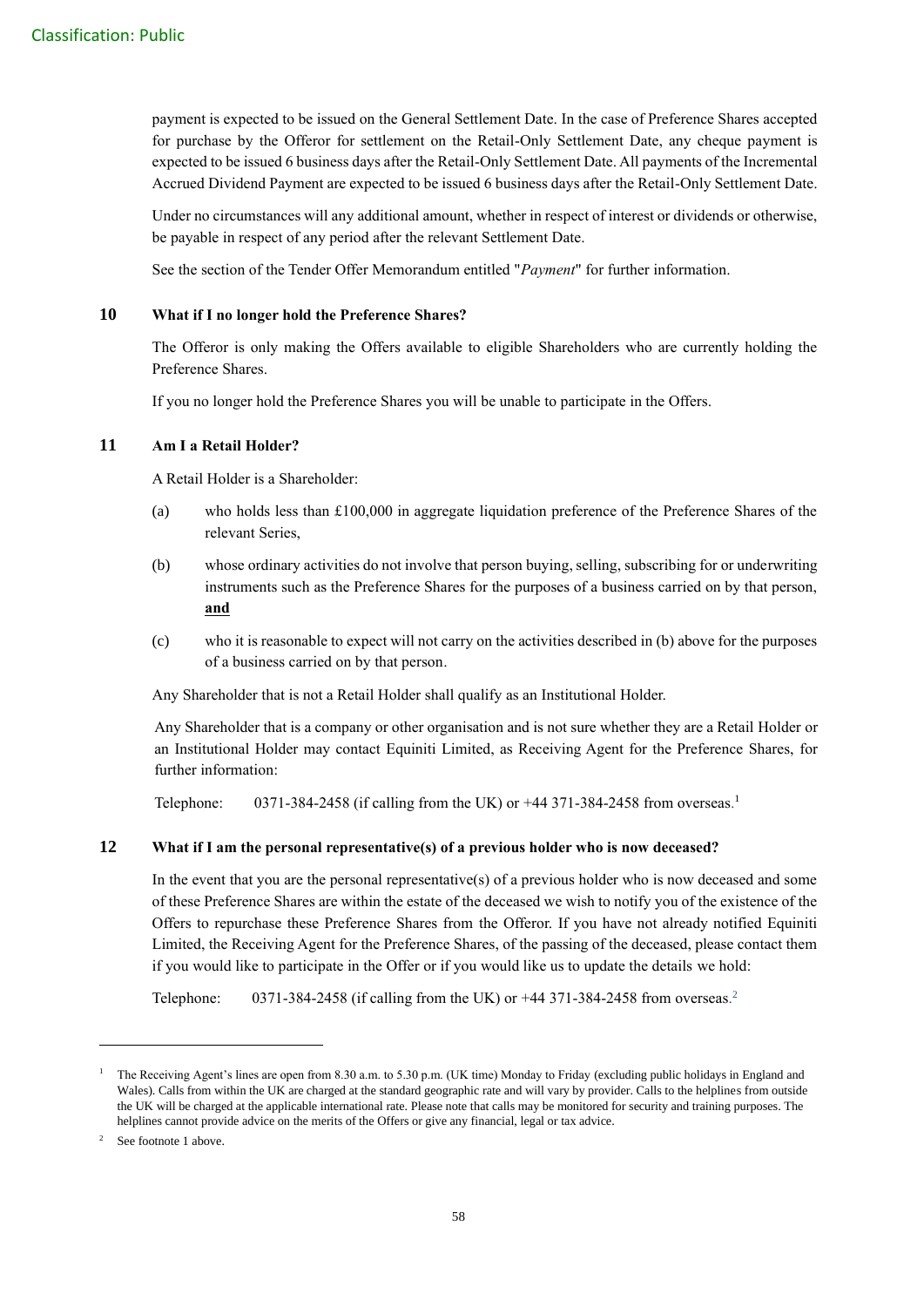If, as personal representative(s) of the previous holder, you would like to participate in the Offer(s) but are unable to do so in the timeframes described in the enclosed documents, we would still invite you to contact the Receiving Agent to discuss your options and the process for updating the share register with the appropriate name and contact details.

## **13 My Preference Shares are not held through CREST. What do I need to do if I can't find my certificate but wish to participate in the Offers?**

Holders should complete the Declaration and Indemnity that forms part of the enclosed Tender Instruction and return the completed Tender Instruction (including the completed Declaration and Indemnity) to the Receiving Agent by no later than the relevant Expiration Deadline. A Tender Instruction for Preference Shares not held in CREST will not be valid unless or until the certificate(s) in respect of Preference Shares to which such Tender Instruction relates has/have been received by the Receiving Agent or a duly completed Declaration and Indemnity has been received by the Receiving Agent and accepted by the Offeror. See the section of the Tender Offer Memorandum entitled "*Procedures for Participating in the Offers – Preference Shares not held in CREST*" for further information.

## **14 What will happen to the Preference Shares once they are purchased by the Offeror?**

Preference Shares repurchased by the Offeror pursuant to the Offers will be cancelled and will not be reissued or re-sold. Preference Shares which have not been validly submitted and accepted for purchase pursuant to the Offers will remain outstanding.

#### **15 Is the Offeror obliged to purchase tendered Preference Shares?**

The Offeror is not under any obligation to accept for purchase any Preference Shares tendered pursuant to an Offer. Tenders of Preference Shares may be rejected in the sole and absolute discretion of the Offeror for any reason. For example, tenders of Preference Shares may be rejected if the relevant Offer is withdrawn or terminated. Holders of the Preference Shares should read carefully and consider the section headed "*Risk Factors and Other Considerations*" in the Tender Offer Memorandum for further details.

## **16 What are the tax implications for me if I participate in the Offers?**

The Offeror has not provided any advice as to the tax consequences to Shareholders if they participate in the Offers. You are urged to consult your own professional advisers regarding any possible tax consequences under the laws of the jurisdictions that apply to you or to the sale of your Preference Shares and your receipt of the relevant Purchase Consideration and, if applicable, the relevant Incremental Accrued Dividend Payment.

Please also bear in mind that you are liable for your own taxes in connection with the Offers.

#### **17 Should I participate in the Offers and what factors should I consider before taking a decision?**

You are solely responsible for making your own independent assessment of all matters you believe are appropriate (including those relating to the Offers and the Offeror), and you must make your own decision whether to tender any or all of your Preference Shares for purchase pursuant to the Offers.

If you are in any doubt as to the action you should take (including in respect of any tax or legal consequences), you should immediately seek your own financial and/or legal advice from your broker, bank manager, solicitor, accountant, fund manager or other independent financial, tax or legal adviser.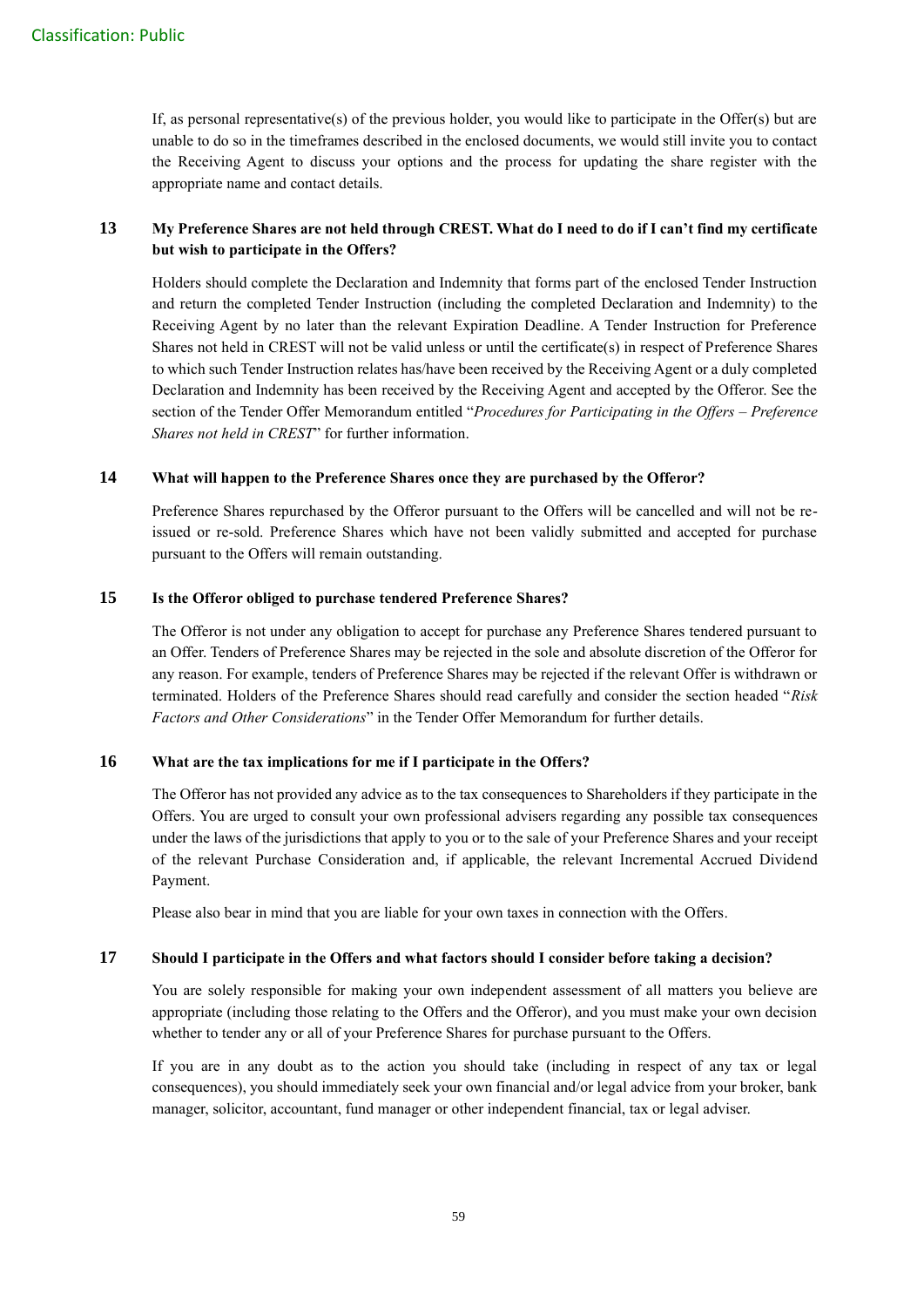Please note that the Offeror is acting only for itself in relation to the Offers. This means that the Offeror will not be responsible to you or any other person for providing the protections which would be given to customers of the Offeror or for providing advice in relation to any Offer.

Please also bear in mind that:

- (i) if you decide to participate in the Offers, and the Offeror accepts for purchase the Preference Shares that you tender in the Offers, then, after settlement of the Offers, you will no longer hold those Preference Shares and you will no longer be entitled to any dividend payments for those Preference Shares;
- (ii) whether or not the Offers are completed, the Offeror retains the right to seek to purchase, after the Offers, the Preference Shares, at purchase prices which may be more or less than the prices to be paid under the Offers and on terms which may be more or less favourable than those applying to the Offers; and
- (iii) the Offeror will announce on 22 November 2021 whether it will accept tenders of Preference Shares received by the Receiving Agent before the General Expiration Deadline, and the Offeror will announce on 10 December 2021 whether it will accept tenders of Preference Shares received by the Receiving Agent prior to the Retail-only Expiration Deadline but after the General Expiration Deadline and the Offeror will only be obliged to purchase Preference Shares following publication of such announcements.

Before deciding whether you would like to participate in the Offers, please ensure that you carefully read the whole of the Tender Offer Memorandum and in particular, you should read the ''*Risk Factors and Other Considerations''* section of the Tender Offer Memorandum.

#### **18 Will I continue to receive dividend payments if I participate in the Offers?**

Holders whose Preference Shares are purchased pursuant to the Offers will not be eligible for any dividends or payment of any other amount in respect of such Preference Shares following the relevant Settlement Date. See question 7 above for further details of dividend payments with respect to the Offers.

The next dividend payment date pursuant to the terms of the 9.25% Preference Shares and the 9.75% Preference Shares is 30 November 2021 (for which purposes the Record Date for each Series is 5 November 2021). Irrespective of their participation in the relevant Offers, Holders of such Preference Shares as at the Record Date will be entitled to the dividend payment due on 30 November 2021 pursuant to the terms of each Series.

Such payment dividend will be in addition to any payment of the Purchase Price and any Incremental Accrued Dividend Payment by the Offeror pursuant to the terms of the relevant Offer.

## **19 Is there any limit to the number of Preference Shares that may be accepted pursuant to the Offers?**

No, the Offers are being made for "any and all" Preference Shares held by the relevant Shareholders. However, the Offeror is under no obligation to accept for purchase Preference Shares tendered pursuant to the relevant Offer, and accordingly any such tender may be accepted or rejected by the Offeror in its sole and absolute discretion and for any reason.

#### **20 Can I tender other securities issued by the Offeror for purchase?**

The Offers being made pursuant to the Tender Offer Memorandum are only being made in respect of the Preference Shares.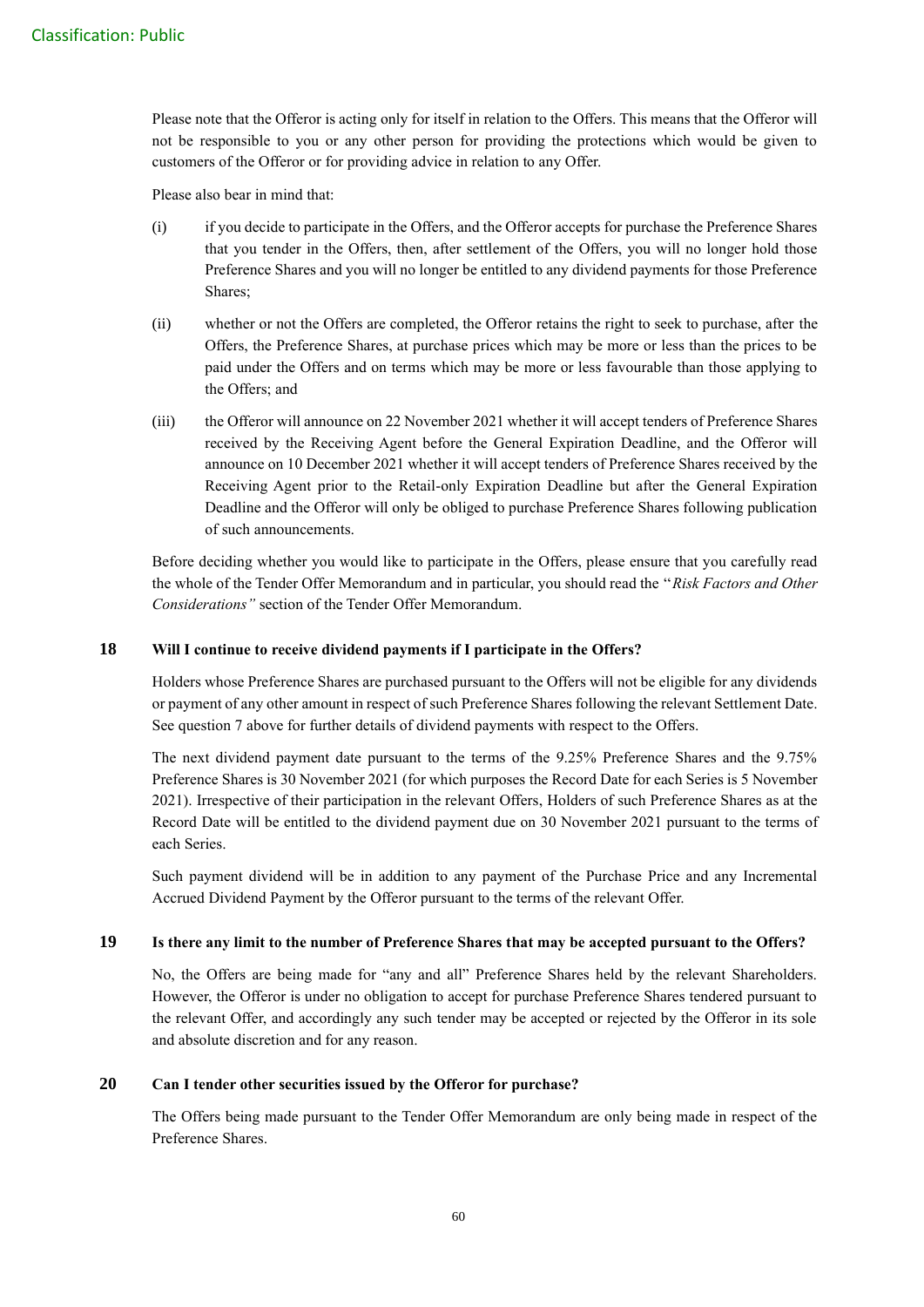# **21 Are the Offers subject to any restrictions?**

Yes. Please see "*Offer and Distribution Restrictions*" in the Tender Offer Memorandum for full details.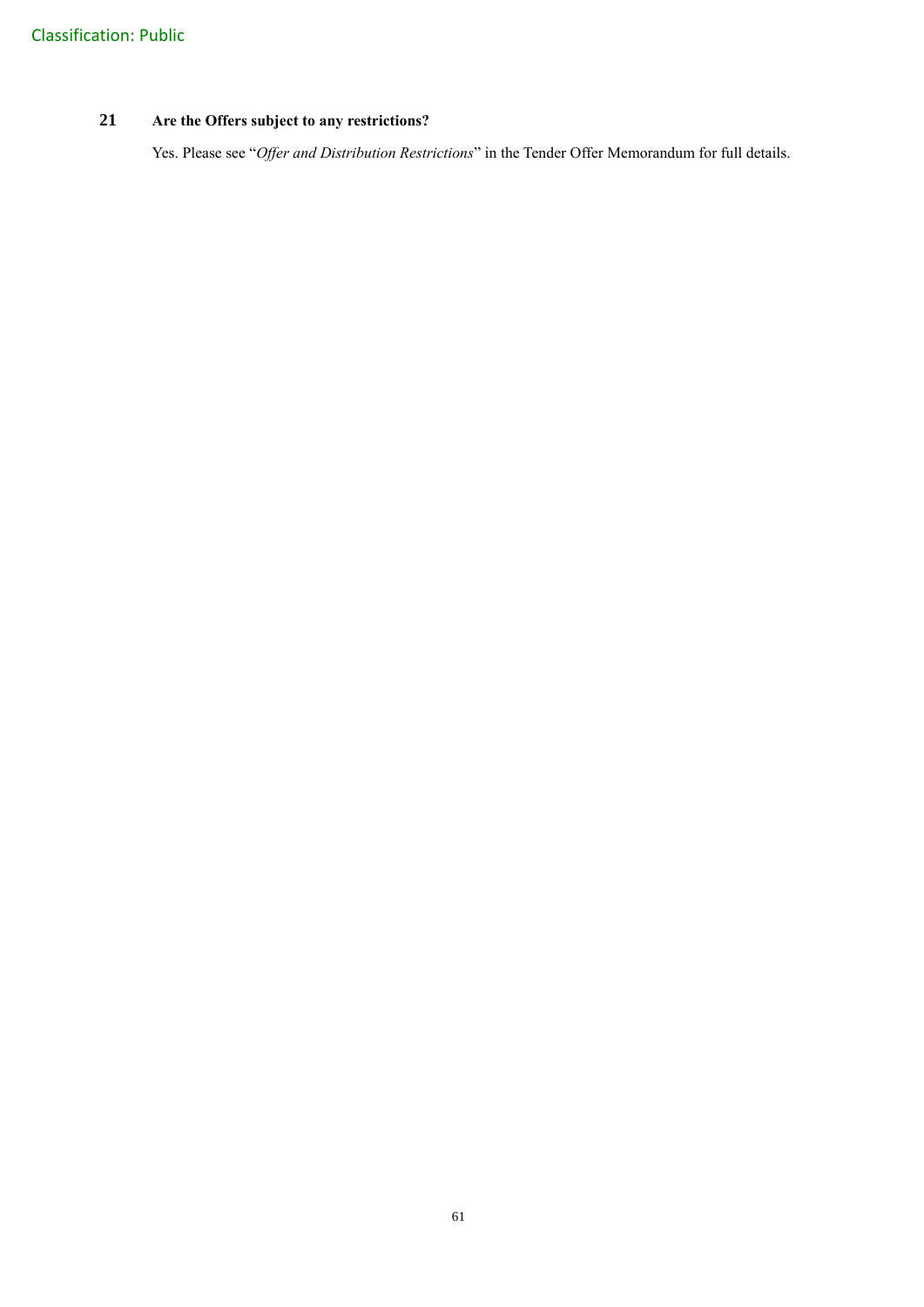#### **OFFEROR**

**Lloyds Banking Group plc** The Mound Edinburgh EH1 1YZ United Kingdom

#### **DEALER MANAGERS**

**Credit Suisse International** One Cabot Square London E14 4QJ United Kingdom

Tel: +44 20 7883 8763

Email: [liability.management@credit-suisse.com](mailto:liability.management@credit-suisse.com) Attn: Liability Management Group

**Lloyds Bank Corporate Markets plc** 10 Gresham Street London EC2V 7AE United Kingdom

Tel: +44 20 7158 1719 / 1726

Email: [liability.management@lloydsbanking.com](mailto:liability.management@lloydsbanking.com) Attn: Liability Management Group

**Merrill Lynch International** 2 King Edward Street London, EC1A 1HQ United Kingdom

Tel: +44 207 996 5420 Attention: Liability Management Group Email: [DG.LM-EMEA@bofa.com](mailto:DG.LM-EMEA@bofa.com)

Shareholders who hold their Preference Shares in certificated form may contact:

#### **RECEIVING AGENT**

#### **Equiniti Limited**

Corporate Actions Aspect House Spencer Road Lancing West Sussex BN99 6DA United Kingdom

Shareholders who hold their Preference Shares through the LBGSA Nominee may contact:

#### **LBGSA NOMINEE**

#### **Equiniti Financial Services Limited**

Aspect House Spencer Road Lancing West Sussex BN99 6DA United Kingdom

www.shareview.co.uk/clients/lloydsoffer

Telephone: 0371-384-2458 <sup>3</sup> If calling from outside the UK +44 371-384-2458

Shareholders who hold their Preference Shares in CREST may contact:

#### **INFORMATION AGENT**

**Lucid Issuer Services Limited** The Shard 32 London Bridge Street London SE1 9SG United Kingdom